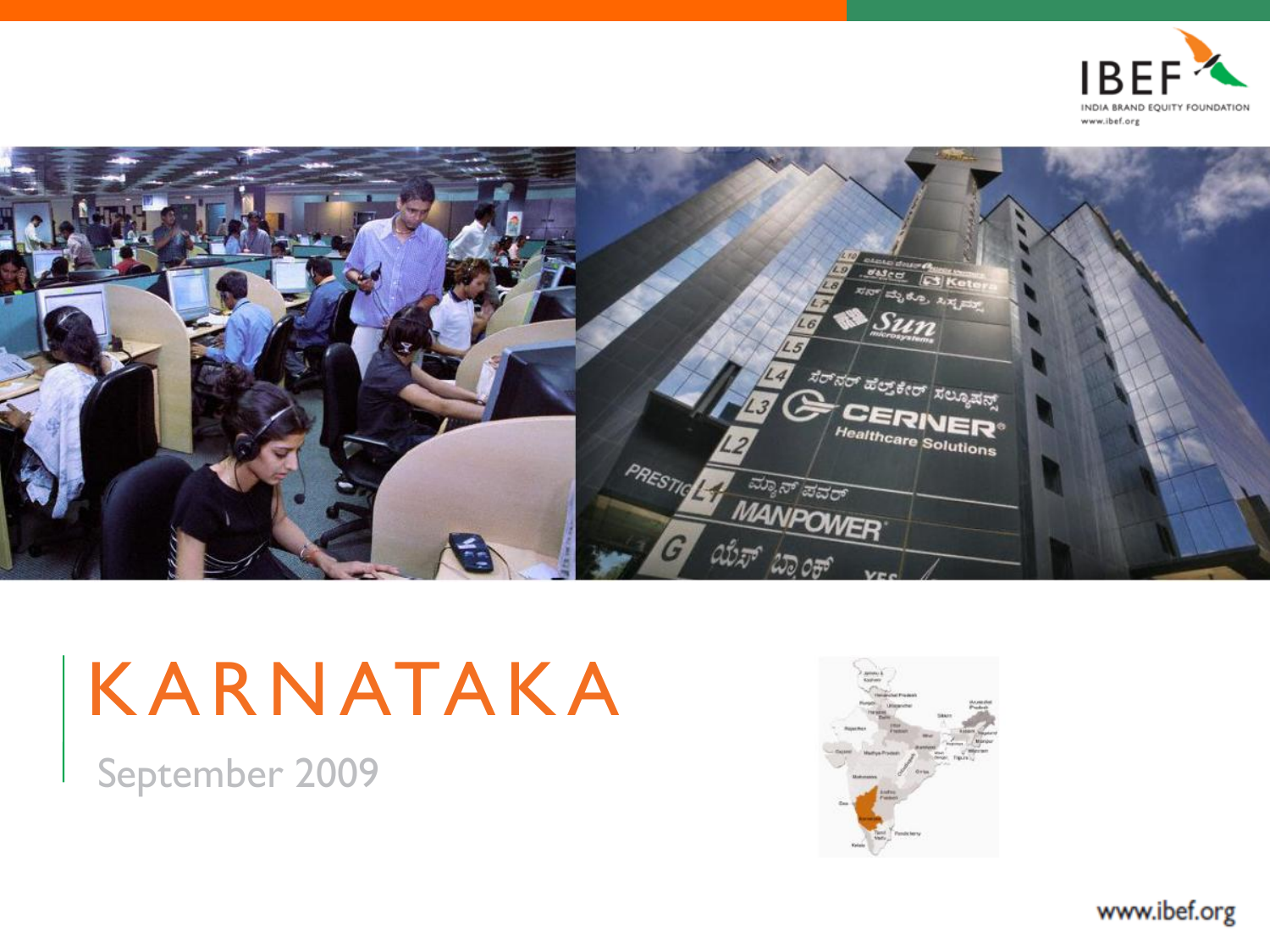

# Investment climate of a state is determined by a mix of factors

| • Skilled and cost-effective labour<br>• Labour market flexibility<br>• Labour relations<br>• Availability of raw materials and natural<br>resources                                                                          |  | • Procedures for entry and exit of firms<br>• Industrial regulation, labour regulation,<br>other government regulations<br>• Certainty about rules and regulations<br>• Security, law and order situation         |  |                                              |  |
|-------------------------------------------------------------------------------------------------------------------------------------------------------------------------------------------------------------------------------|--|-------------------------------------------------------------------------------------------------------------------------------------------------------------------------------------------------------------------|--|----------------------------------------------|--|
| <b>Resources/Inputs</b>                                                                                                                                                                                                       |  | <b>Investment climate</b><br>of a state                                                                                                                                                                           |  | <b>Regulatory framework</b>                  |  |
| <b>Incentives to industry</b>                                                                                                                                                                                                 |  |                                                                                                                                                                                                                   |  | <b>Physical and social</b><br>infrastructure |  |
| • Tax incentives and exemptions<br>• Investment subsidies and other incentives<br>• Availability of finance at cost-effective terms<br>• Incentives for foreign direct investment<br>(FDI)<br>• Profitability of the industry |  | • Condition of physical infrastructure such as<br>power, water, roads, etc.<br>• Information infrastructure such as telecom,<br>IT, etc.<br>• Social infrastructure such as educational<br>and medical facilities |  |                                              |  |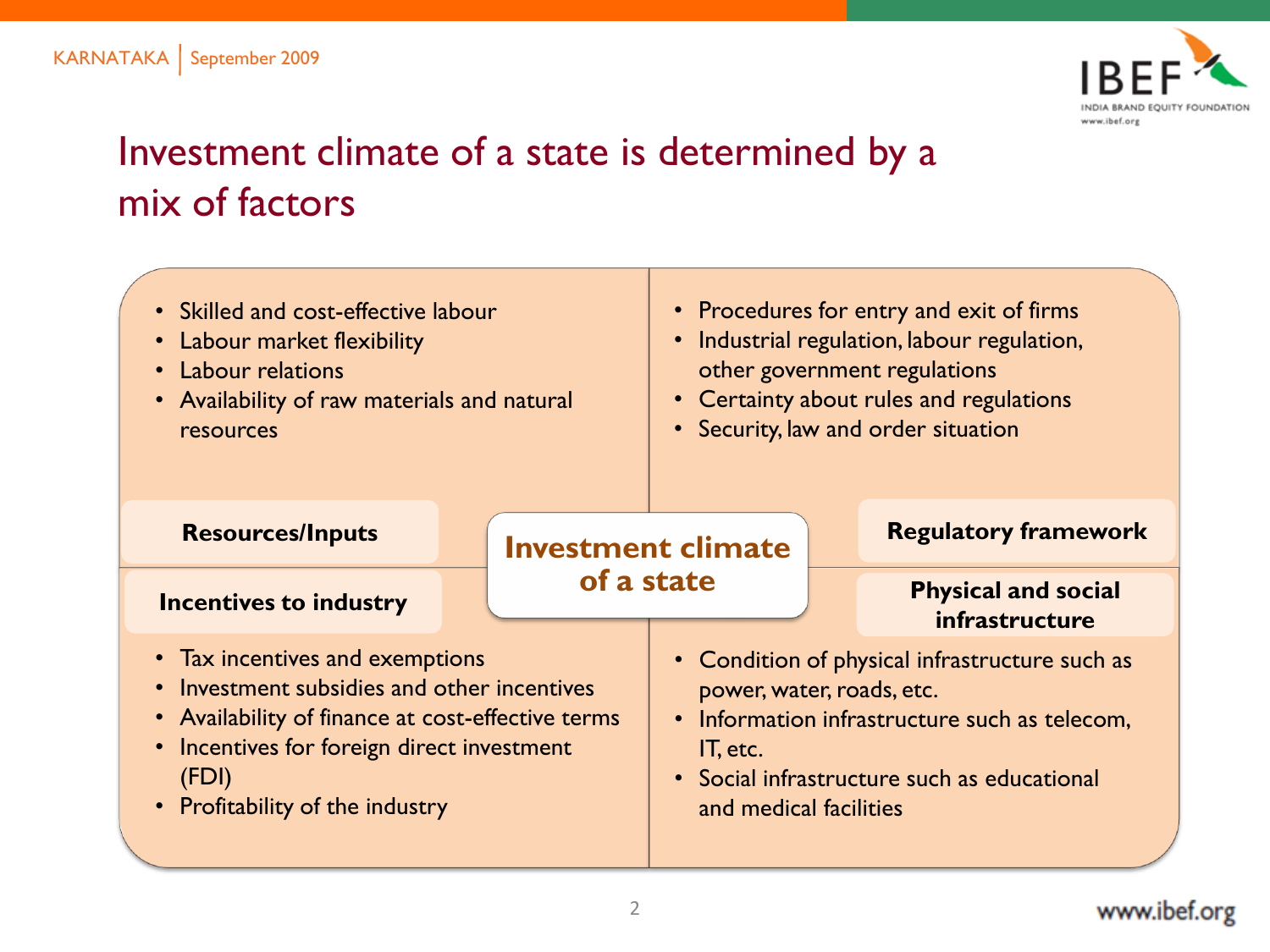

### The focus of this presentation is to discuss…

- State economy and socio-economic profile
- $\div$  Infrastructure status
- **❖** State policy and incentives
- ❖ Business opportunities
- **❖** Doing business in Karnataka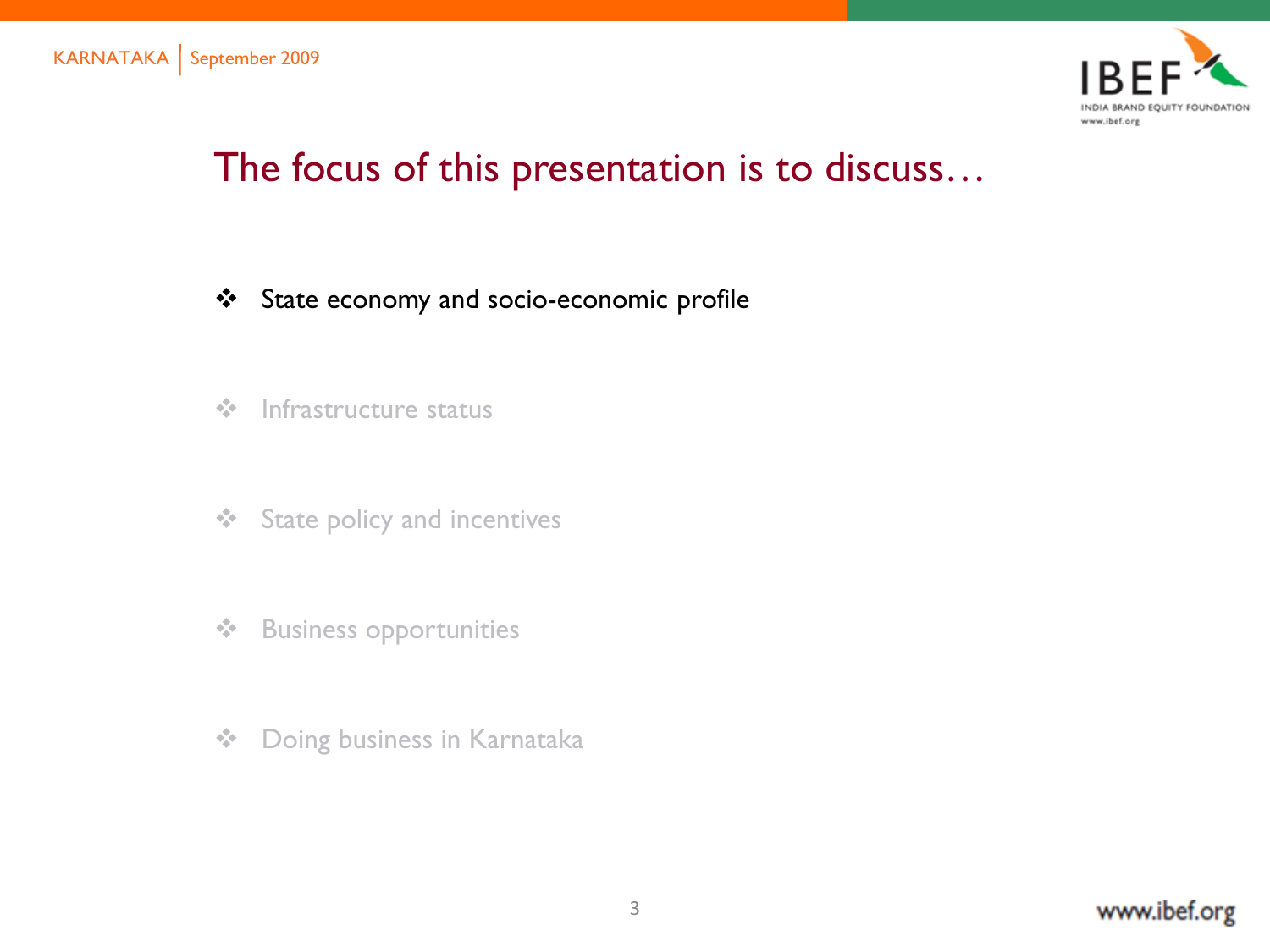

### Karnataka – a snapshot

- Located in the southern region of India, Karnataka has a population of 52.85 million (2001 Census), making it India's ninth-largest state by population.
- The state occupies an area of 191,791 sq kms (5.83) percent of India).
- As its borders, the state has the Arabian Sea to the West, Goa to the Northwest, Maharashtra to the North, Andhra Pradesh to the East, Tamil Nadu to the Southeast, and Kerala to the Southwest.
- The state is divided into 29 districts.
- Its administrative and financial capital is Bengaluru.
- As per Census 2001, Hubli-Dharwad, Mysore, Gulbarga, Belgaum and Mangalore are the five large cities in terms of population after Bengaluru.

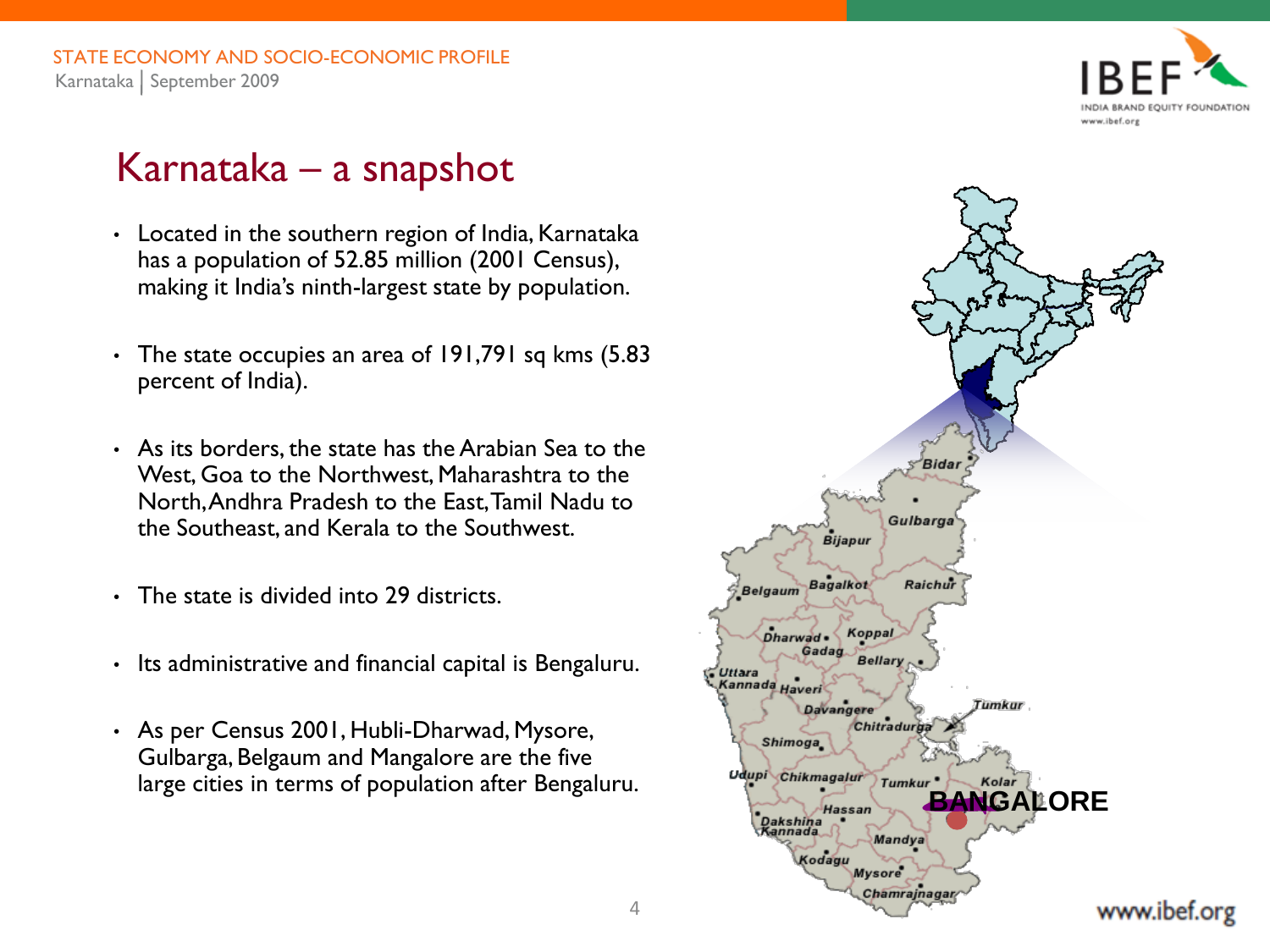

### Socio-economic snapshot

| <b>Parameters</b>                |  | Karnataka      |  |
|----------------------------------|--|----------------|--|
| Capital                          |  | Bengaluru      |  |
| Geographical area                |  | 191,791 sq kms |  |
| Administrative districts         |  | 29 districts   |  |
| Population density               |  |                |  |
| Population (Census 2001)         |  | 52.85 million  |  |
| Male                             |  | 26.89 million  |  |
| Female                           |  | 25.95 million  |  |
| Sex ratio                        |  |                |  |
| Population growth rate 1991-2001 |  | 17.25 percent  |  |
| Projected population (2008)      |  | 57.39 million  |  |
| Literacy rate (Census 2001)      |  | 67.04 percent  |  |
| Male                             |  | 76.29 percent  |  |
| Female                           |  | 57.45 percent  |  |
| Average life expectancy          |  | 64 years       |  |

*Source* : Economic Survey of Karnataka 2008–2009, Directorate of Economics and Statistics, Appendix 1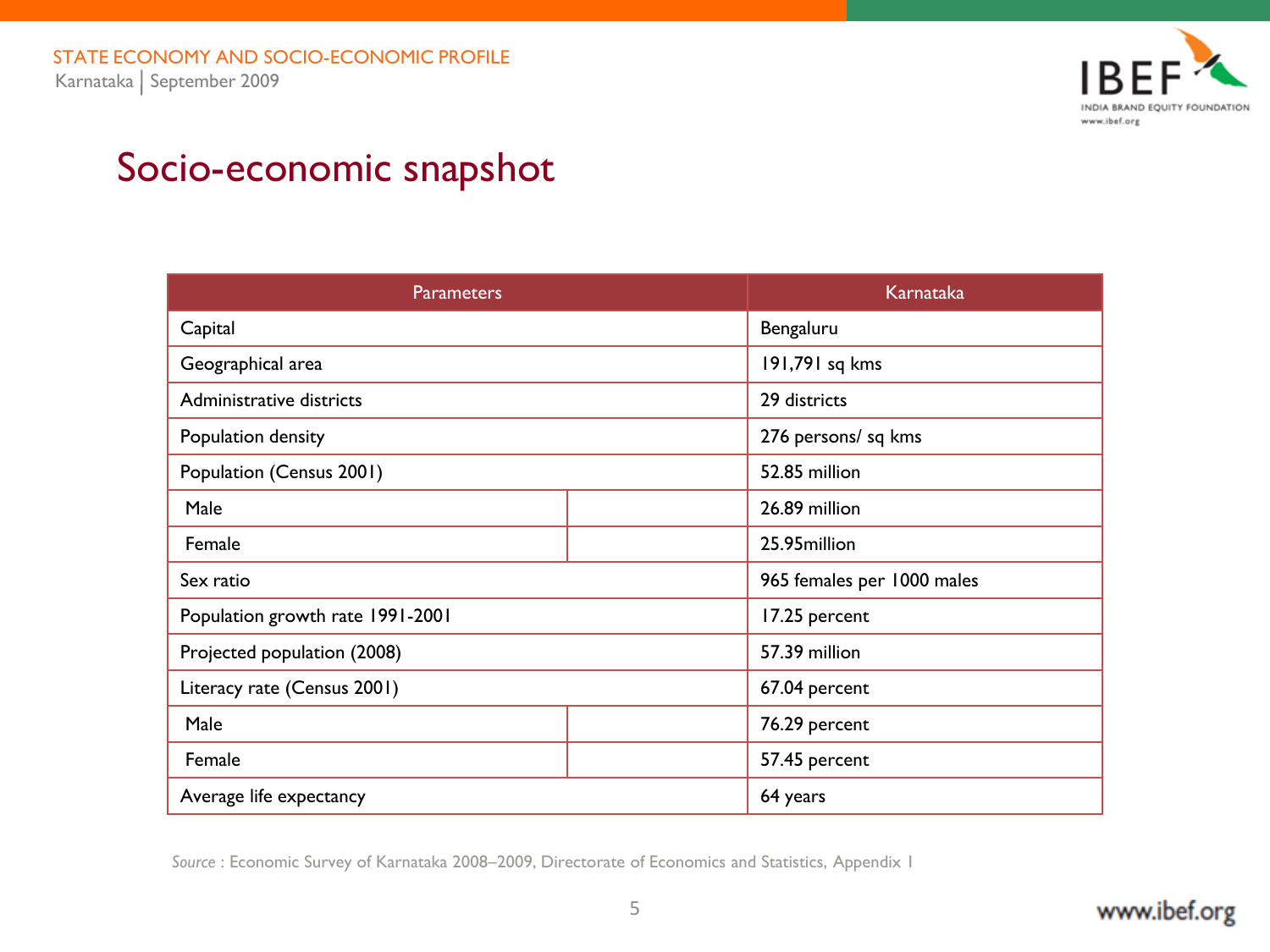

### Economic profile

- The total GSDP (Gross State Domestic Product) of Karnataka at current prices was about US\$ 58.23 billion in 2008-09.
- GSDP growth of 5.5 percent recorded in 2008–09
- Per capita income during 2007–2008 was US\$ 772
- Karnataka recorded the highest growth rates in terms of GDP and per capita GDP in the last decade compared to other states.
- In 2008-09, the tertiary sector contributed the most to the GSDP amounting to US\$ 31.6 billion (55 percent), followed by the secondary sector, contributing US\$ 17 billion (29 percent, and the primary sector's contribution amounting to US\$ 9.5 billion (16 percent)

*Source :*Economic Survey of Karnataka 2008–2009, Directorate of Economics and Statistics, p. 227

1 US\$ = INR 46.05 (2008–2009)

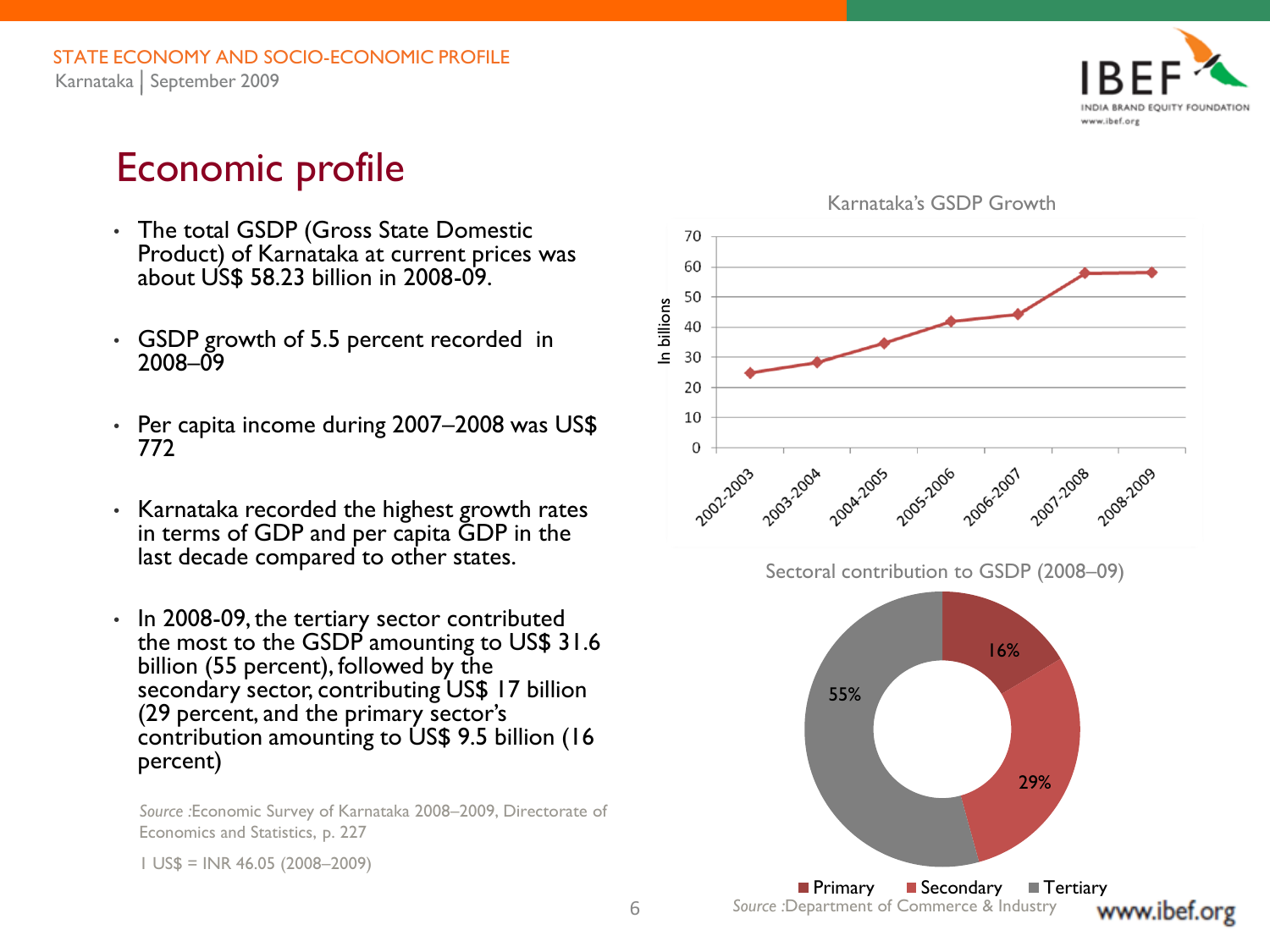

### Socio-economic profile

- Bengaluru, Mysore and Mangalore three major cities of Karnataka where over 40 percent of urban population resides
	- Bengaluru largest urban metropolis of the state
	- Mysore emerging as an alternative destination to Bengaluru in service and tourism sectors
	- Mangalore a city that's gaining importance because of its wide network of ports, educational institutes, hospitals and banks

| <b>Cities</b> | <b>Average</b><br>annual<br>household<br>income | Average<br>annual<br>household<br>savings | <b>Households</b><br>electrified<br>(percentage) | Internet<br>users<br>(nos.) | Househol<br>ds with<br>four<br>wheelers | Socio-<br>economic<br>classification | <b>SEC</b><br>A | <b>SEC</b><br>B | <b>SEC</b><br>ىرى. | <b>SEC</b><br>D&E |
|---------------|-------------------------------------------------|-------------------------------------------|--------------------------------------------------|-----------------------------|-----------------------------------------|--------------------------------------|-----------------|-----------------|--------------------|-------------------|
|               | (US\$)                                          | (US\$)                                    |                                                  |                             |                                         | Bengaluru                            | <b>14%</b>      | 23%             | 30%                | 33%               |
| Bengaluru     | 211                                             | 84                                        | 95                                               | 579,000                     | 10%                                     |                                      |                 |                 |                    |                   |
| Mysore        | 180                                             | 58                                        | 93                                               | 91,000                      | 9%                                      | Mysore                               | 1%              | 21%             | 29%                | 48%               |
| Mangalore     | 180                                             | 50                                        | 91                                               | 95,000                      | 6%                                      | Mangalore                            | 5%              | 20%             | 27%                | 40%               |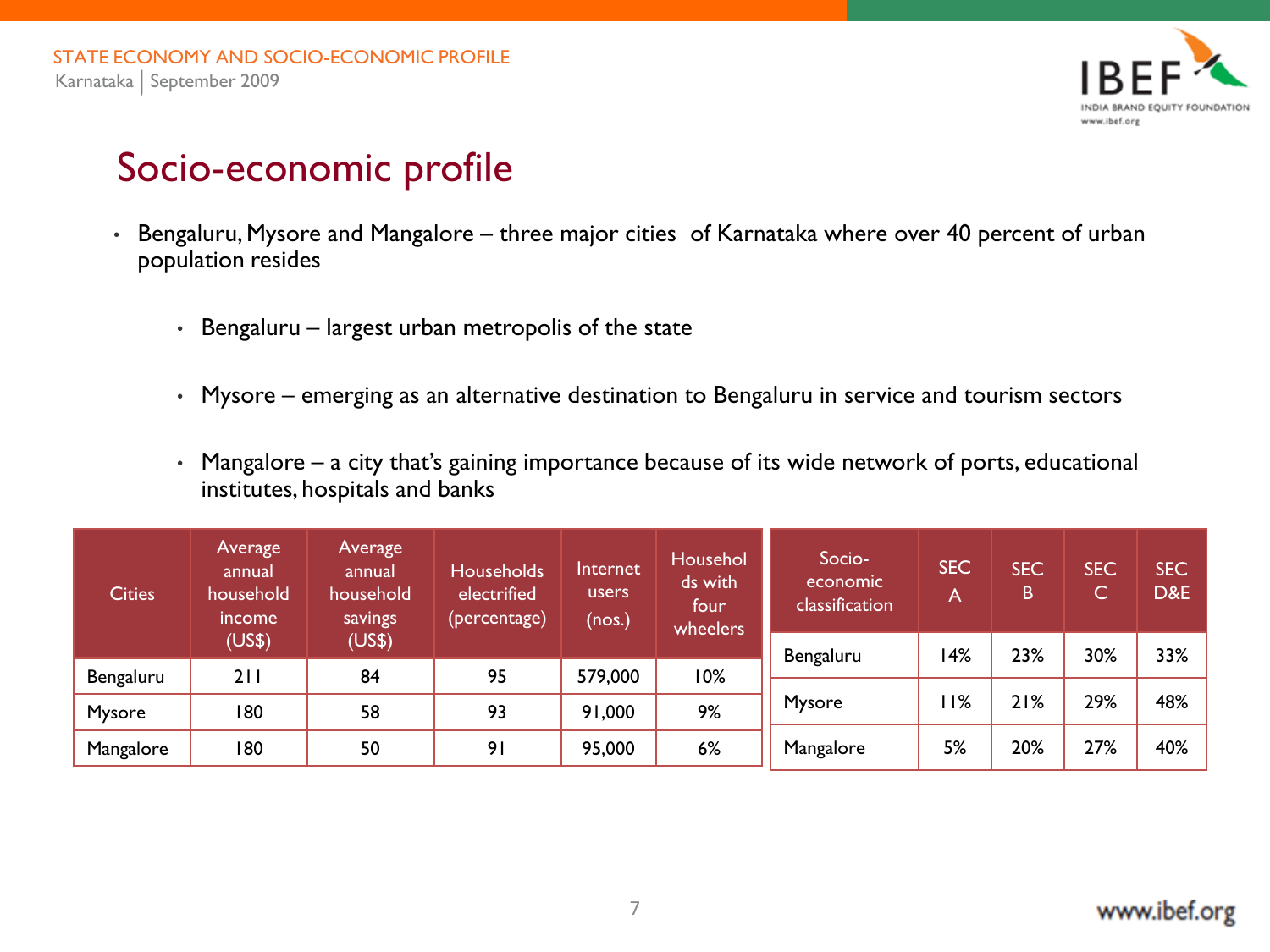

# Socio-economic profile

| <b>Cities</b> | Population in<br>million (urban) | <b>Unemploymen</b><br>t rate | <b>Migration</b><br>rate | Population<br>growth rate<br>per annum | <b>Employment</b><br>growth | Credit<br>growth | Deposit<br>growth |
|---------------|----------------------------------|------------------------------|--------------------------|----------------------------------------|-----------------------------|------------------|-------------------|
| Bengaluru     | 6.20                             | 12.05%                       | 8.0%                     | 3.2%                                   | 4.84%                       | 20.00%           | 19.8%             |
| Mysore        | 0.98                             | 11.73%                       | 5.9%                     | 1.7%                                   | 2.75%                       | 10.79%           | 9.1%              |
| Mangalore     | 0.73                             | 6.15%                        | 11.0%                    | 3.1%                                   | 3.60%                       | 15.28%           | 10.6%             |

*Source:* City Skyline Data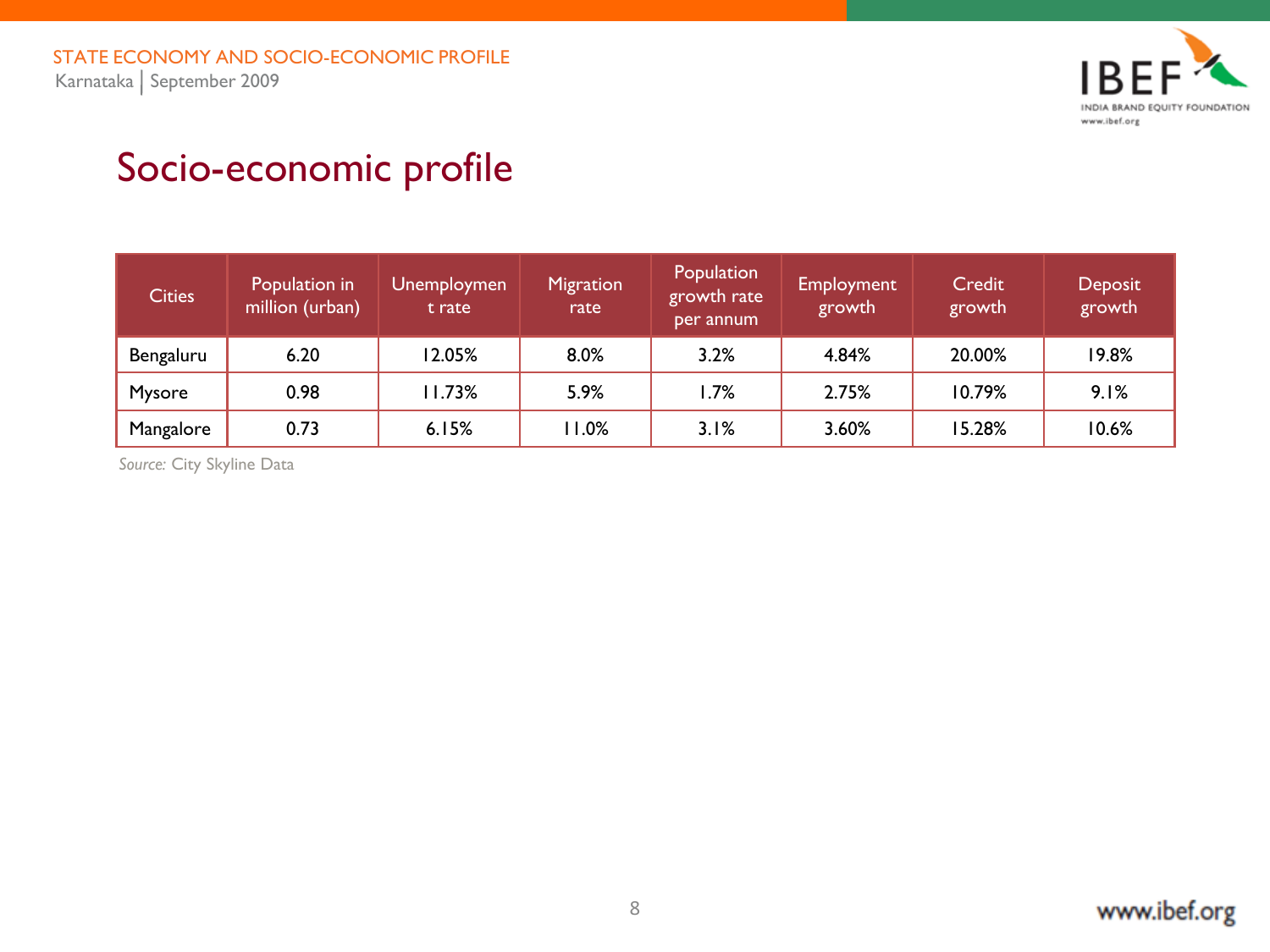

# The focus of this presentation is to discuss…

State economy and socio-economic profile

### ❖ Infrastructure status

- **❖** State policy and incentives
- ❖ Business opportunities
- **❖** Doing business in Karnataka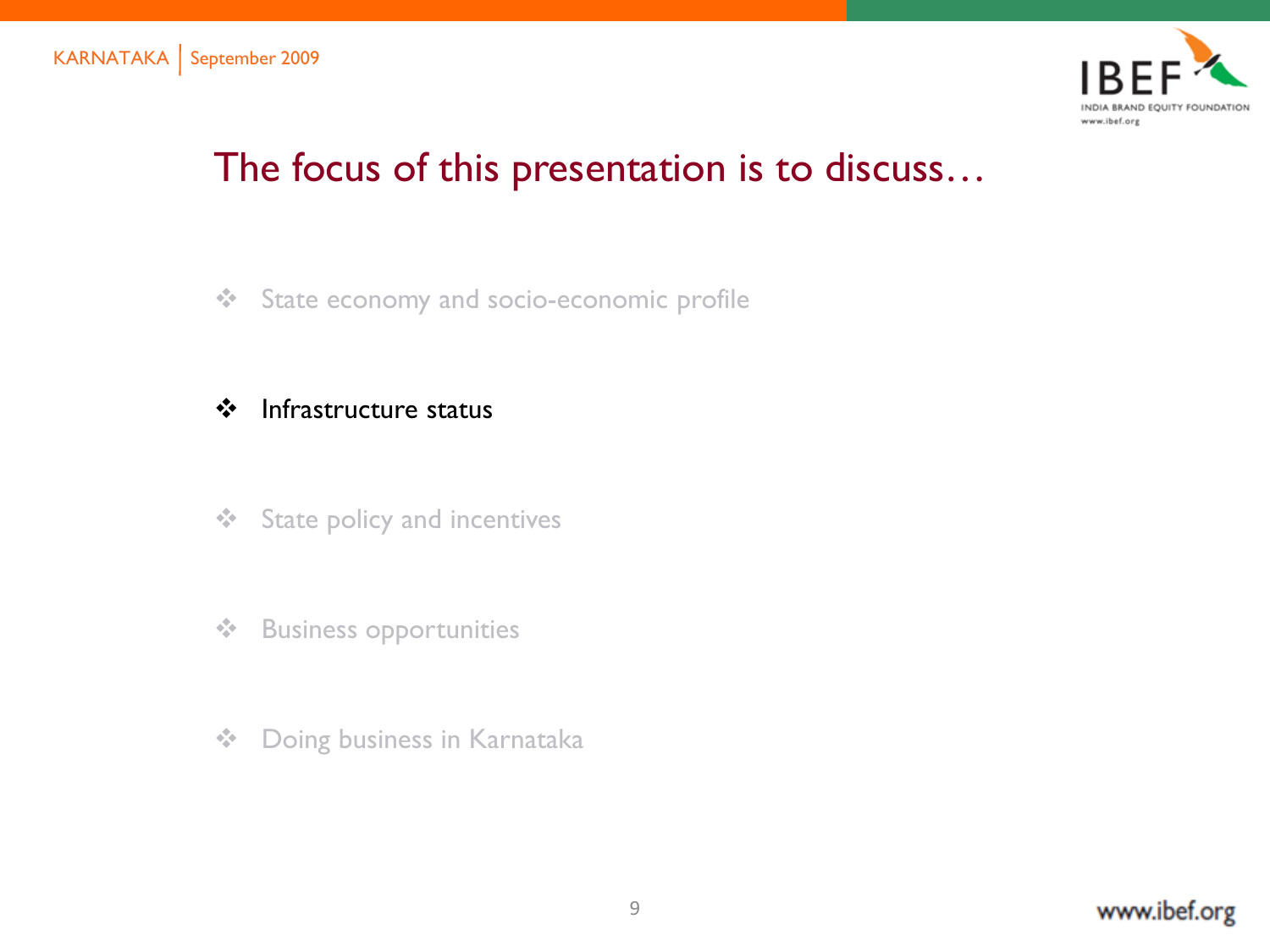

### Physical infrastructure – roads

#### **Road inventory**

- The state is well connected to its six neighbouring states and other parts of India through 14 National Highways (NH); it accounts for about six percent of the total NH network in India.
- Its district centres are linked through 114 State Highways (SH).
- Total road network of NH, SH and district roads is about 2,07,379 Kms., of which 1,27,541 Km. is surfaced (61.5 percent)

| Road Type         | Road length (Kms.) |
|-------------------|--------------------|
| National highways | 4,396              |
| State highways    | 28,311             |
| District roads    | 19,801             |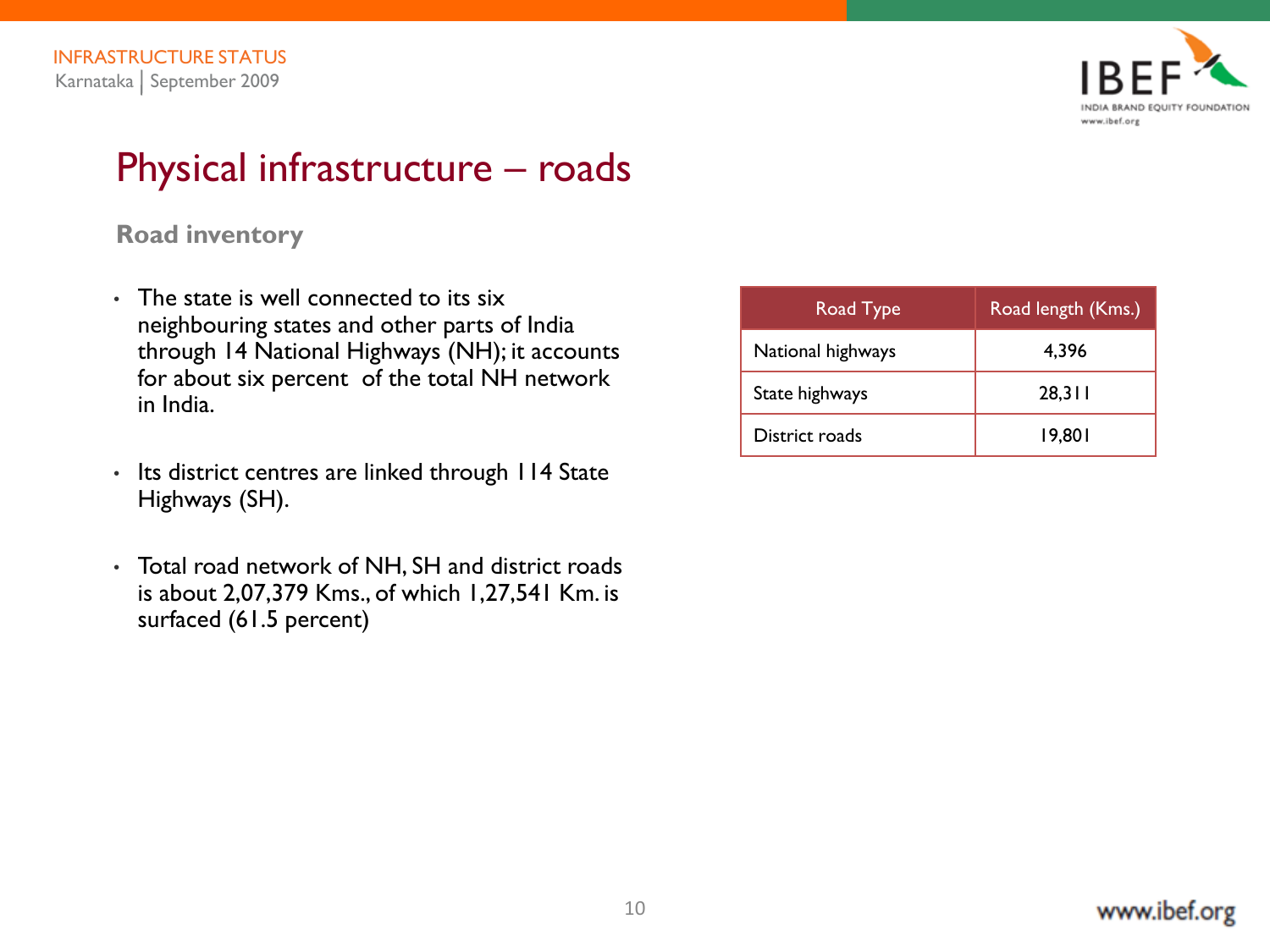

### Physical infrastructure – roads

**Multilateral agency funded projects**

- Upgradation component for 901 Km. (13 packages)
- Rehabilitation component for 1,480 Km. (34 packages)
- Project Cost: US\$ 447 million
- World Bank Loan: US\$ 399 million

**PPP in road sector development**

• Public Private Partnership models such as 'Build-Operate-Transfer' (Tumkur-Nelmangala, Elevated Expressway to E-City) and Annuity projects (Bengaluru-Maddur) being used for road development.

*Source :*Economic Survey of Karnataka 2008–2009, Directorate of Economics and Statistics, Appendix 1; "Statewise length of National Highways", National Highways Authority of India website, http://www.nhai.org/, accessed 23 September 2009

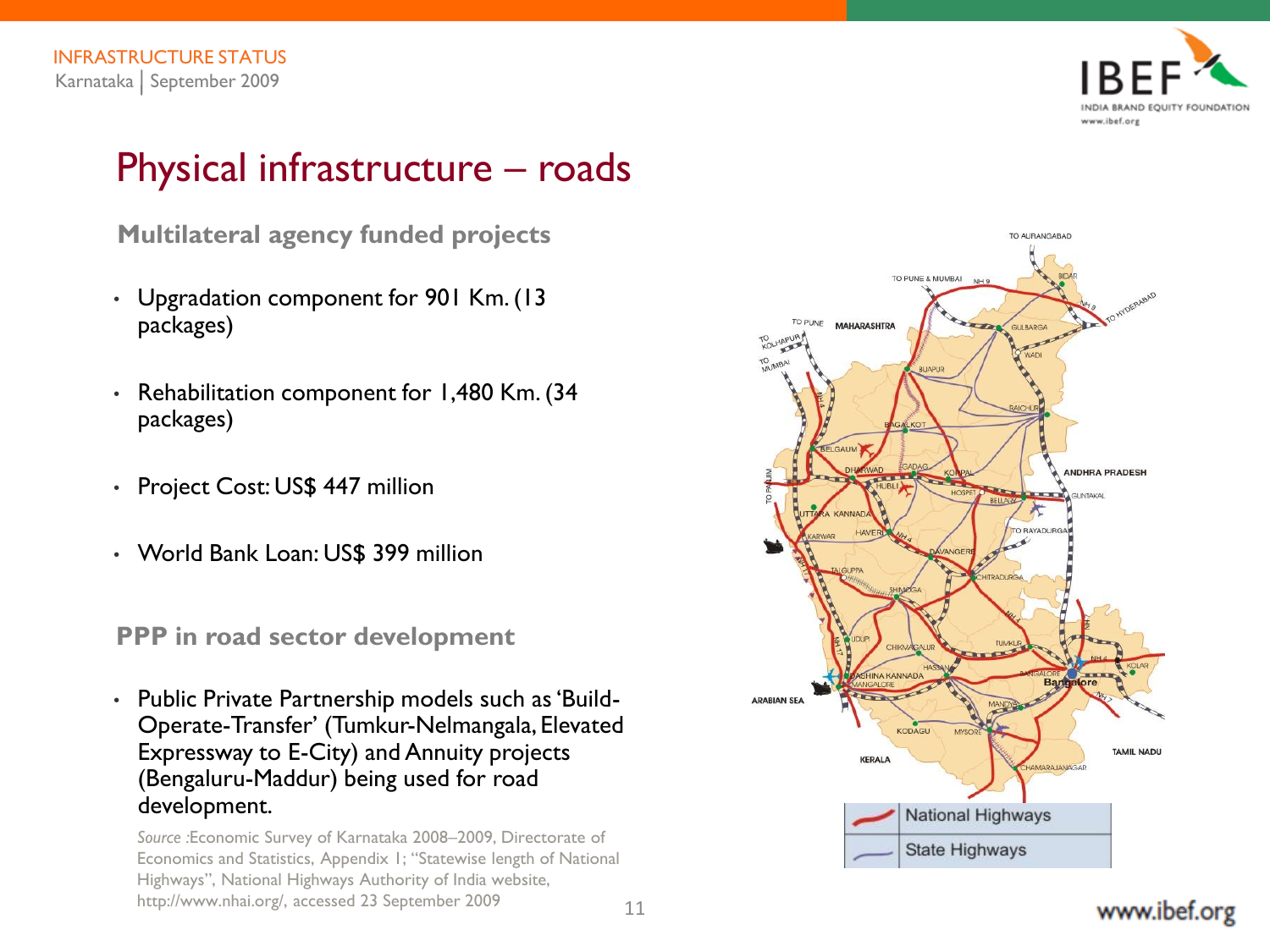

### Physical infrastructure – ports

| New Mangalore Port (2007-08) |           |  |  |  |
|------------------------------|-----------|--|--|--|
| Total traffic handled        | 36.69 MTA |  |  |  |
| Total imports handled        | 19.96 MTA |  |  |  |
| Total exports handled        | 16.73 MTA |  |  |  |
| Number of vessels            | 1,015     |  |  |  |
| Cruise vessels               | 18        |  |  |  |

| Karwar Port (2007-08)         |                            |
|-------------------------------|----------------------------|
| Total cargo handled           | 2.7 MTA                    |
| Total imports and exports     | 6 MTA                      |
| Revenue                       | <b>US\$ 2.7</b><br>million |
| 25 Private liquid cargo tanks | 75,000 MT                  |

#### Major ports

- New Mangalore Port
- Karwar Port

#### Minor ports • Belekeri • Tadri • Honnavar • Bhatkal • Kundapur • Hangarkatta • Malpe • Padubidri • Old Mangalore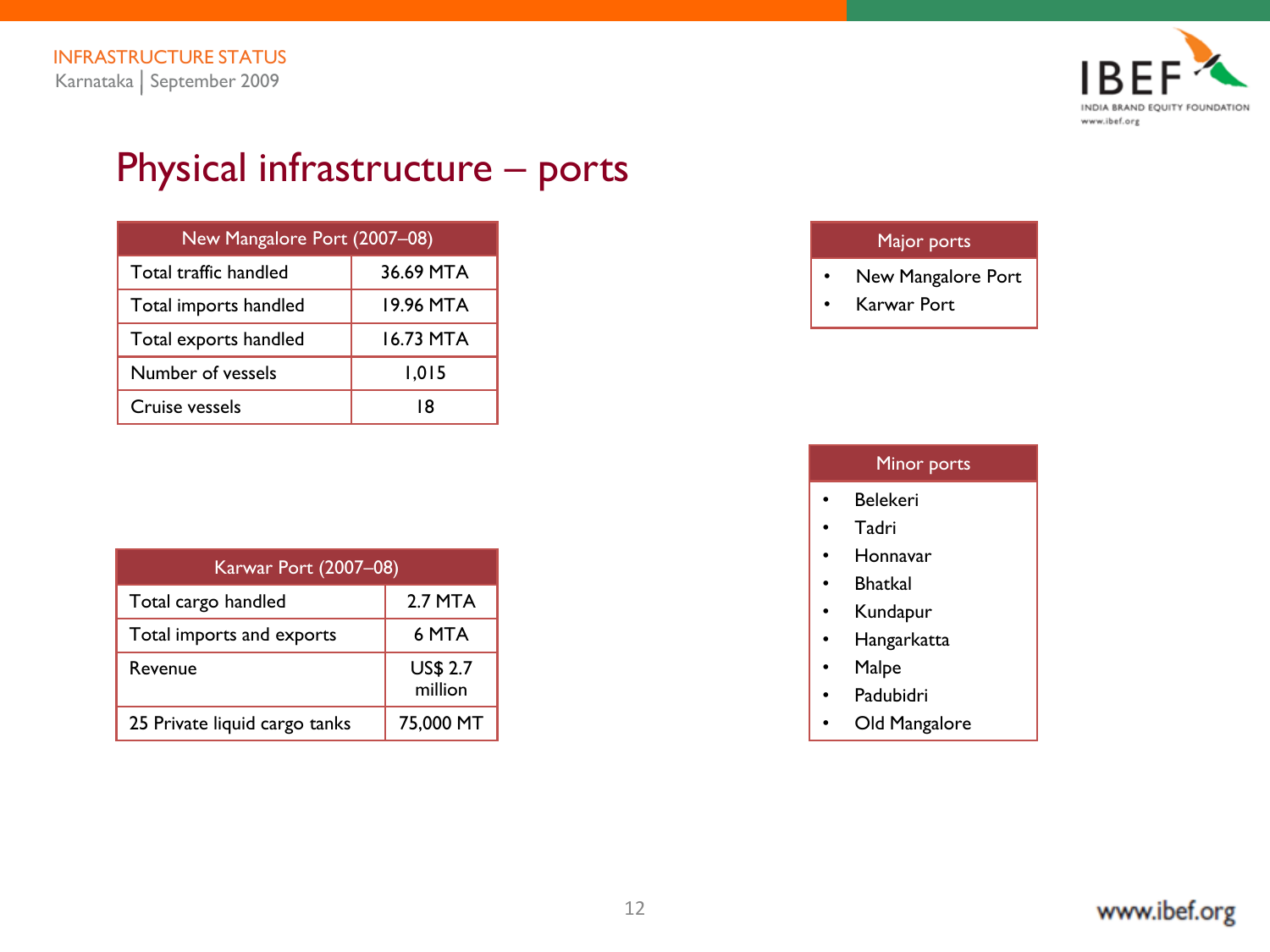

### Physical infrastructure – ports

**Ongoing NHAI port connectivity project**

- NHAI's Port Connectivity Project to New Mangalore Port is at the implementation stage.
- NH-17 (Suratkal-Nantur Section), NH-48 (Padil Bantwal Section), NH 13 are covered by this project.

*Source :* Yearly traffic 2008–2009, Department of Ports and Water Inland Transport, Government of Karnataka website, http://www.newmangalore-port.com/. accessed 23 September 2009

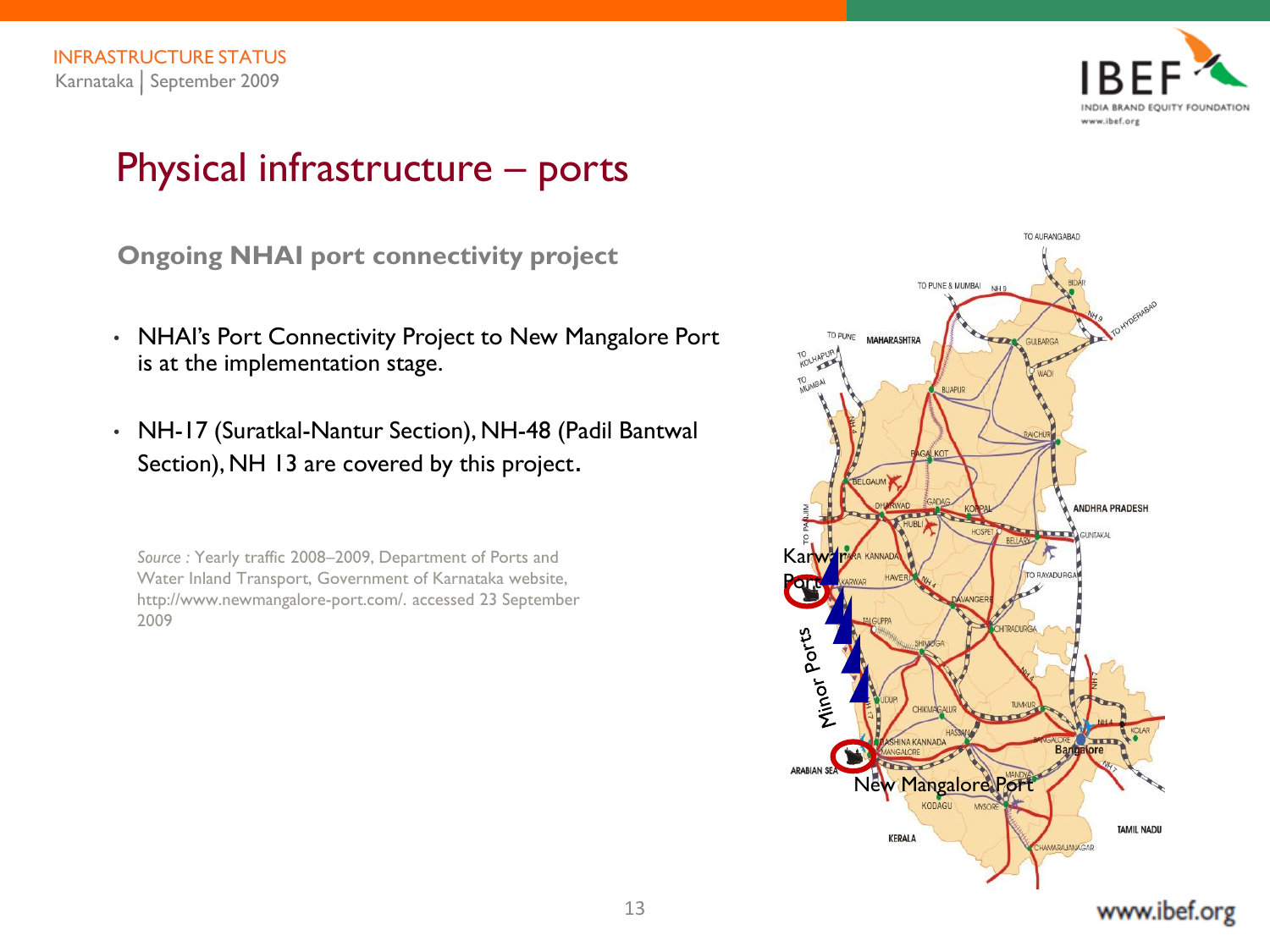

### Physical infrastructure – airports

#### **International airports**

- The state has five domestic airports at Bengaluru, Mangalore, Hubli, Mysore and Belgaum.
- International flights operate from the international airports at Bengaluru and Mangalore.
- New Bengaluru International Airport developed under a Public Private Partnership framework at Devanahalli, in the outskirts of Bengaluru started operations in May 2008.

#### **Minor airports/low cost airports**

- New minor airports proposed at Hassan, Bellary and Gulbarga; currently at various stages of approvals/ completion.
- Government and private sector companies also proposing low cost airports costing about US\$ 4.8 million per airport at multiple locations in state.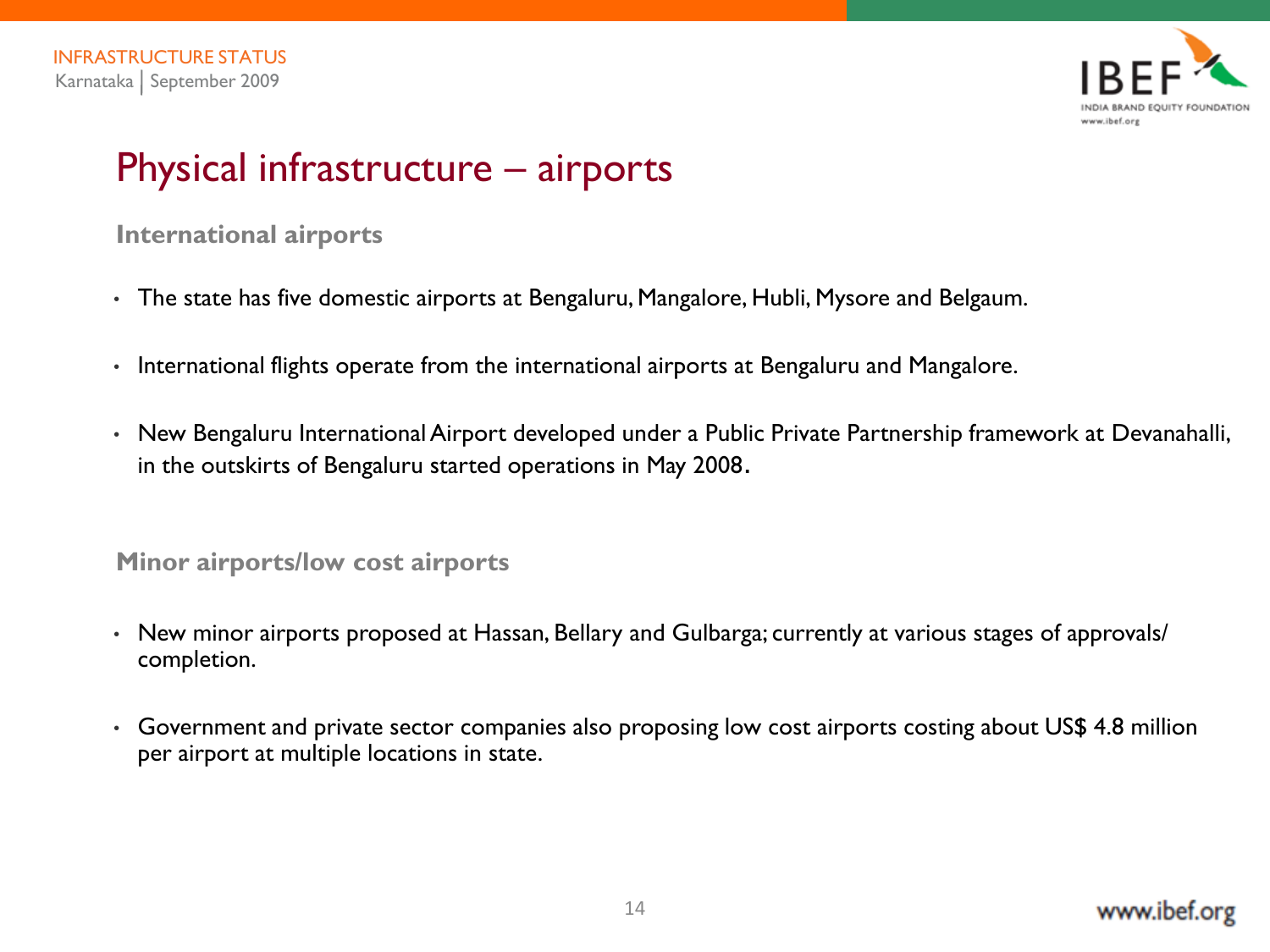

# Physical infrastructure – airports

| Bengaluru International Airport, Devanahalli            |
|---------------------------------------------------------|
| Commissioned: May 2008                                  |
| Area: 4,050 acres                                       |
| Capacity: 11 million pax p.a.                           |
| Aircraft Movements: 63,500                              |
| Equath businst airport in India (after Mumbai Dolbi and |

Fourth busiest airport in India (after Mumbai, Delhi and Chennai)

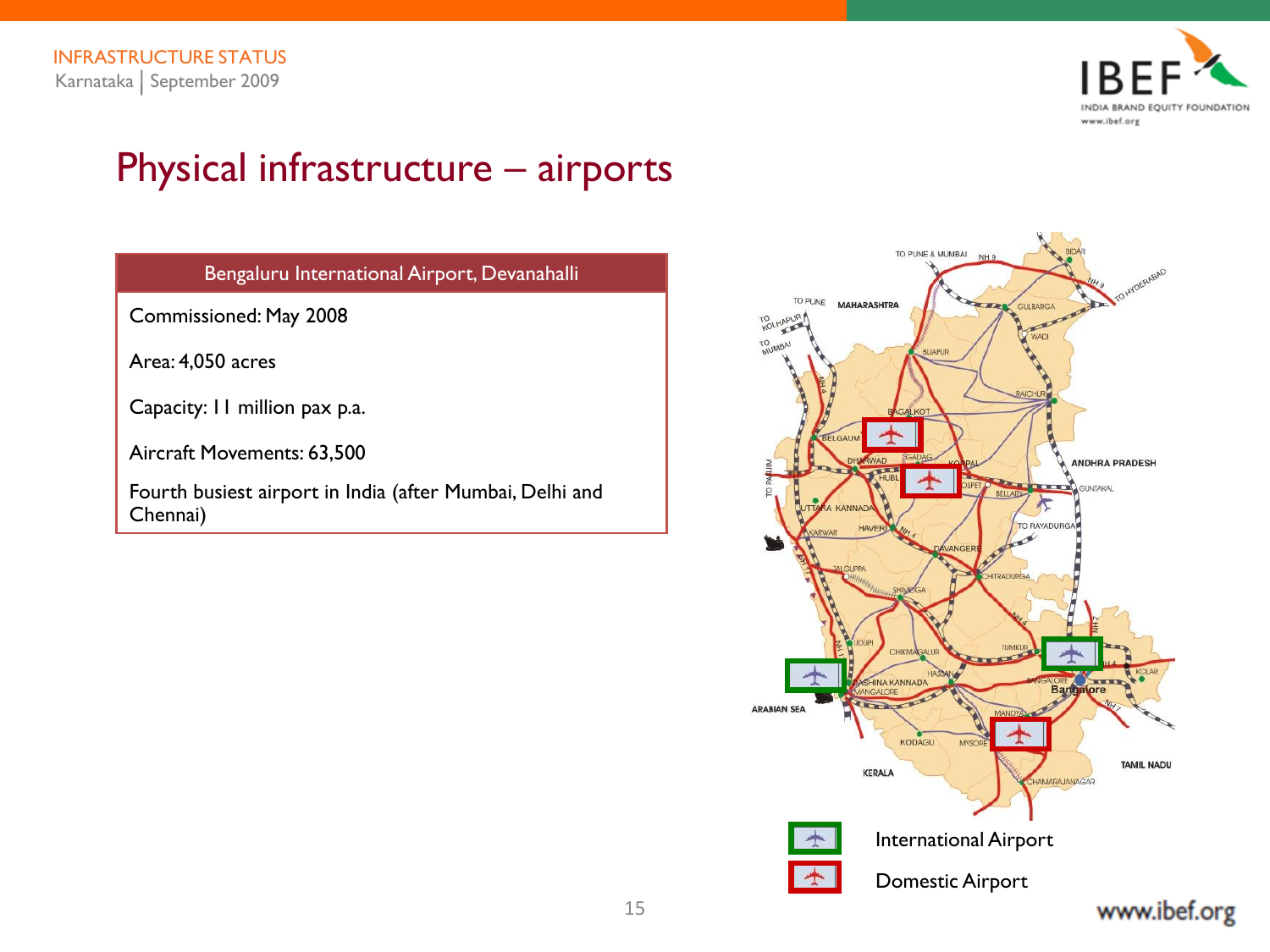

### Physical infrastructure–railways

### **Rail inventory**

- State well-connected to other parts of the country
- Railway network of 3,172 Km (2007–2008)
- Intra-state rail connectivity, especially on the key lines for passenger and freight movements, needs to be augmented.

#### **PPP in rail development**

Rail projects being developed under PPP model

• Karnataka Rail Infrastructure Development Corporation (K-RIDE) has been set up with the objective of developing and implementing rail infrastructure projects in Karnataka with private sector participation wherever feasible. The K-RIDE has a CEO deputed from the Railways Department and the Principal Secretary, Infrastructure Development Department as its Chairman.

### **Other related projects**

Urban transport

- Metro rail and mono-rail projects in Bengaluru underway. The first phase of the Bengaluru Metro will cover a total of 42.3 kms.
- Mysore Metro Rail Project preliminary feasibility considered.

#### Tourism

• Luxury tourist train on lines of Palace on Wheels (in Rajasthan) is operational.

### **Ongoing projects**

- Hassan–Sakhleshwar–Mangalore line gauge conversion, under progress,
- Key connectivity projects, doubling of Mysore–Bengaluru railway line, Gadan– Bagalokot, Bengaluru–Hassan to be taken up in near future.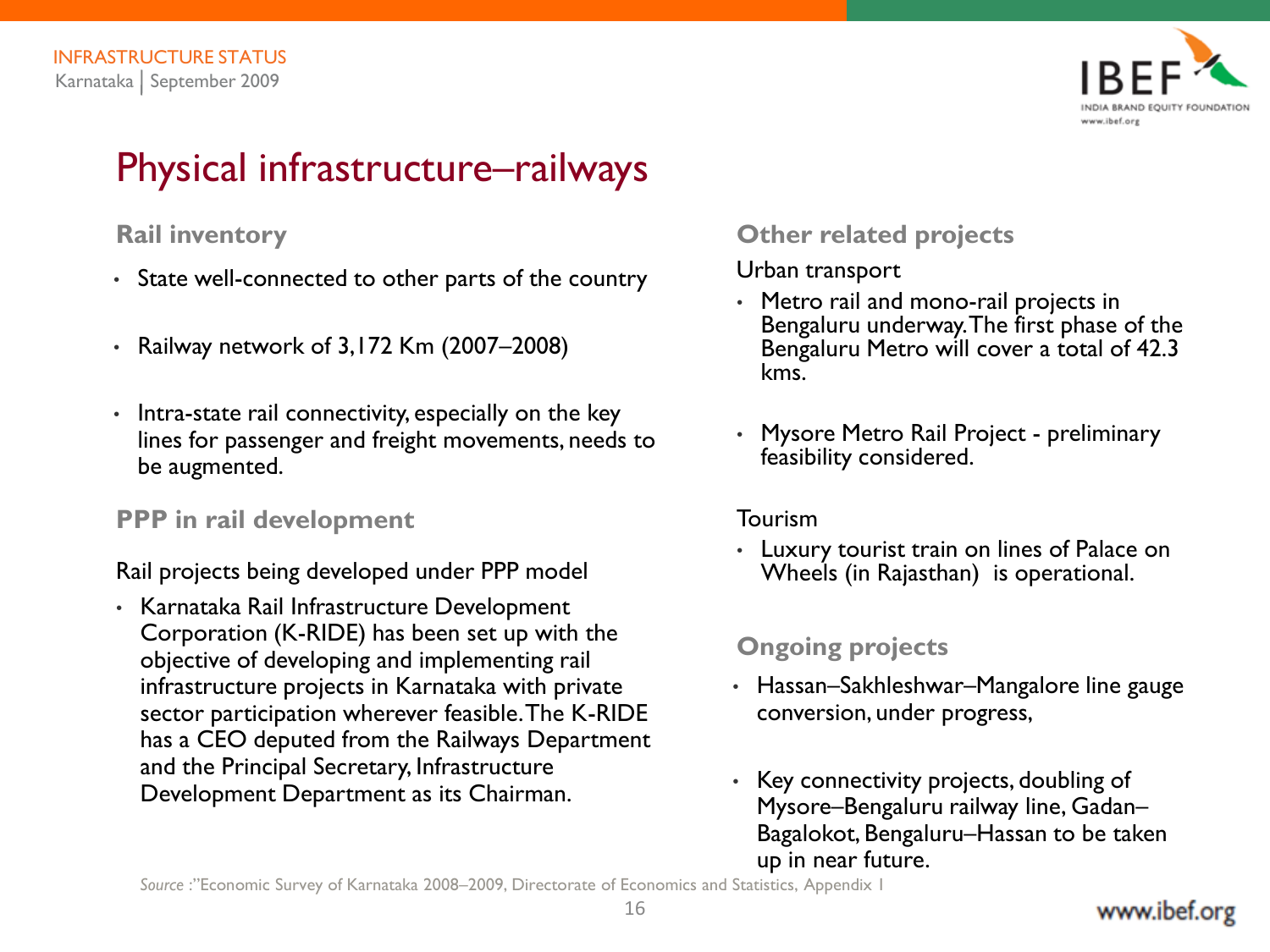

### Physical infrastructure–power



- Plants for another 4,000 MW are in the pipeline
- Independent power producers have installed capacity of 2,005 MW

\*KPCL - Karnataka Power Corporation Ltd

\*IPPs is Independent Power Producers

| Transmission:<br>Karnataka Power Transmission Corporation<br>Limited (KPTCL) |                                        |  |  |  |
|------------------------------------------------------------------------------|----------------------------------------|--|--|--|
| Area covered                                                                 | 192,000 sq Km                          |  |  |  |
| Sub stations                                                                 | 1,205                                  |  |  |  |
| <b>Transmission lines</b>                                                    | 28,000 Km,33KV, 130,000<br>Km of II KV |  |  |  |
| LT lines                                                                     | 451855 Kms                             |  |  |  |
| <b>Distribution</b><br>transformers                                          | 1,50,000                               |  |  |  |

Power Generation Installed Capacity (MW)



*Source :*Economic Survey of Karnataka 2008–2009, Appendix 4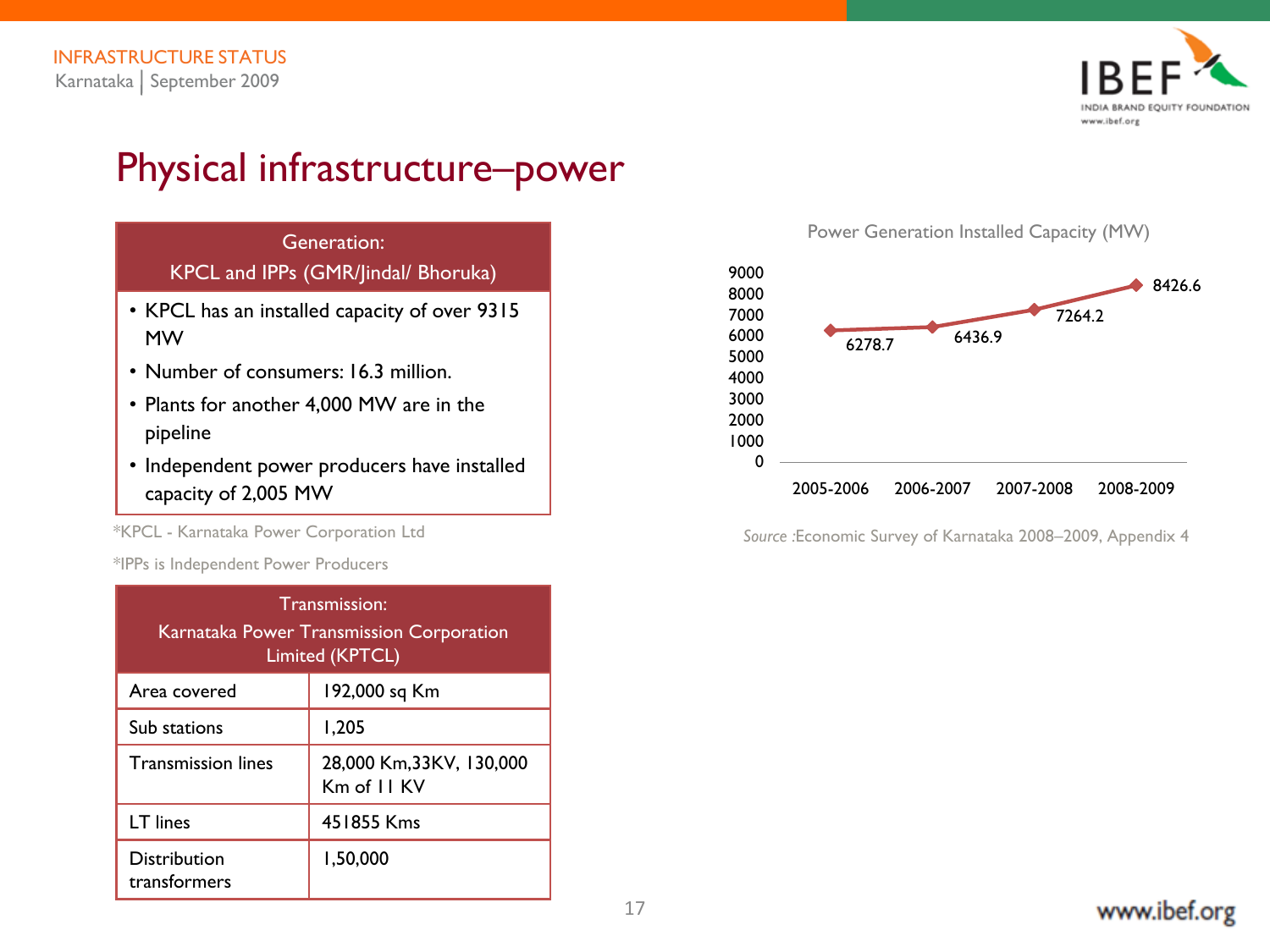

### Physical infrastructure–power

| Distribution/supply:<br><b>Electricity Supply Companies (ESCOMs)</b> | 35,000           | <b>Power Statistics</b><br>30719 |
|----------------------------------------------------------------------|------------------|----------------------------------|
| Bangalore Electricity Supply Company (BESCOM)                        | 30,000<br>25,000 | 24070 24463<br>22677 23173       |
| Mangalore Electricity Supply Company (MESCOM)                        | 20,000           |                                  |
| Hubli Electricity Supply Company (HESCOM)                            | 15,000           |                                  |
| Gulbarga Electric Supply Company (GESCOM)                            | 10,000           |                                  |
| Chamundeshwari Electric Supply Corporation (CESC)                    | 5,000            |                                  |

Source: "Power sector at a glance as on July 2009", Karnataka Power Transmission Corporation Limited website, accessed 23 September 2009





**Electricity generation (million units) Power consumption (million units)**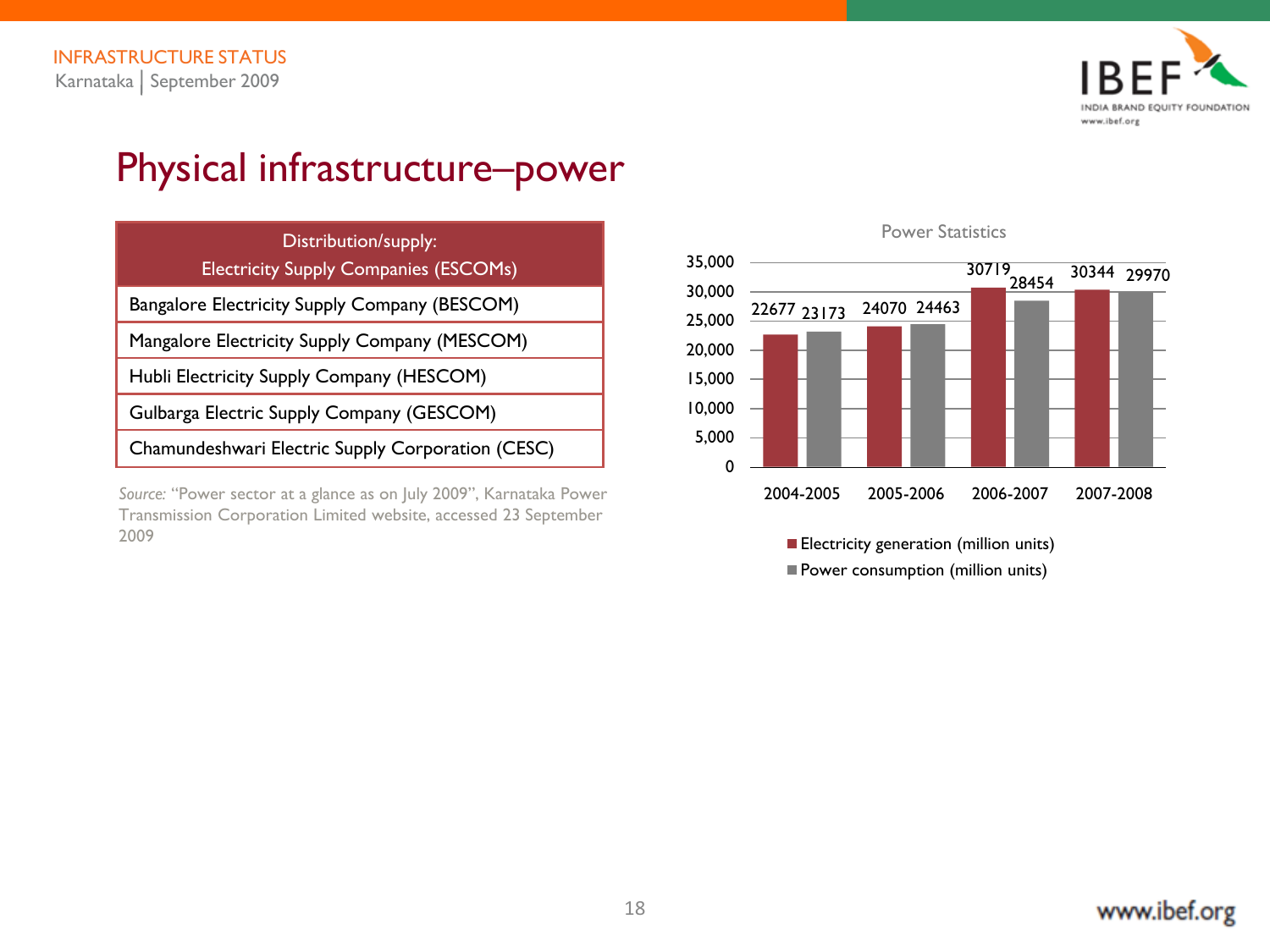

### Physical infrastructure–telecom

- Leading telecom companies in the sectors of telecommunication network, basic telephony services (both wire line and wireless) and networking services for telecommunication equipments are operating in the state.
- Entire State is networked via Optic Fibre Cables (OFC) by the sate-run BSNL (formerly DOT) as well as private companies like Bharti, Reliance, VSNL and TATA Tele Services.
- Last Mile Access is provided by BSNL as well as TATA Tele Services in various parts of the state. Bharti and Reliance Communications provide the Last Mile Access directly to the customer in all major cities in Karnataka.
- Seven new telephone exchanges were opened in 2007–2008

| Active telecom service providers in Karnataka                                                          | Key statistics (2)                 |
|--------------------------------------------------------------------------------------------------------|------------------------------------|
| $\cdot$ BSNL                                                                                           | <b>Cellular subscribers: About</b> |
| • Bharti Airtel                                                                                        | Internet/broadband                 |
| • Reliance Communications                                                                              | subscribers : About 0.8 millio     |
| • Vodafone Essar                                                                                       | Telecom towers: About 14,          |
| • Spice Communications                                                                                 | Post offices: 9826                 |
| • Tata Teleservices Ltd                                                                                | <b>Telephone connections pro</b>   |
| Source : Economic Survey of Karnataka 2008-2009, Directorate of Economics<br>and Statistics, Chapter 4 | Telephone exchanges: 2727          |
|                                                                                                        |                                    |

| Key statistics (2007-08)                      |
|-----------------------------------------------|
| <b>Cellular subscribers:</b> About 10 million |
| Internet/broadband                            |
| subscribers: About 0.8 million                |
| Telecom towers: About 14,000                  |
| Post offices: 9826                            |
| Telephone connections provided: 2610          |
| Telephone exchanges: 2727                     |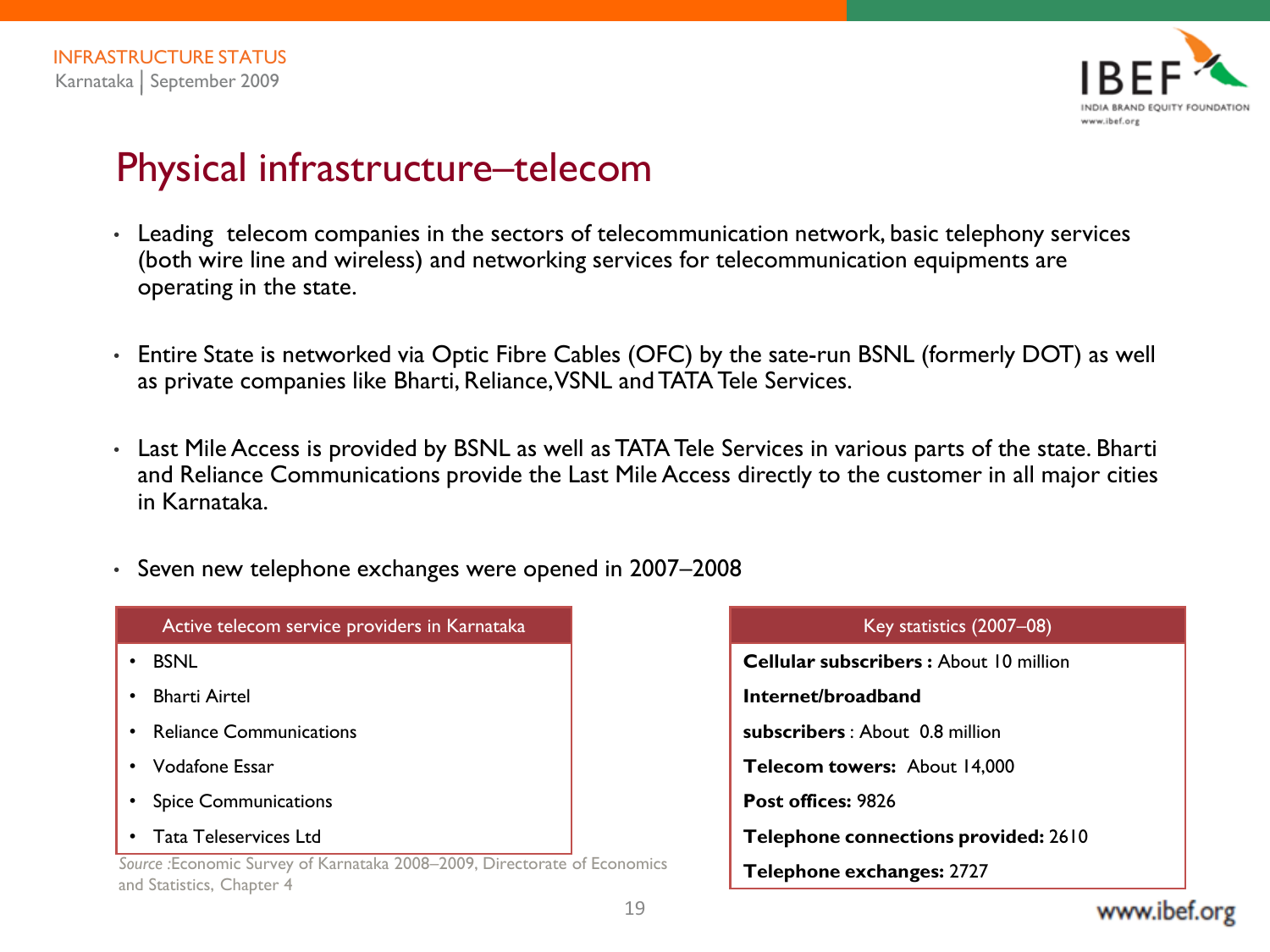

### Industrial infrastructure

- Karnataka Industrial Area Development Board (KIADB) and Karnataka State Industrial Investment Development Corporation (KSIIDC) are jointly responsible for the development of industrial infrastructure in the state.
- Directorate of Commerce and Industries has set up district and taluk industrial centres across the state to facilitate investment.
- The Government of Karnataka is promoting the development of several SEZs across Karnataka such as pharma and biotech SEZ, food processing and agro-based industries and textiles SEZ at Hassan and IT and Coastal SEZs at Mangalore.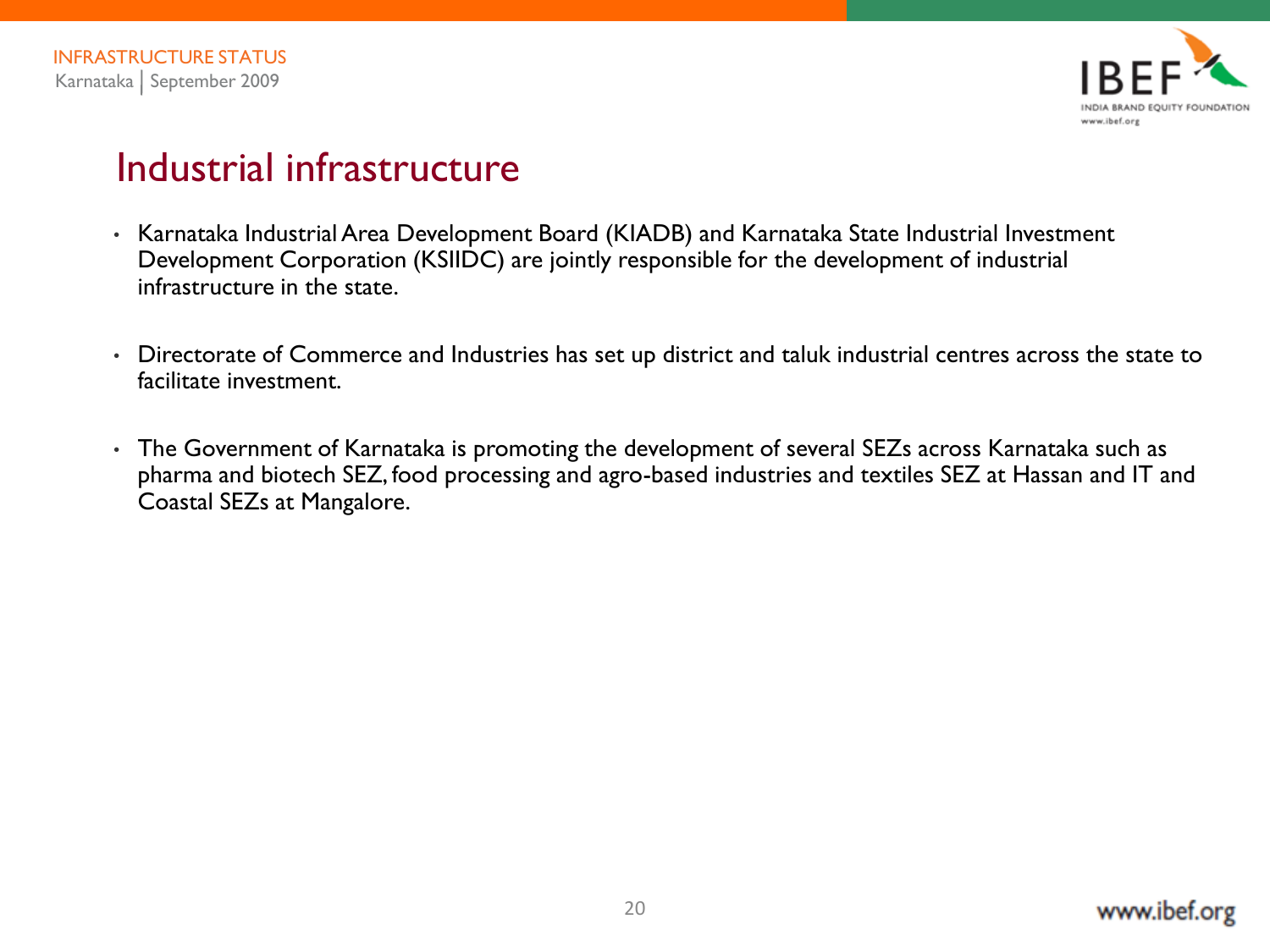

### Industrial infrastructure

#### Key industrial clusters

- IT/ITES cluster in electronic city and Whitefield (Bengaluru).
- Biotech park/cluster in electronic city, Bengaluru
- Machine tool cluster at Peenya industrial estate
- Textile cluster at Doddaballapur
- Foundry cluster at Belgaum
- Industrial valve cluster at Hubli Dharwad
- Auto component cluster at Shimoga
- Coir clusters at Hassan
- Handicrafts cluster at Channapatna
- Coffee production and processing cluster in Madekeri.

| SEZs in Karnataka      |    |  |
|------------------------|----|--|
| Notified               | 27 |  |
| Formal approvals       | 52 |  |
| In-principle approvals | 9  |  |

www.kumbangalore.com

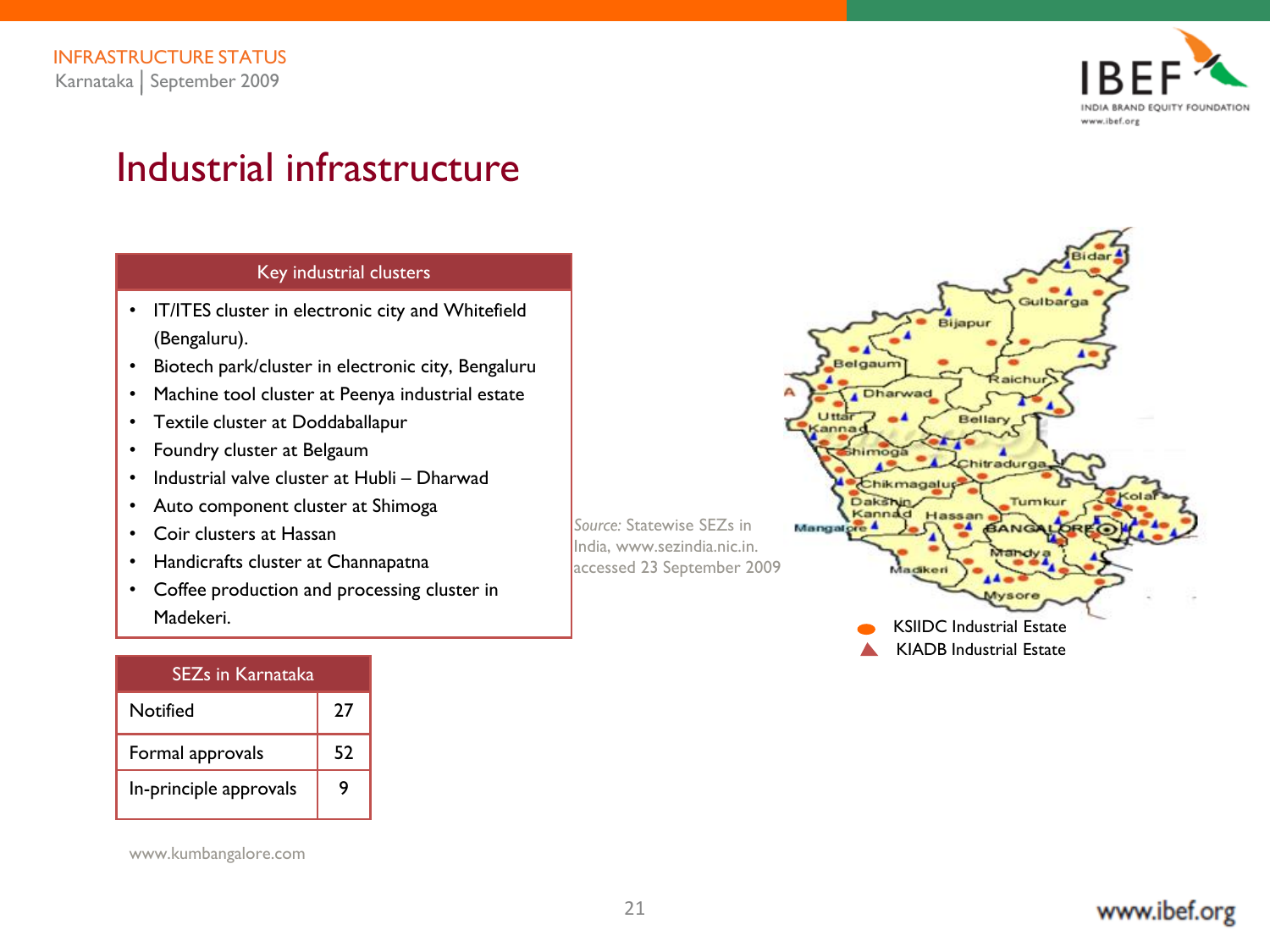

### Social infrastructure - education

#### Educational infrastructure

- The state is home to:
	- 11 universities
	- 133 medical colleges
	- 144 engineering colleges
	- 712 general colleges
	- 199 diploma colleges
	- 68 MCA colleges
	- 61 MBA colleges
	- 207 polytechnics
	- Two universities of agricultural sciences at Bengaluru (1965) and Dharwad
	- Kannada University at Hampi
	- Three fine arts colleges

#### Premier institutes in the state

- Indian Statistical Institute (1978)
- Indian Institute of Science (1911)
- Indian Institute of Management (1972)
- National Law School of India University (1987)
- Institute for Social and Economic Change (1972)

| Karnataka primary education statistics                     |                                                                  |
|------------------------------------------------------------|------------------------------------------------------------------|
| Literacy rate                                              | 66.64 percent                                                    |
| Male literacy                                              | 76 percent                                                       |
| Female literacy                                            | 57 percent                                                       |
| Number of schools*<br>$(2008 - 09)$                        | Lower primary $-$<br>29,000                                      |
|                                                            | Higher primary —<br>27,600                                       |
|                                                            | High schools $-11,835$                                           |
| School dropout rate                                        | Class 1 to $5 - 7.86$                                            |
| $(2008 - 09)$                                              | Class 1 to 7 - 10.49                                             |
| Pupil-teacher ratio<br>$(2007 - 08)$                       | 28:1 (teachers<br>sanctioned) and 29:1<br>(teachers in position) |
| Net enrolment ratio in<br>primary schools<br>$(2007 - 08)$ | 98.09                                                            |
| <b>Retention rate</b><br>(classes 1 to 5)                  | 92.14                                                            |

\* Estimates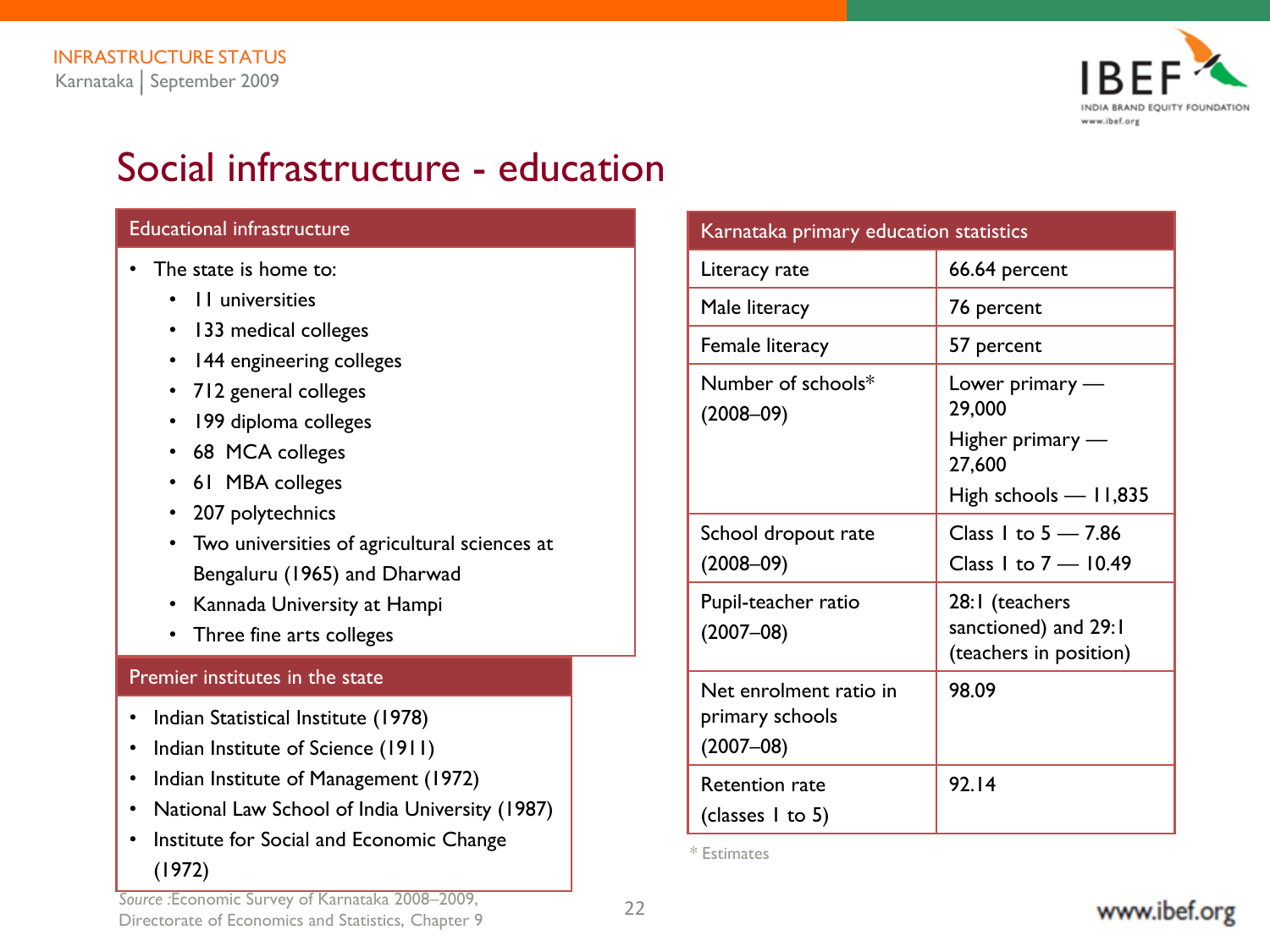

# Social infrastructure – health

**Health infrastructure: government initiatives**

- Three-tier health infrastructure comprising primary health centres, health units, community health centres and sub-centres
- The policy of the government is to establish one primary health centre for every 30,000 inhabitants, one dispensary for every 15,000-20,000 inhabitants, and one sub-centre for every 5,000 inhabitants.

#### Health infrastructure in state

- 68 hospitals (26 district hospitals)
- 325 community health centres
- 2,193 primary health centres
- 659 primary health units/dispensaries
- 8,143 sub-centres
- More than 50,000 beds
- Life expectancy: 67 years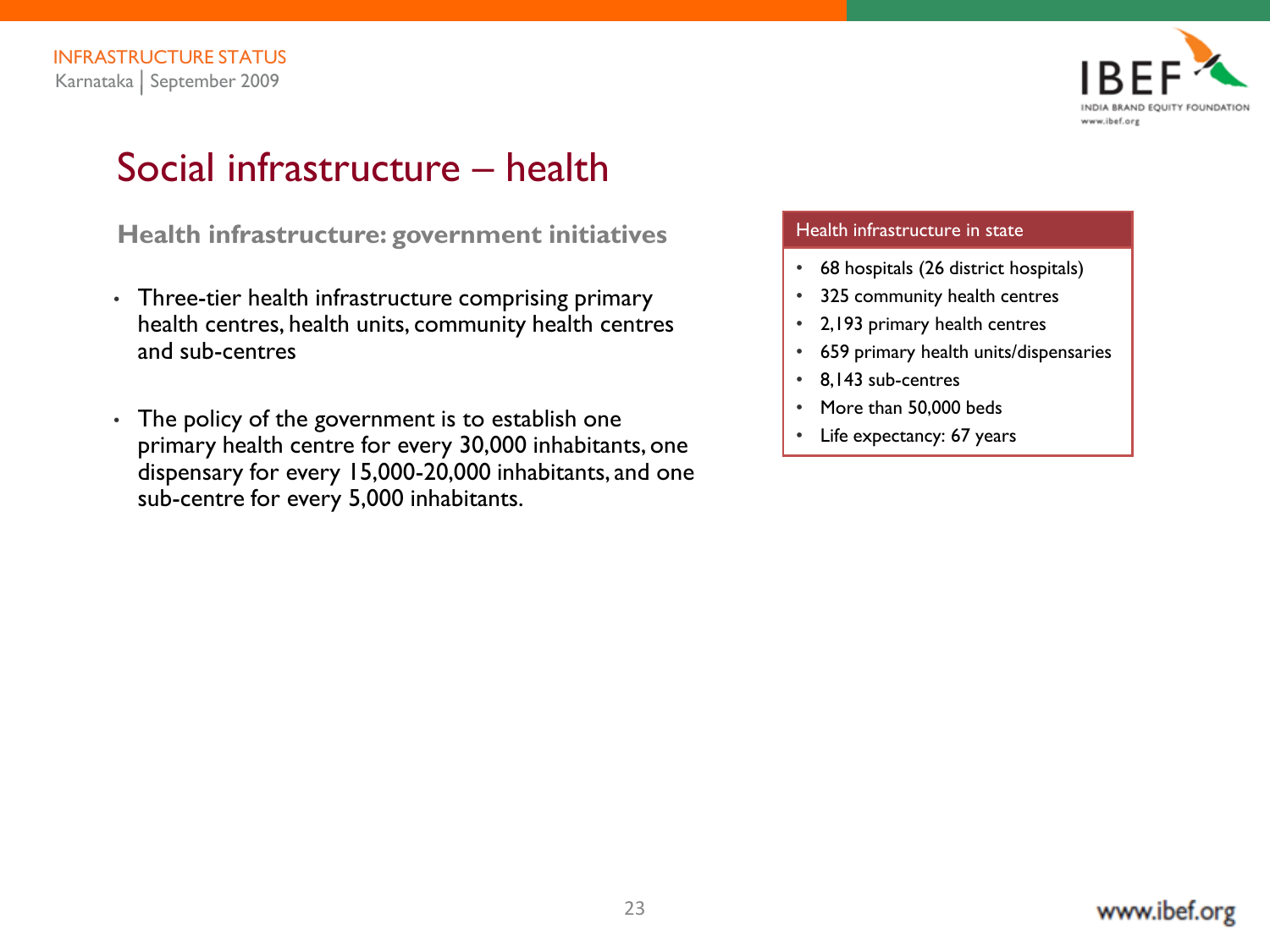

### Social infrastructure – health

#### **Emergence of health city concept**

- The healthcare landscape in Karnataka is changing rapidly; corporate and foreign hospitals setting up centres to offer high quality healthcare
- The health city concept is gaining importance with presence of specialised and scalable healthcare infrastructure, emphasis on medical research, collaboration with industry and healthcare operators and a self sustaining health cluster including hospital, wellness, recreation centres and residential facilities such as Narayana Health City.

#### Premier/super specialty hospitals

- Narayana Hrudayalaya, Bengaluru
- MS Ramaiah Hospital, Bengaluru
- Manipal Hospital, Bengaluru
- Sagar Apollo Hospital, Bengaluru
- HOSMAT Hospital, Bengaluru
- Vittal Malya Hospital , Bengaluru
- Columbia Asia, Bengaluru
- Shri Satya Sai Hospital, Bengaluru
- Apollo Hospital, Mysore
- Basappa Memorial Hospital, Mysore
- Vikram Hospital,Mysore
- Kasturba Hospital, Manipal

*Source:* Status of infrastructure in Primary Health Centres in the states of India ,Facilities Survey,2003,

:Economic Survey of Karnataka 2008–2009, Directorate of Economics and Statistics, Chapter 9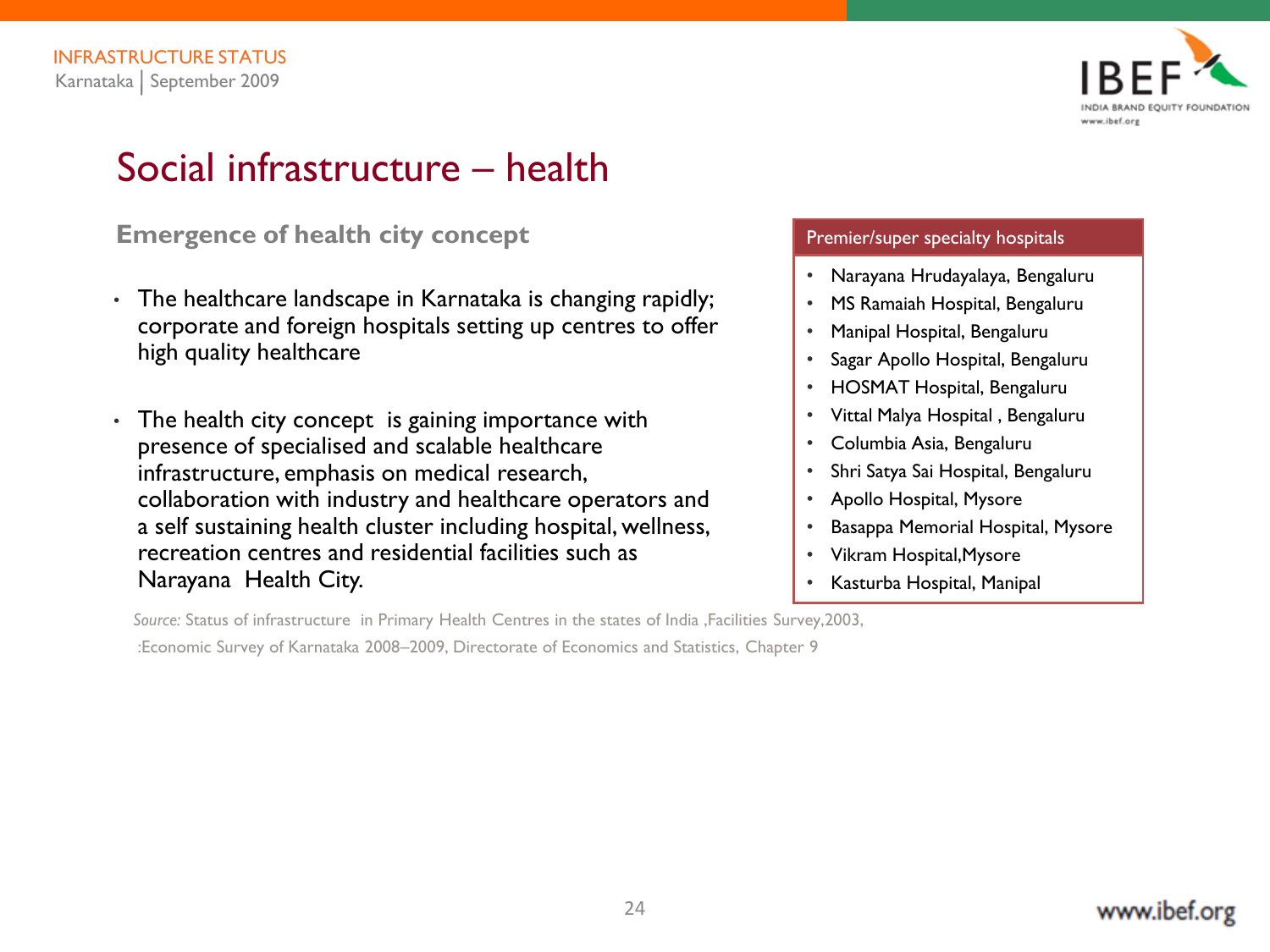

# The focus of this presentation is to discuss…

- State economy and socio-economic profile
- $\div$  Infrastructure status
- State policy and incentives
- ❖ Business opportunities
- **❖** Doing business in Karnataka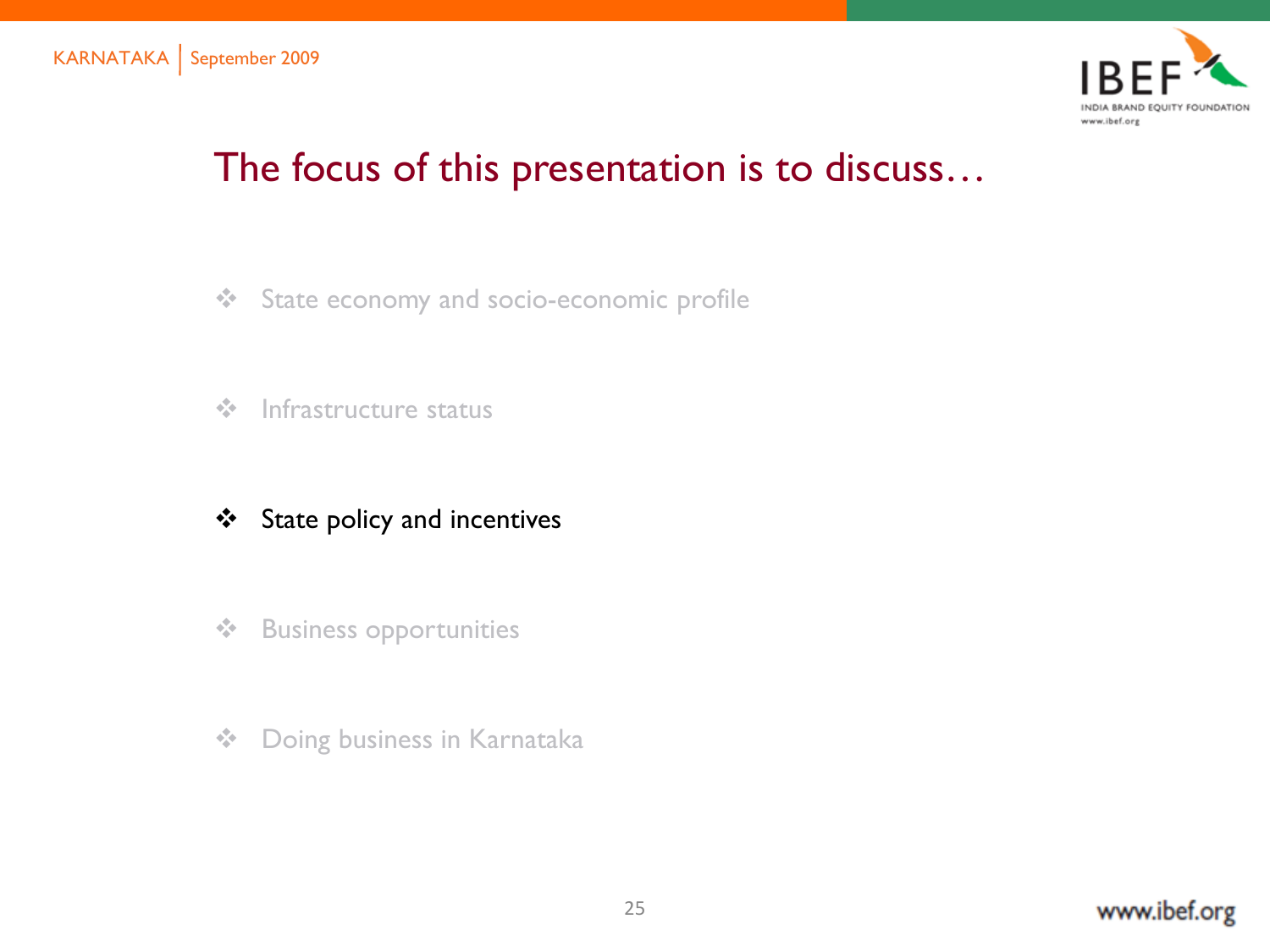

# New Industrial Policy (2006-2011)

**Industrial Policies in Karnataka**

- Karnataka is among the top five industrialized states in the country.
- It was the first to introduce a State Industrial Policy in 1982-1983
- Under the State Industrial Policy for 2001-2006,1,009 proposals with an investment of US\$ 33 billion with employment potential for 16, 94,693 persons have being approved.

**New Industrial Policy, 2006-2011**

- The New Industrial Policy 2006-2011 came into effect from April 2006
- Aims to achieve a GSDP growth rate of nine percent per annum and 12 percent average annual growth during 2006-2011 in the industrial sector, which currently accounts for 18 percent of GSDP.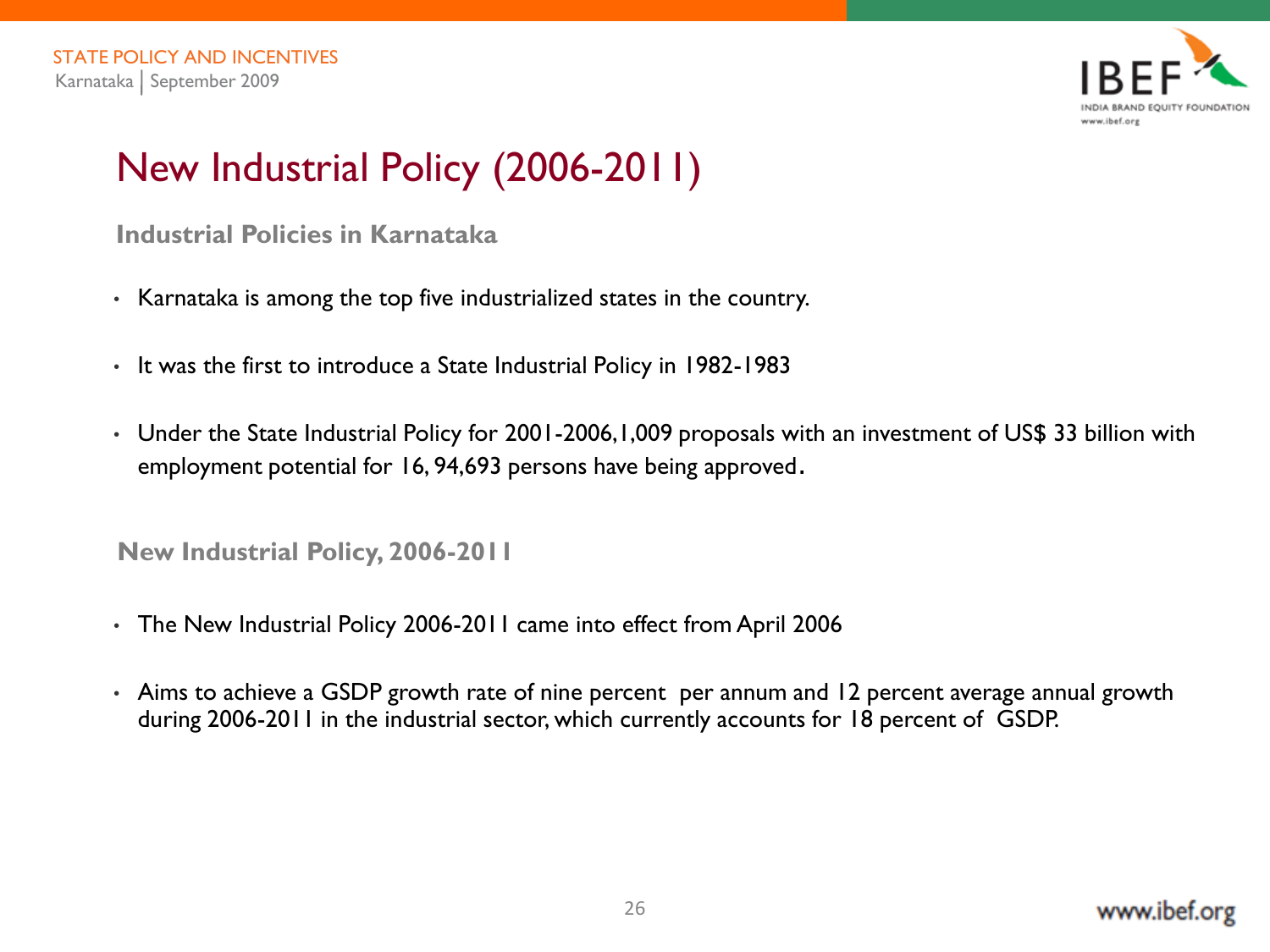

# New Industrial Policy (2006-2011)

**Thrust areas under New Industrial Policy**

Aerospace, Engineering, Automobile, Machine tools, Steel, Cement, Pharmaceuticals, Food Processing, Apparel & Textiles, Electronics, IT and Biotechnology.

**Incentives and concessions under the New Industrial Policy of Karnataka**

- Capital investment subsidy to small scale industries (SSIs) in all the areas
- Exemption of electricity duty on captive power plants
- Exemption of stamp duty and reduction of registration charges in thrust areas
- Waiver of conversion fee for upto 50 acres in thrust areas
- Reduction of 18 percent on land acquisition charges through KIADB in thrust areas
- Subsidy of upto US\$ 0.2 million for setting up of effluent treatment plant in any area
- Entry tax concessions on capital goods/raw materials in thrust areas for three or five years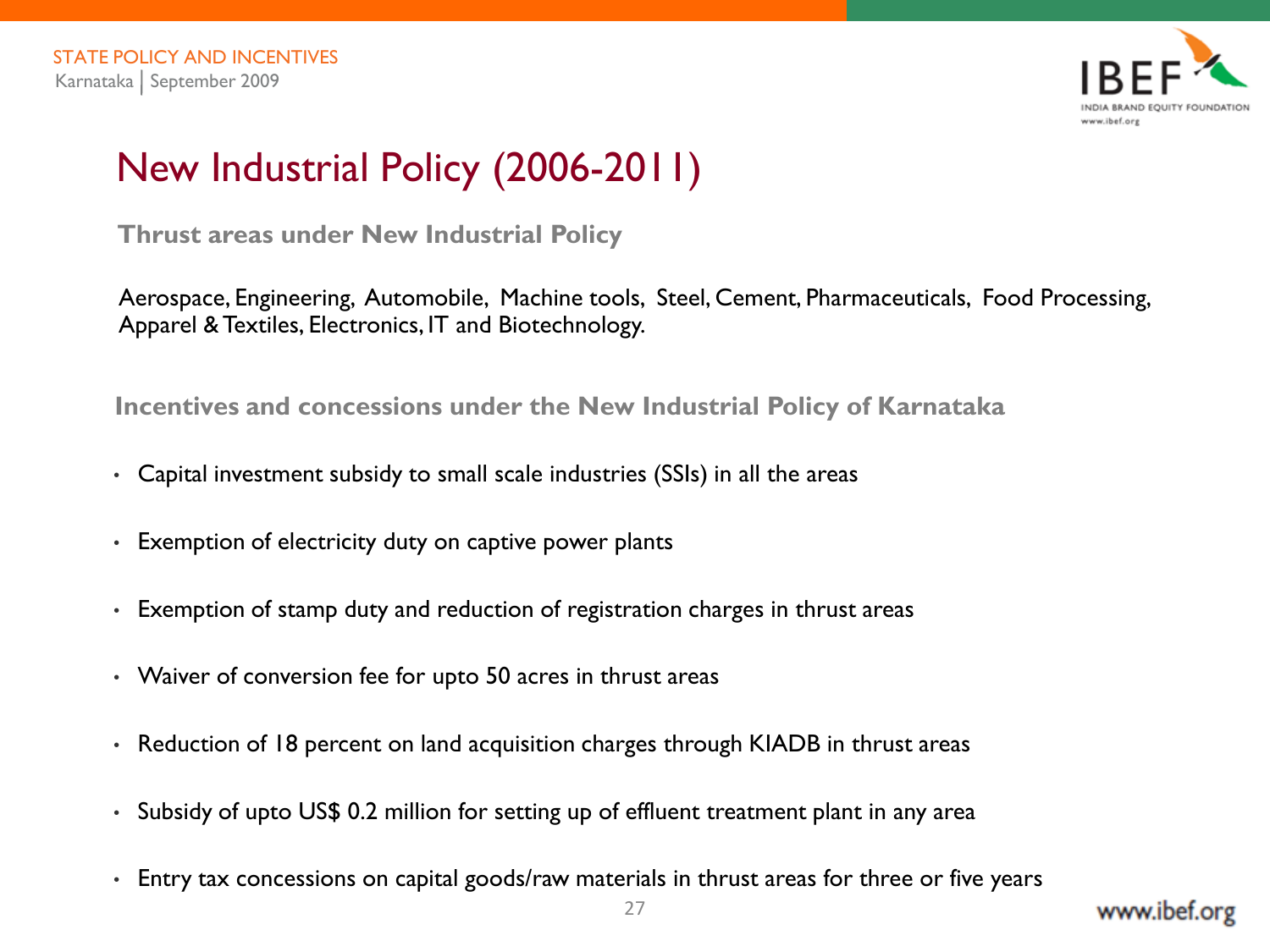

# New Infrastructure Policy, 2007

- Main objective is to provide a fair and transparent policy framework to facilitate the process of economic growth and encourage Public Private Partnerships (PPP) in infrastructure
- Policy is being anchored through a PPP cell in the Infrastructure Development Department
- Introduction of 'Swiss Challenge' framework for bidding
- Single window agency under Infrastructure Development Department to approve PPP projects of value upto US \$ 1.2 million.

**Focus sectors under the New Infrastructure Policy**

Agri-infrastructure, Education, Energy, Healthcare, Industrial infrastructure, Irrigation, Public markets, Tourism, Transportation and logistics, Urban and municipal infrastructure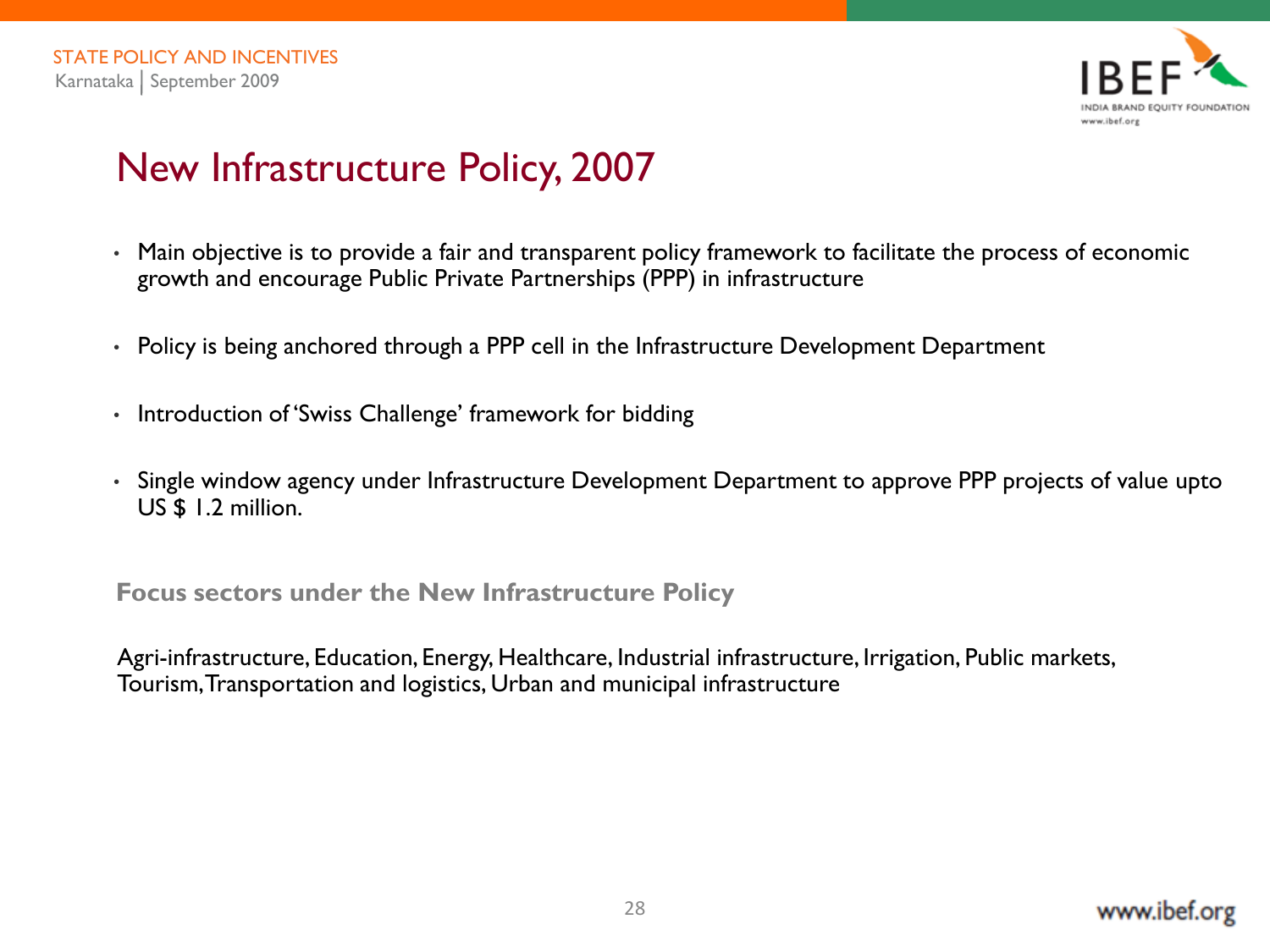

# New Infrastructure Policy, 2007

**Incentives and concessions under the New Infrastructure Policy**

- Facilitation: Land acquisition, approval process and utility arrangements at project site
- Asset-based support : Government land at concessional rates, viability based land acquisition support
- Fiscal : Exemption from entry tax, special entry tax for three years; concession on stamp duty and conversion rates in thrust areas
- Contingent guarantees : 'Take-or-pay' or 'supply-or-pay' type of guarantees in select cases
- Financial support : Sponsor for central viability gap funding and additional state viability gap funding for projects.

*Source:* Gazette notification of Infrastructure Department Secretatiat,July2007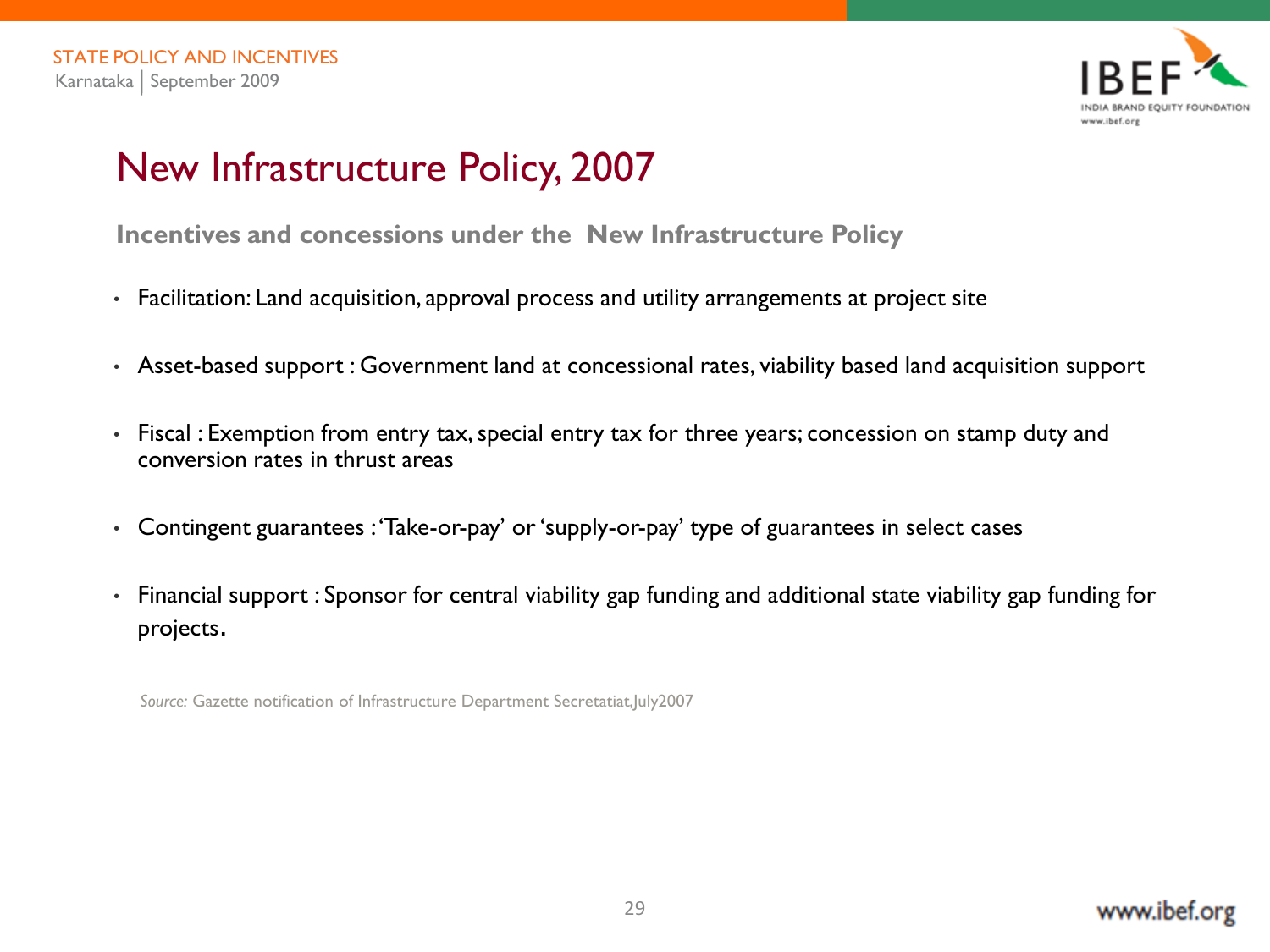

# Millennium IT Policy, 2000

- Karnataka is considered the Silicon State and Bengaluru the IT Capital of India.
- First State to announce an IT policy in 1997
- Thrust Areas under Millennium IT Policy: IT in rural development, human resource development and egovernance.

#### **Millennium IT Policy, 2000**

- IT to be used as a tool to track beneficiaries for rural credit through women self help groups.
- IT to be applied in rural development projects such as provision of drinking water, computerizing Village Panchayats, building management information systems for Zilla Panchayat etc.
- IT sector in Karnataka is estimated to provide employment to one million people
- Schemes to train people in IT to be implemented at different levels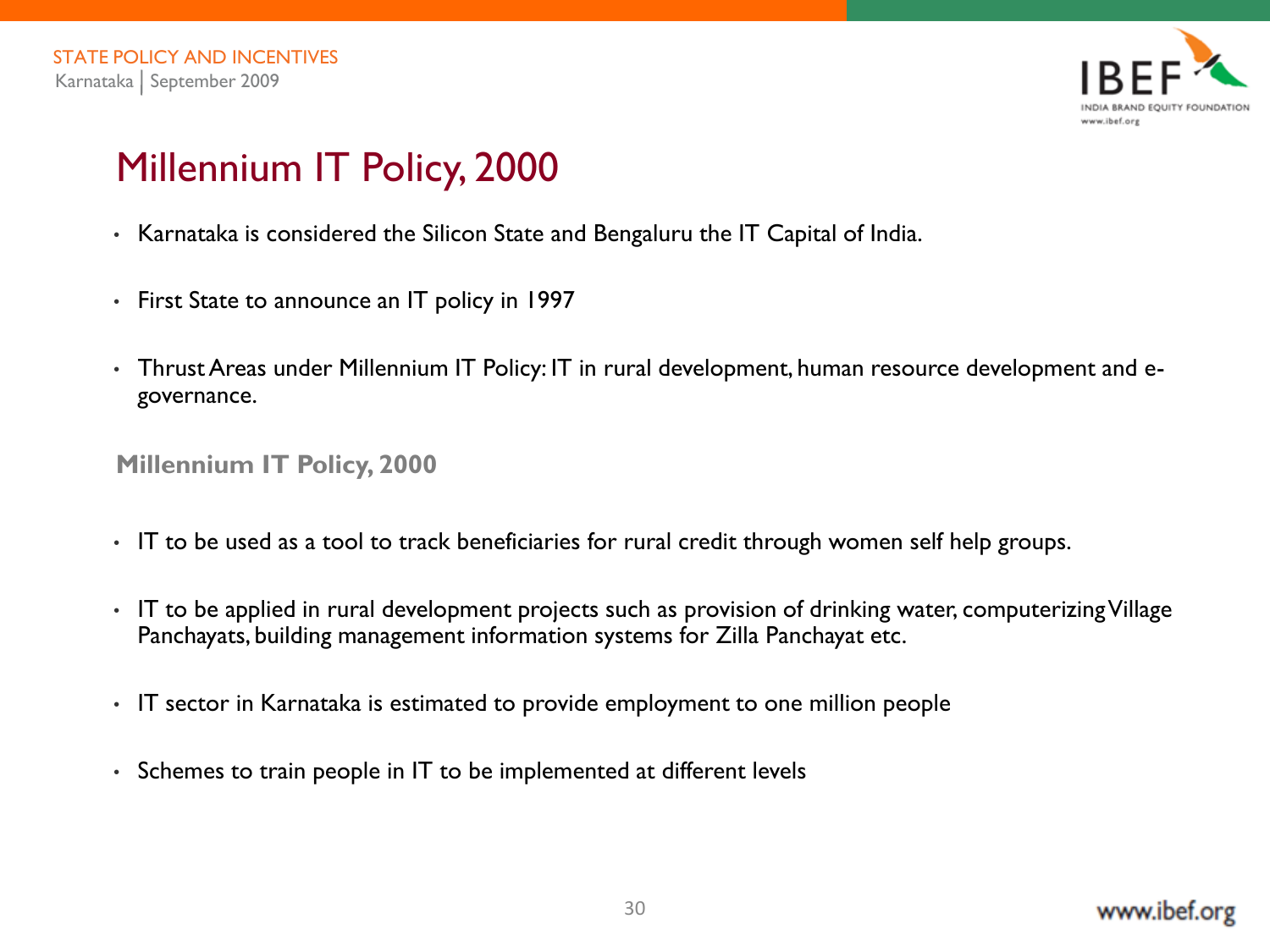

# Millennium IT Policy, 2000

- Government has progressed on computerisation of teachers' payroll accounting system, students' details, admissions and examinations for higher education, village land records, land registration, Government treasury etc
- 140 *taluks* (out of 175) are connected through a fiber optic network

**Incentives and concessions under Millennium IT Policy**

- Fiscal: Exemption to IT companies from payment of entry tax on certain capital goods, concession on stamp duty and registration charges, rebate on cost of land
- Power: Continuous and uninterrupted supply of power at industrial rates
- Simplified procedures/ laws: Pollution control clearances, urban planning/ zonal regulations, relaxation in labour laws, facilitation through single window agency
- Financial Support: Venture capital from government for start-ups
- Infrastructure**:** IT parks, electronic city, export promotion industrial park, software technology park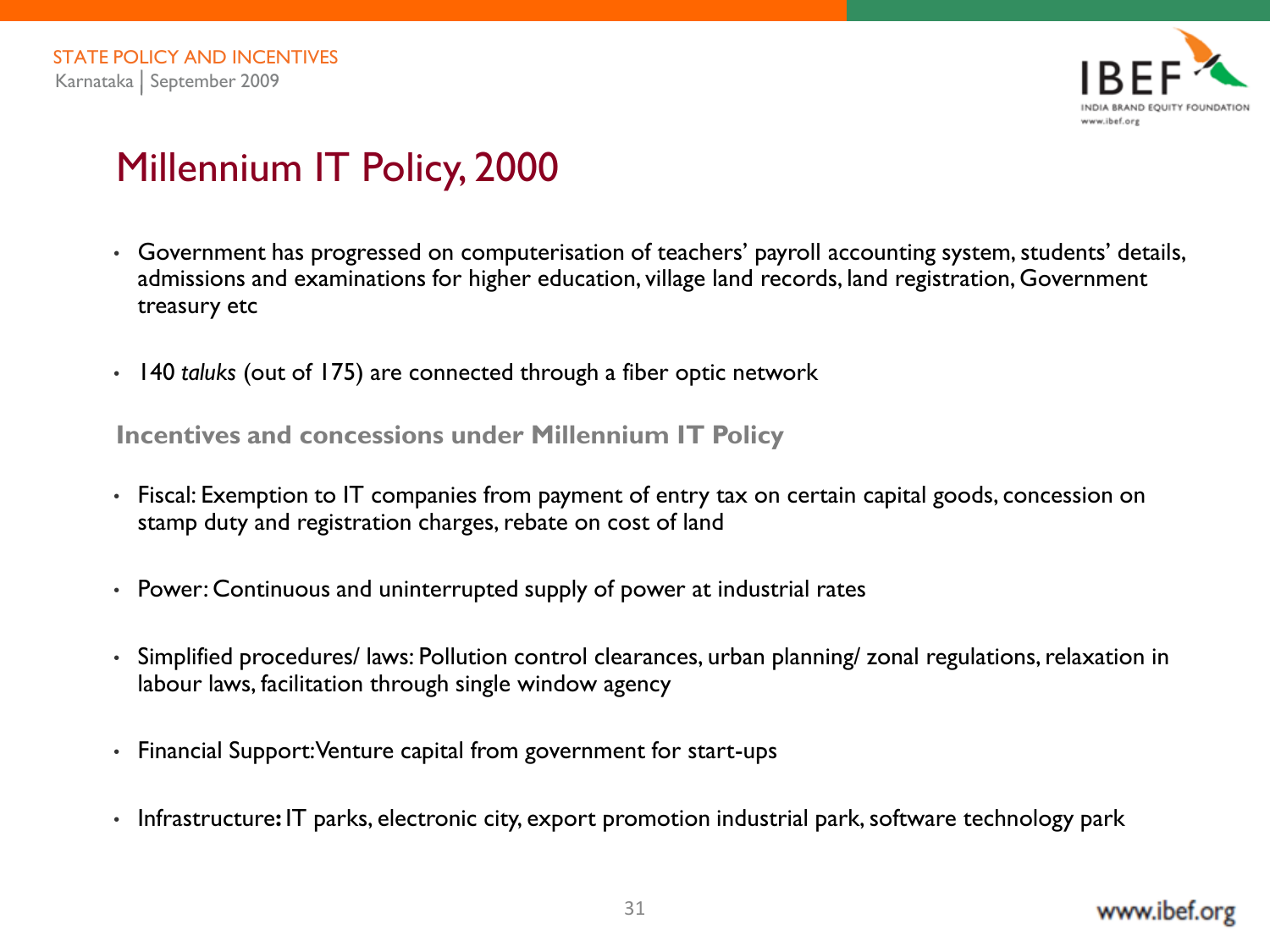

# Millennium Biotech Policy, 2000

- Government to set up biotech parks in Bengaluru and Dharwad; Marine Biotech Park in Karwar.
- Biotech corridor to be developed in Bengaluru
- Other institutions planned such as Centre for Human Genetics, Institute of Agri-Biotechnology
- Measures to accelerate Human Resource Development through education in scientific computing and electronics
- Measures to accelerate human resource development through professional training in scientific computing

#### Thrust areas under Millennium Biotech Policy

- Genomics
- Biofuels
- Bioinformatics
- Contract research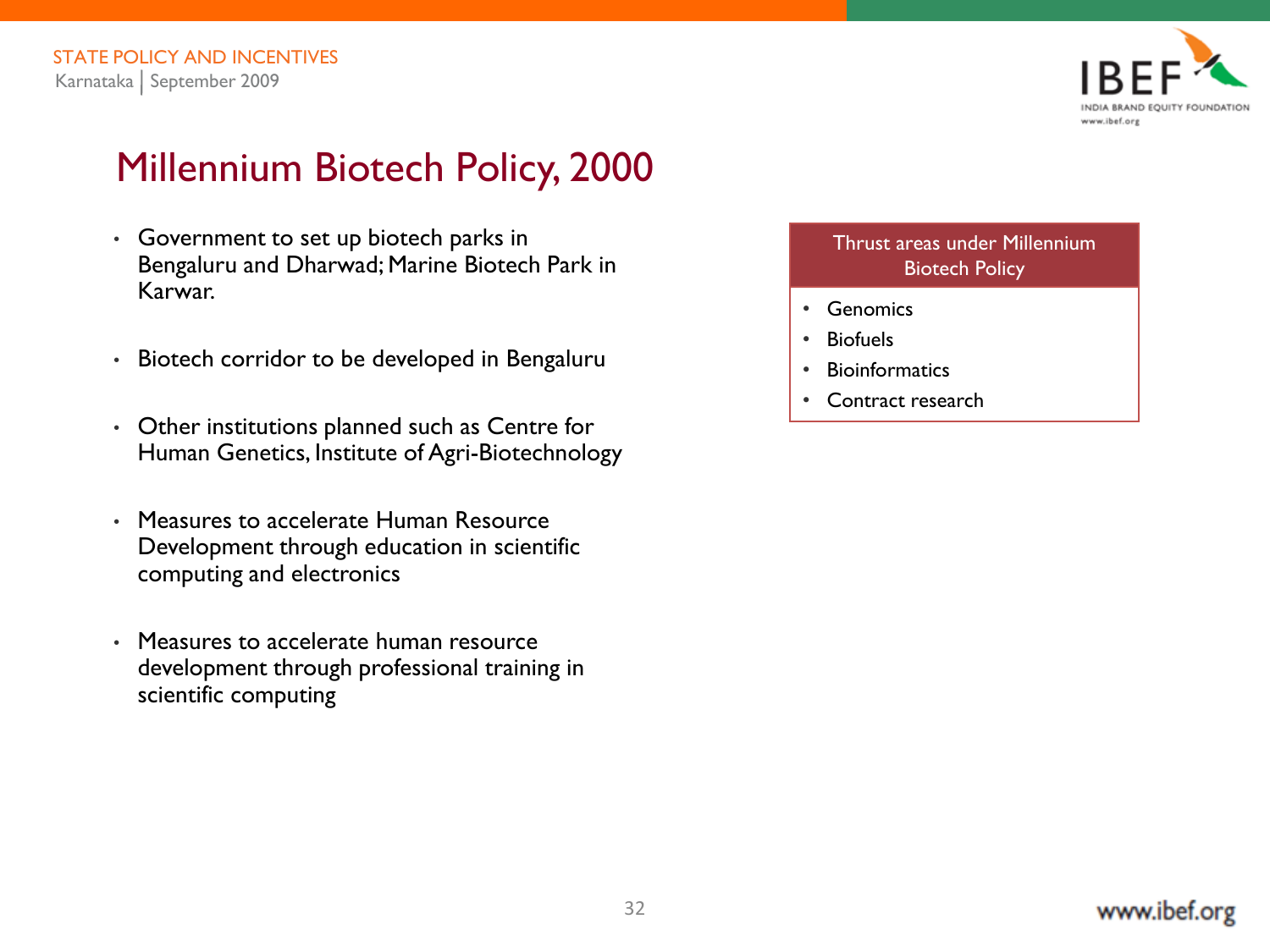

# Millennium Biotech Policy, 2000

**Incentives and Concessions under Millennium Biotech Policy**

- Fiscal: Exemption from entry tax on certain capital goods, concession on stamp duty and registration charges, rebate on cost of land, exemption from electricity tax for five years on captive generation
- Power: Continuous and uninterrupted supply of power at industrial rates
- Simplified procedures/ laws: zonal regulations for establishment of bioinformatics companies, relaxation in labour laws and creation of a single window agency.
- Financial support: Encourage setting up of VCs for biotech industries.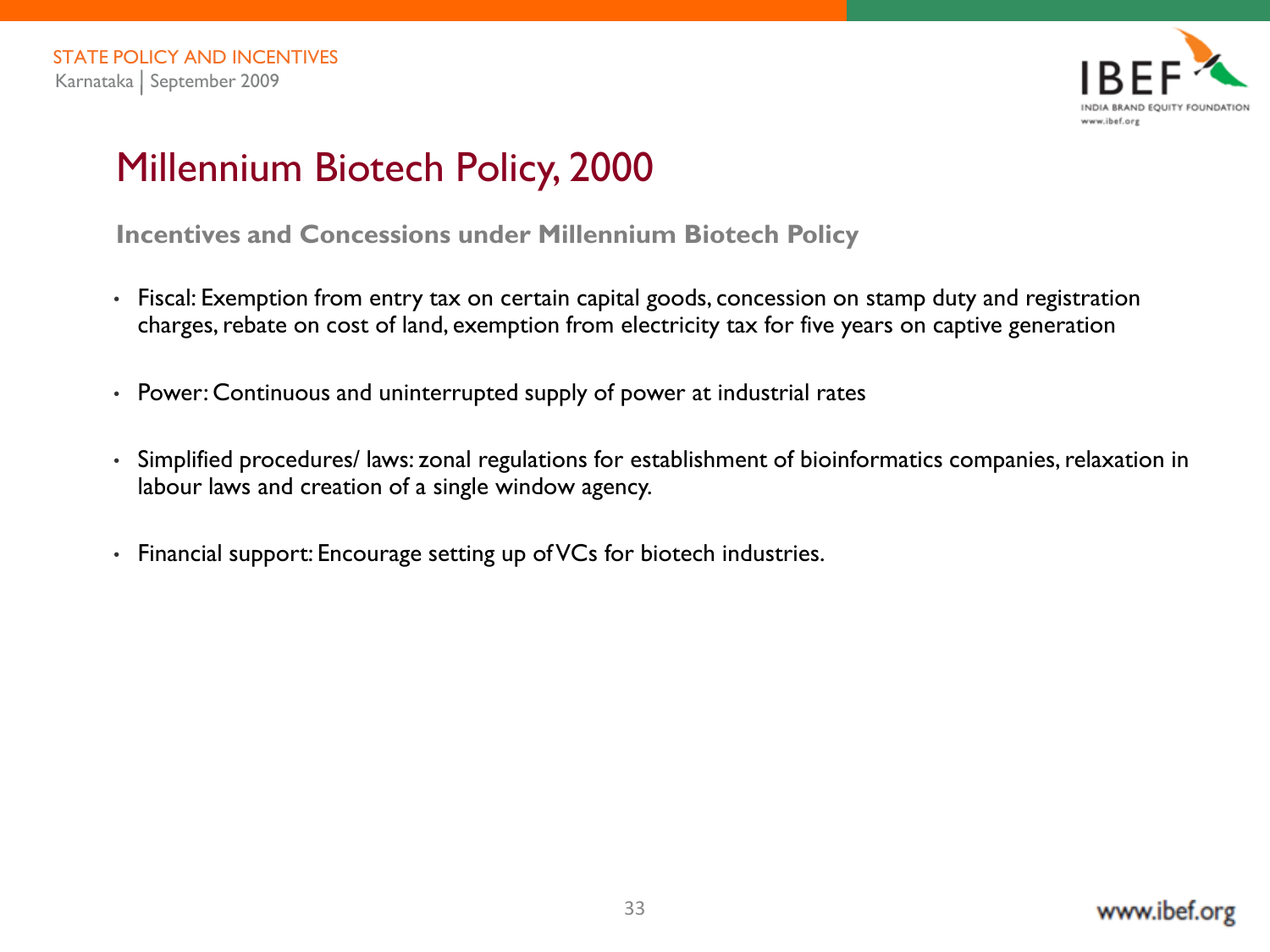

# Millennium BPO Policy, 2002

- Primarily aims at creating an investor-friendly environment for the Business Process Outsourcing (BPO) sector, utilizing the human resource potential and generating employment opportunities.
- Board for IT Education Standards (BITES) has been established to enhance quality of manpower in IT and BPO sectors. It would assist in training manpower with skills required by BPO companies by selecting trainers, vendors and syllabi.
- Government is undertaking initiatives to market non-metro cities in the state as potential BPO destinations.
- A high-powered cell would be created in Karnataka Biotechnology & Information Technology Services (KBITS) to provide relevant information to potential BPO investors.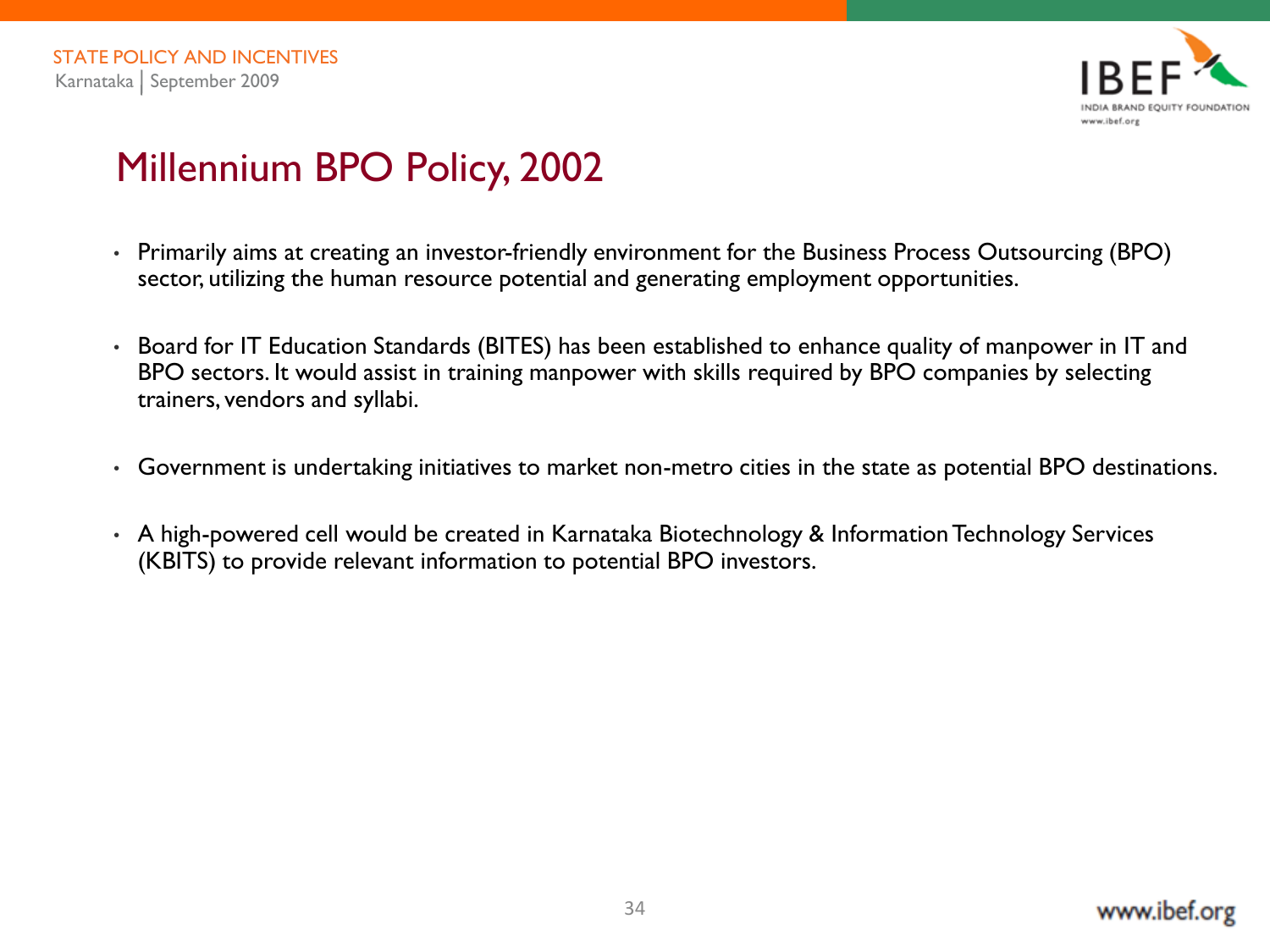

# Millennium BPO Policy, 2002

**Incentives and concessions under Millennium BPO Policy**

- Fiscal: Exemption to BPO companies from payment of entry tax on certain capital goods for three years, 50 percent exemption on stamp duty and registration charges (100 percent exemption for units established by SSI outside city limits), waiver of land conversion fee to units employing 100 persons and above outside BMRDA limits.
- Simplified procedures/ laws: Exemption from certain requirements under labour laws, facilitation through single window agency, relaxation in procedural requirements.
- Incentives to companies providing basic infrastructure to BPO sector
- Additional incentives offered to anchor companies.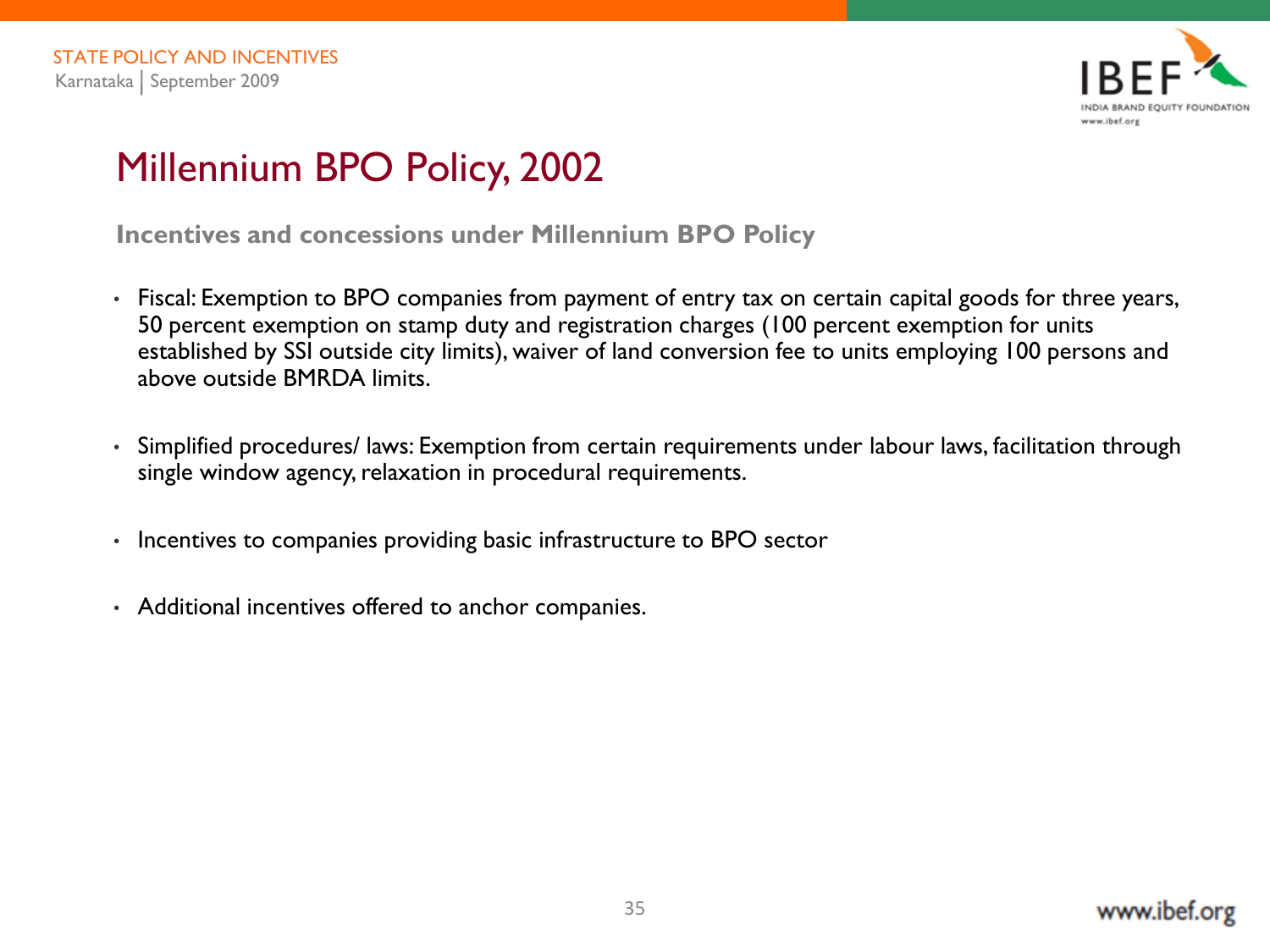

# Karnataka Tourism Policy, 2002-2007

- Thrust areas under the policy: upscale tourism, heritage tourism, ecotourism, conventions and conferences, exhibitions, cruises and theme parks
- State Tourism Council, State Level Coordination Committee & District Tourism Council set up to facilitate implementation of tourism policy,
- Department of Tourism (DoT) to prepare comprehensive development plan for development of major tourist spots and infrastructural plans with an outlay of US\$ 30 million for providing connectivity and common facilities.
- Encourage private participation in all tourism-related activities
- Promote eco-tourism, adventure sports
- Development of travel circuits like Badami-Aihole-Pattadakal circuit and coastal circuit in North Canara
- Bengaluru to be developed as a major tourist destination through adventure sports and high-end accommodation.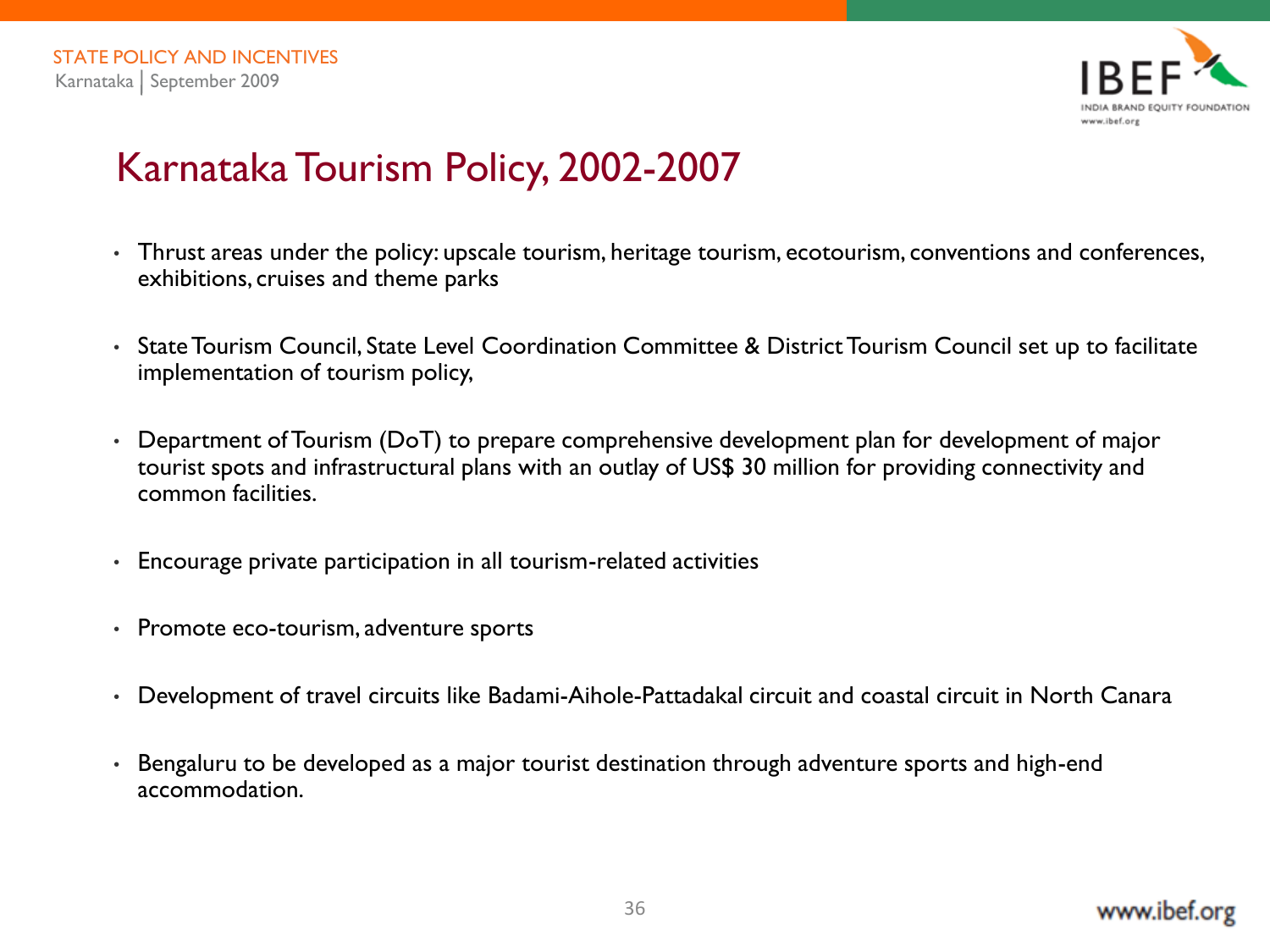

# Karnataka Tourism Policy, 2002-2007

**Incentives and Concessions under Karnataka Tourism Policy**

- Fiscal: Entry tax exemption during implementation for three years, waiver of land conversion fee, luxury tax charged on actual room tariff paid above US\$ nine with a cap of 10 percent, entertainment tax exemption of 100 percent for first three years and 75 percent for next two years for I-Max theatres, tax on aviation turbine fuel reduced to four percent, underwriting of 50 percent of tickets of private airlines for initial period of three years, motor vehicle tax on inter-state tourist vehicle to be rationalised on reciprocal basis, 50 percent exemption on stamp duty for investment below US\$ 12 million and 100 percent exemption for above US\$ 12 million, concessional registration charges
- Asset-based support: Government land offered at 50 percent of market value.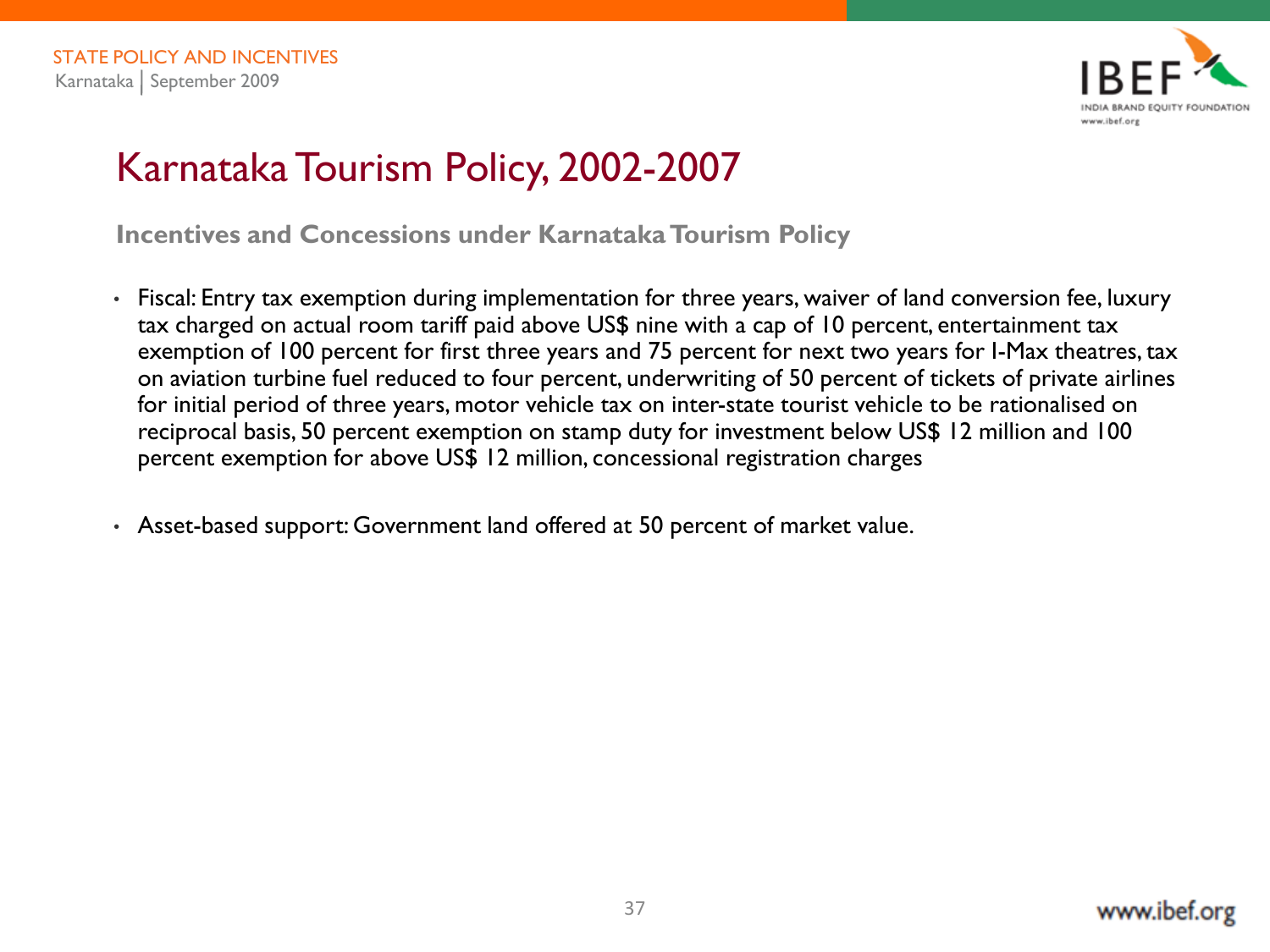

# Karnataka Textile Policy 2008-2013

- The new textile policy named as 'Suvarna Textile Policy' (2008-2013), expects to attract new investments to the tune of US\$ 2.4 billion over a period of five years.
- The policy envisages setting up of textile and apparel parks in various districts of the state with the target of creating 500,000 new job opportunities.
- Government assistance in the form of a subsidy of US\$ 122 million during the five year period,
- Karnataka Industrial Area Development Board (KIADB), has started acquiring land for the envisaged parks and the acquisition process is expected to be completed in a few months time
- First phase of the apparel park at Doddaballapur completed and work on second phase adjoining the first one would be completed soon
- KIADB to allot land for the proposed Hi-tech Silk Weaving Park at Anekal in Bengaluru rural district
- Textile parks have been proposed to be set up in districts of Belgaum, Mysore, Davangere and Ramanagaram. A textile park has been planned for Gulbarga district too.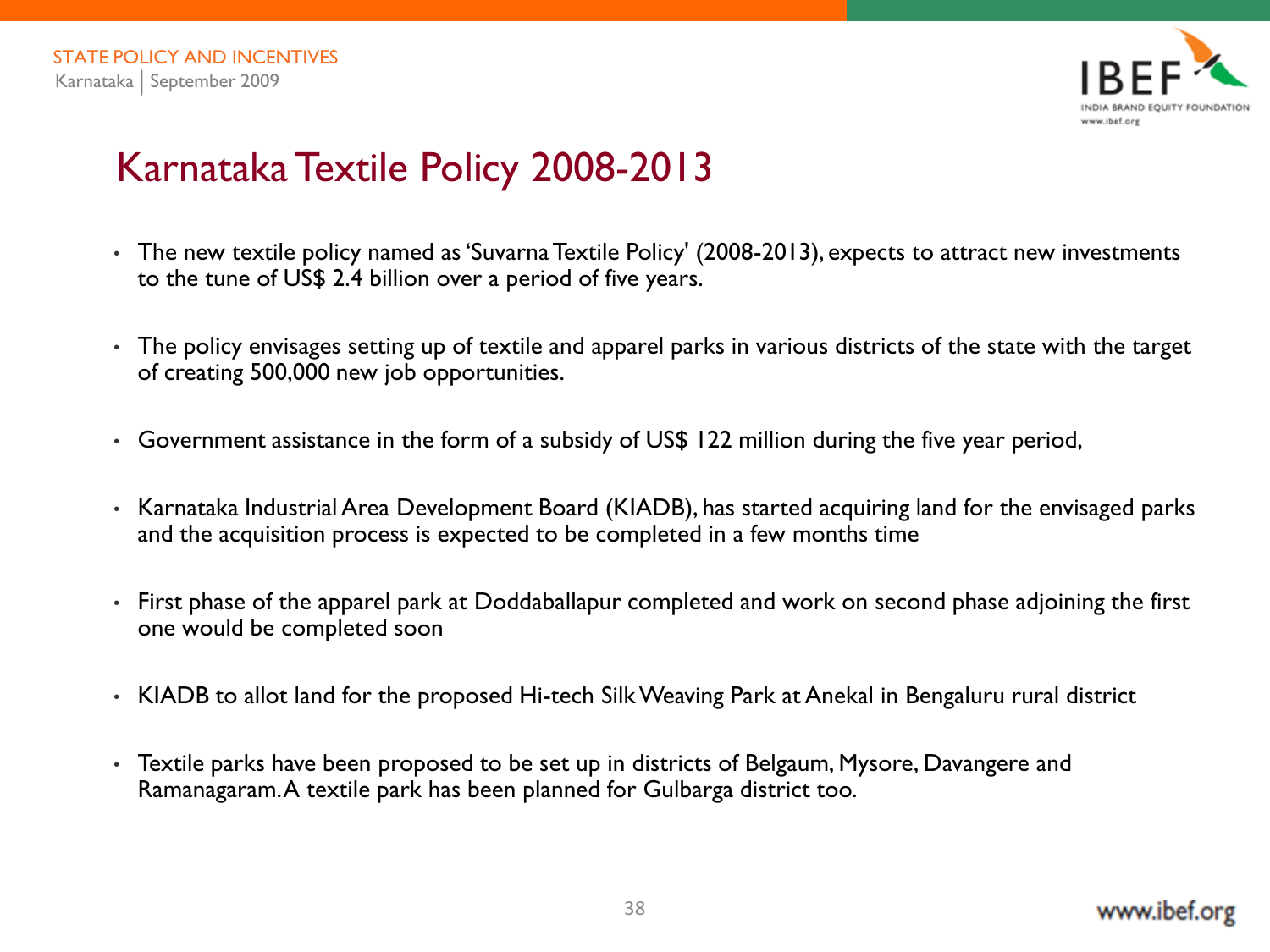

# Karnataka Textile Policy 2008-2013

- With this policy, the state would emerge as a major garment sourcing destination worldwide leading to a doubling of exports which were worth US\$ 1.6 billion in 2008 and accounted for 20 percent of all textile and apparel exports from India.
- Readymade garments, power-looms, textile machinery manufacturing, handlooms and knitting units to receive special attention under the policy.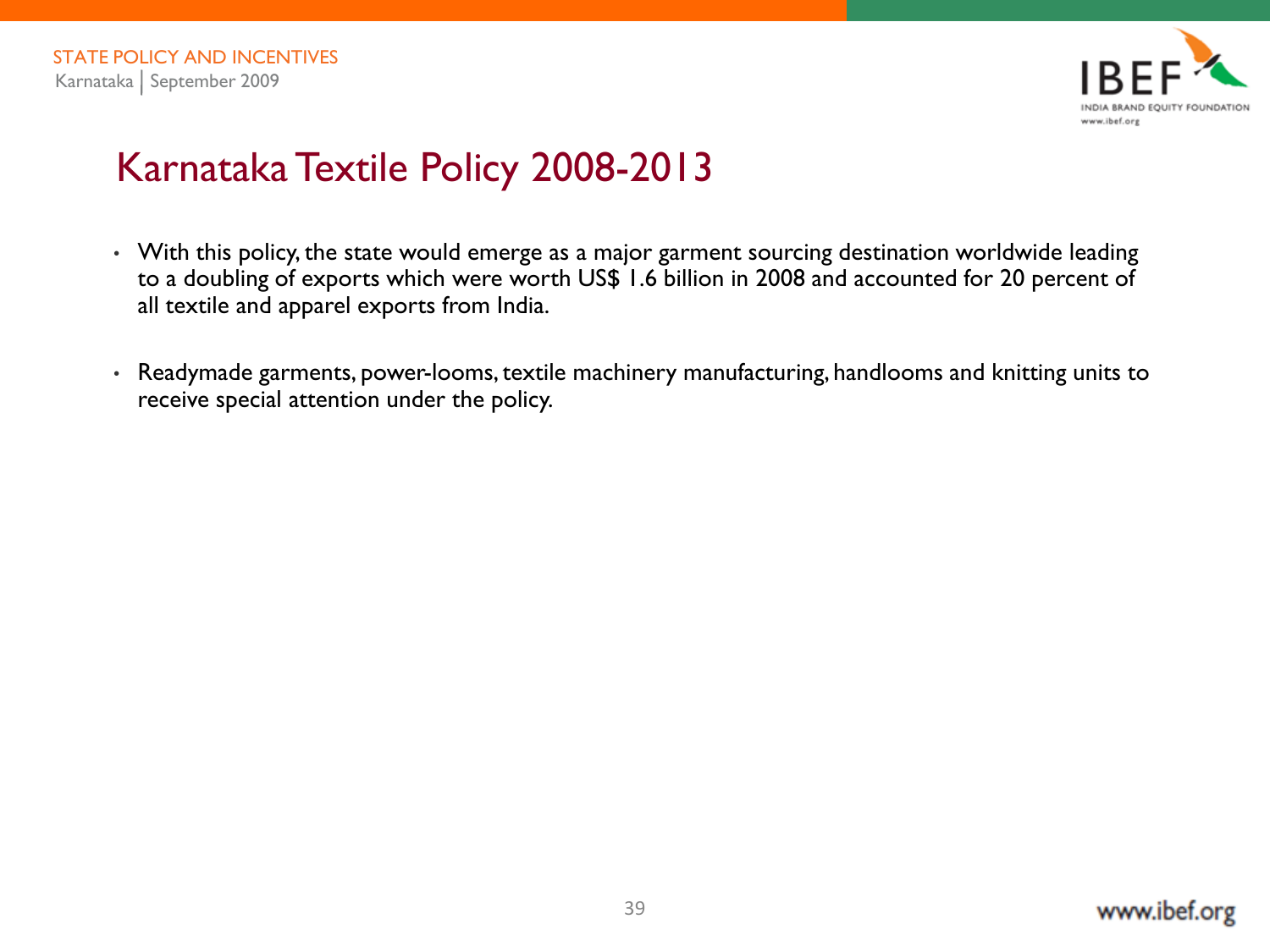

# The focus of this presentation is to discuss…

- State economy and socio-economic profile
- $\div$  Infrastructure status
- **❖** State policy and incentives
- Business opportunities
- **❖** Doing business in Karnataka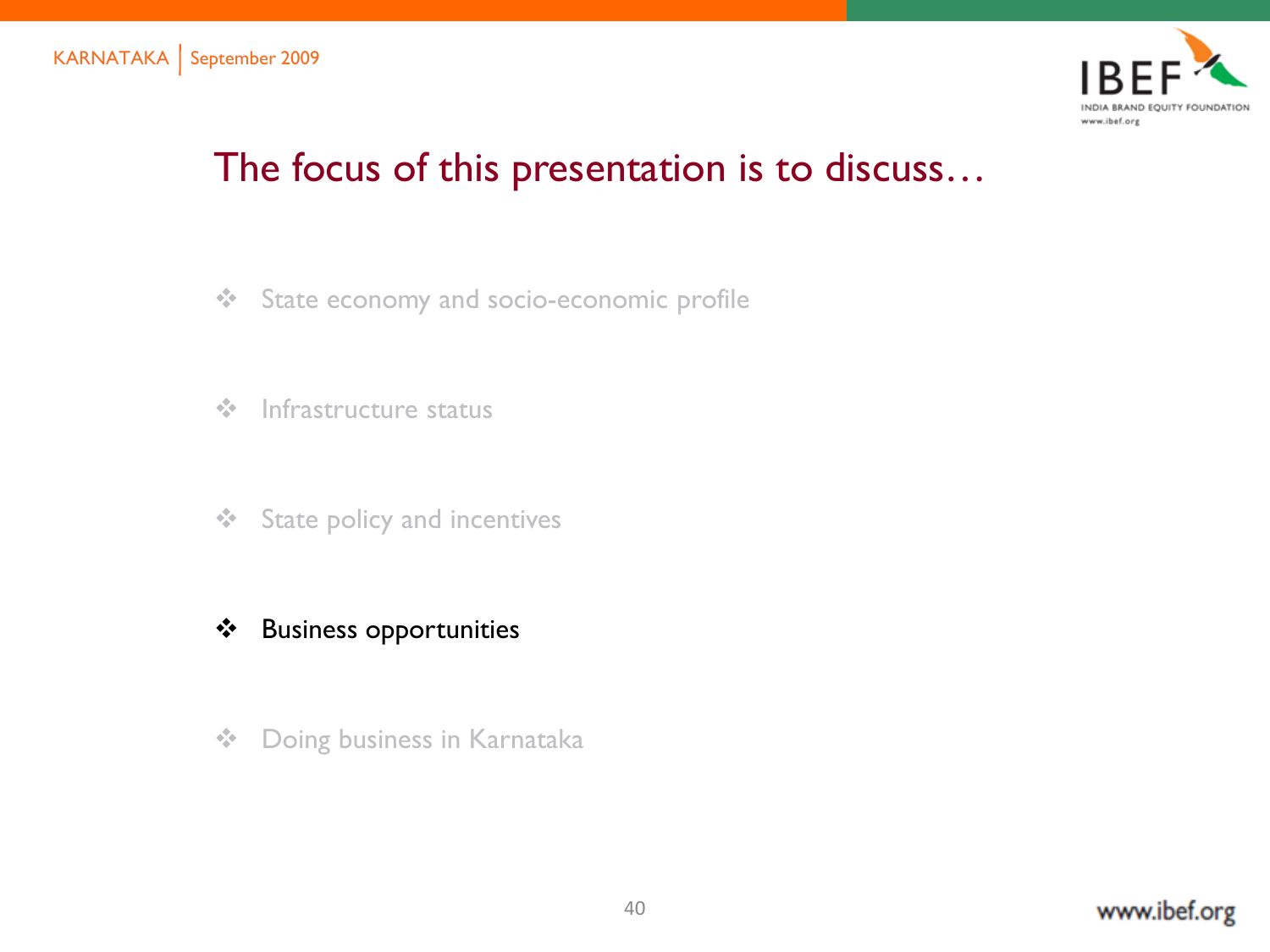

# Information Technology (IT) and IT-enabled services

## **IT/ITeS Opportunity**

- Because of an appropriate ecosystem for knowledge-driven industries including its proactive government, sector friendly policies and large pool of skilled manpower, Karnataka has been the forerunner in the IT/ITeS space. Bengaluru is among the five largest technology hubs in the world.
- Karnataka's share in national software exports is more than 35 percent; IT/ITES export growth rate at about 30 percent.
- Karnataka has over 2001 operational companies in the IT/ITES space (2009) employing over 5.5 million professionals
- Presence of almost all the leading IT companies in the world including Infosys, Wipro, TCS, Oracle, Dell, IBM, Microsoft, Accenture, Cognizant and several others
- About 50 percent of the world's SEI CMM Level 5 certified companies are located in Bengaluru.
- Yahoo is planning to launch a new R&D lab in Bengaluru called Yahoo Labs.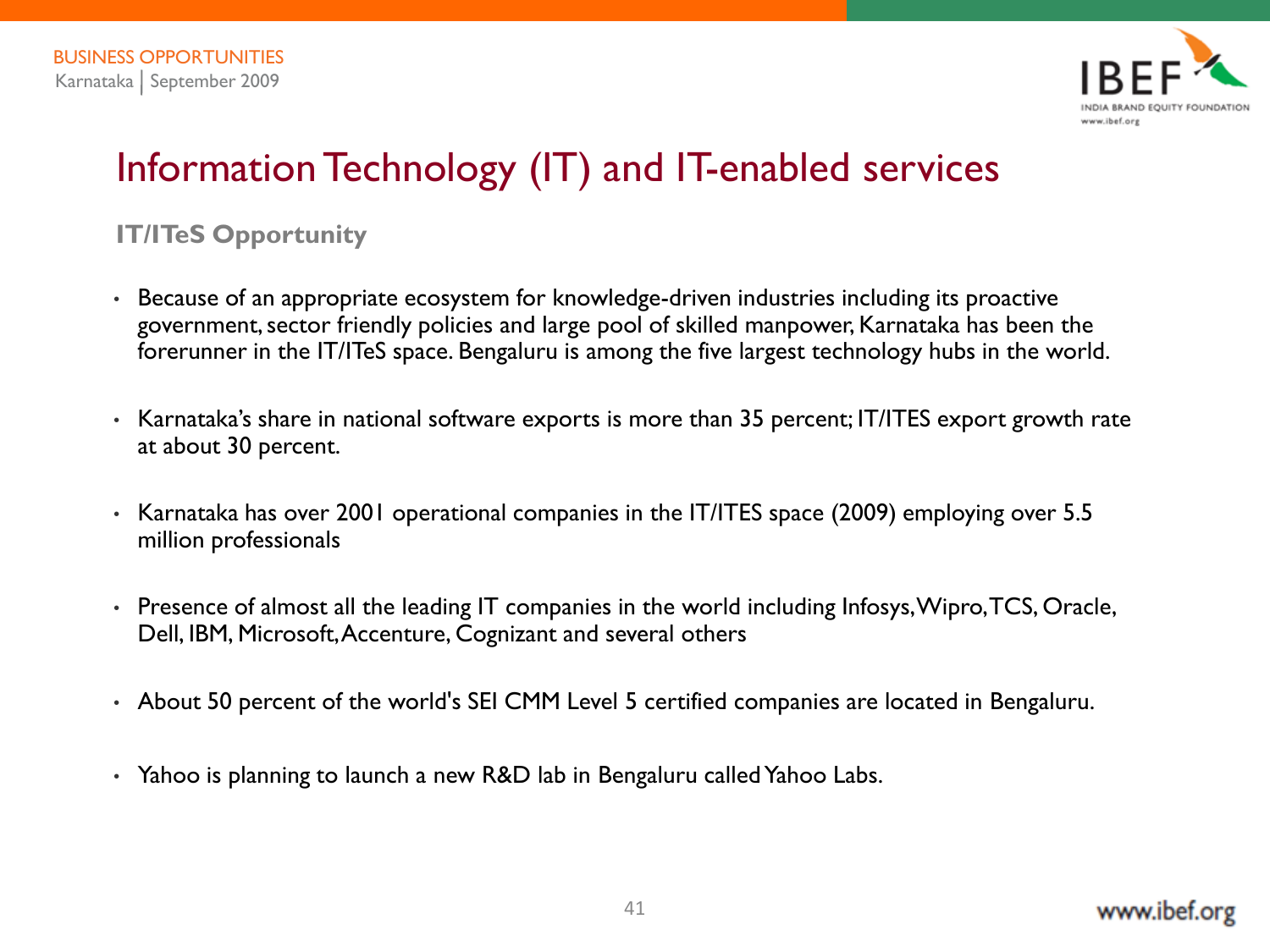

## Information Technology (IT) and IT-enabled services

#### **Emerging IT Destinations Emerging IT Destinations Karnataka Vs national software exports**

- Mysore : 49 STPI registered companies which together export of US\$ 185 million during 2006-07; a 250 percent growth against the exports in 2004-05.
- Mangalore: 24 STPI registered companies with exports of US\$ 166 million during 2006-07.
- Hubli**:** 13 STPI registered companies with exports of about US\$ 2.1 million in 2006-07.

 $-6.73$ 9.17 11.88 18.05 24.63 33.66 0.00 5.00 10.00 15.00 20.00 25.00 30.00 35.00 40.00 2004-05 2005-06 2006-07 (US\$ billion)

 $\blacksquare$  Karnataka  $\blacksquare$  National

*Source:* Software Technology Parks of India, Bangalore, www.blr.stpi.in, accessed 29 September 2009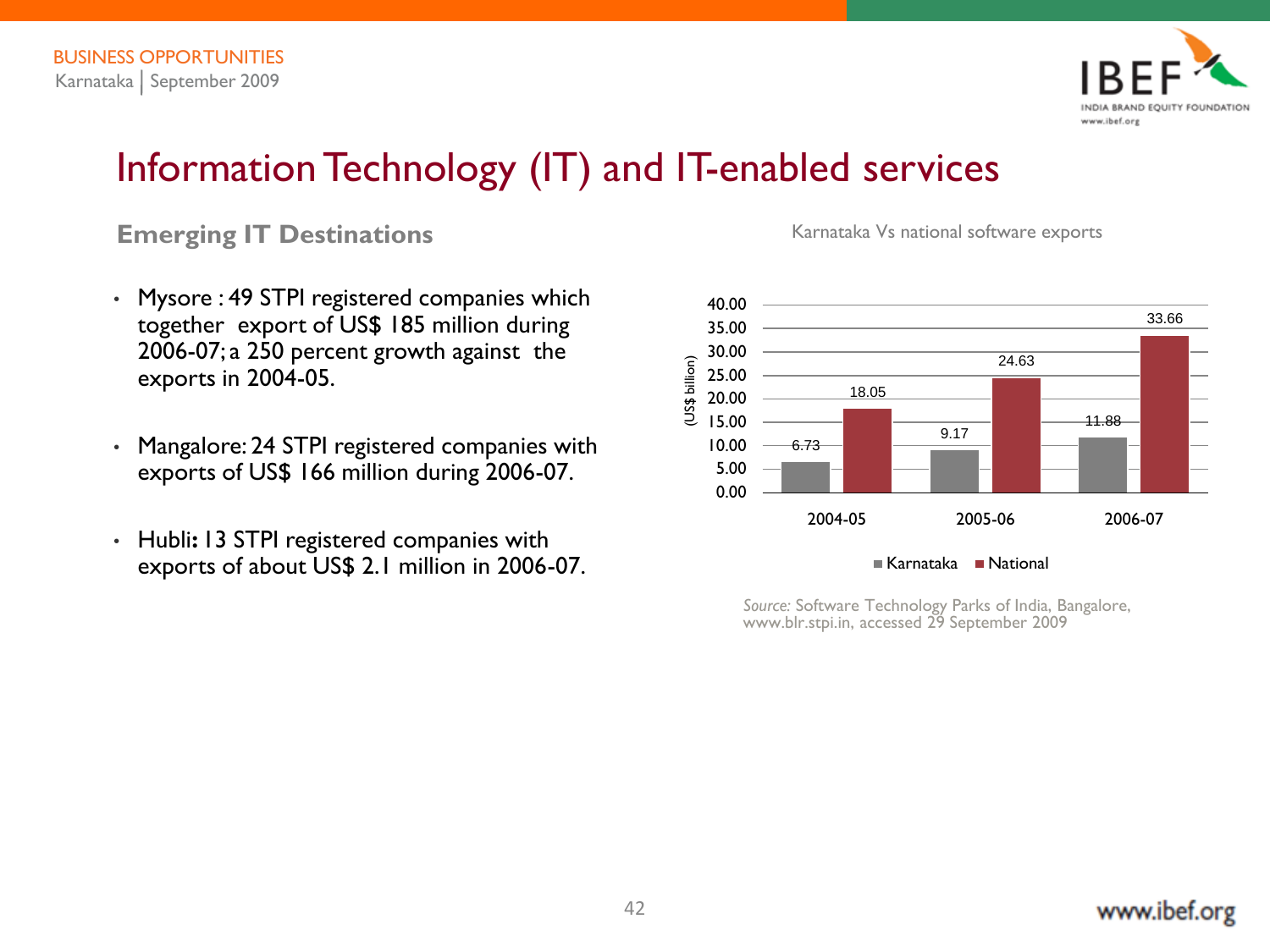

# Biotechnology

### **Opportunities**

- As of April 2008, Karnataka was home to 60 percent of biotechnology related companies in India.
- Bengaluru's biotech companies maintained a 35 percent growth rate with an investment of US\$ 250 million in 2007-2008.
- Bengaluru's bio-cluster alone has 200 diverse companies
- Karnataka has a headcount of over 6800 scientists involved in biotech research.
- India's largest biotech company, Biocon, is based in Bengaluru.
- Premier Life Sciences institutions such as Indian Institute of Science, National Centre for Biological Science, Jawaharlal Nehru Centre for Advanced Scientific Research etc are present in the state.
- Favorable institutional framework–Vision Group on Biotechnology to advise government on policy issues; 17 task forces for biotech related areas.
- Karnataka government plans to set up a 15-acre Nano Park in Bengaluru with investments of US\$ 25 million in the first phase of a two-phase nano centre (focussing on nanotechnology).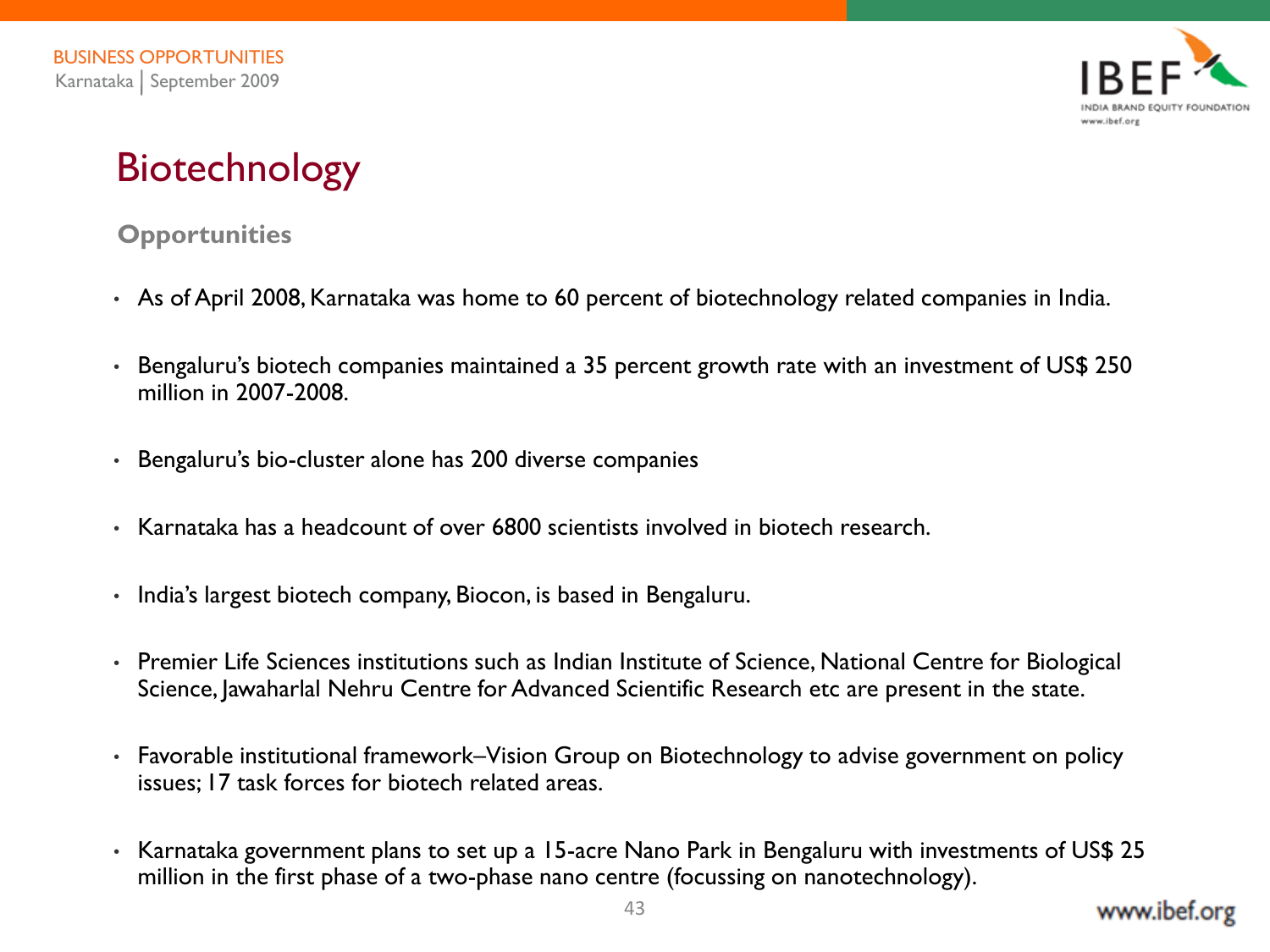# Biotechnology

**Select major biotech companies in** 

**Karnataka**

- Accelrys Inc.
- Advanta India Ltd
- AstraZeneca
- Avestha Gengraine Technologies Pvt Ltd
- Aurigene Discovery Technologies Ltd
- Biocon
- ReaMetrix India Pvt Ltd
- Strand Genomics
- Syngene International
- Xcyton

**Upcoming projects**

- Bangalore Helix, a world class Biotech Park, involving an investment of over US\$ 24.4 million is being developed under a PPP framework
- Three SEZs for biotechnology two in Bengaluru and one in Mysore
- SEZ spread over 700 acres for pharma and biotechnology at Hassan (at conceptual stage).

www.karnataka.com

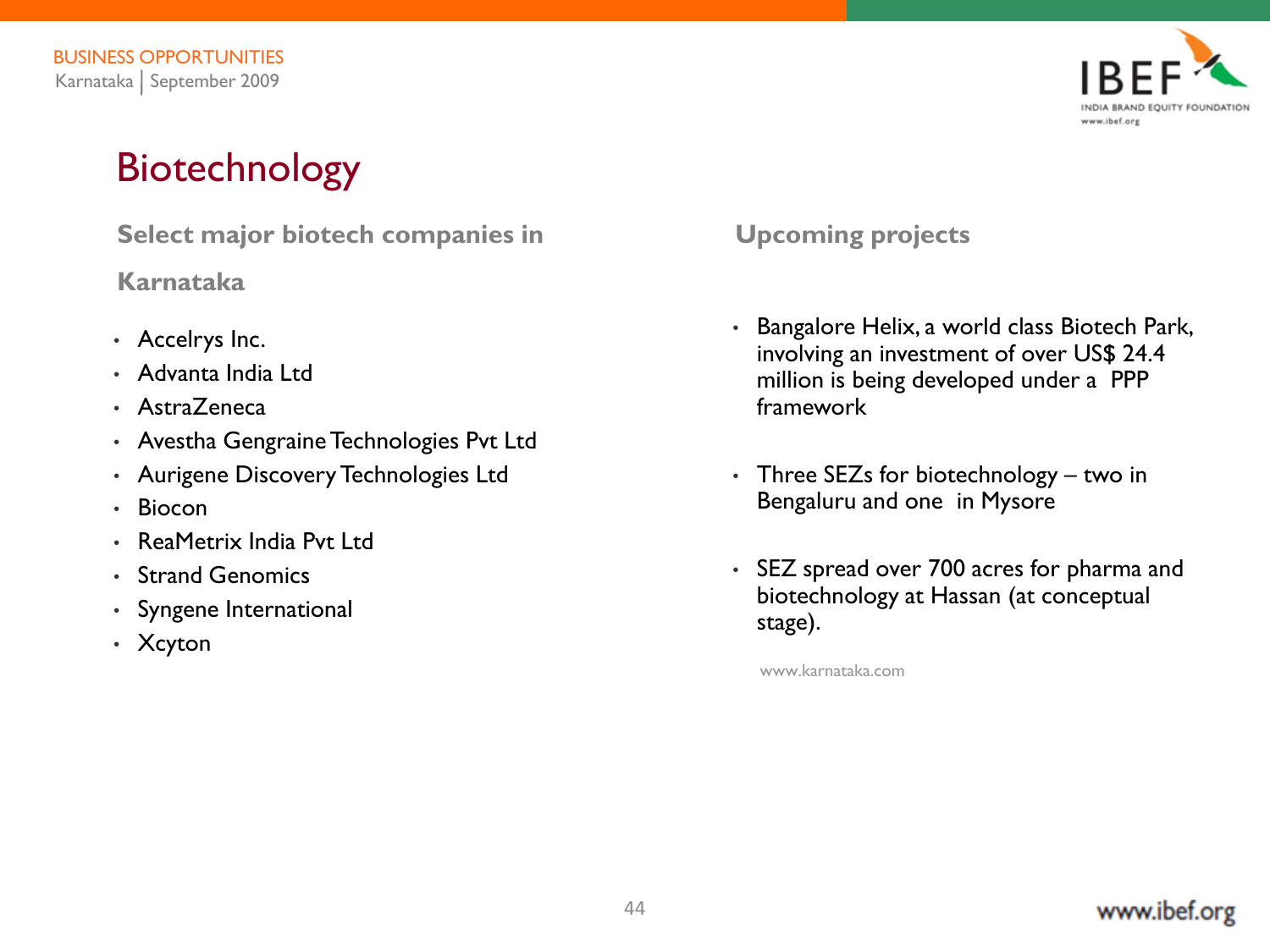

#### **Engineering industry**

- Strong engineering base with several PSUs, large and medium privately owned units and widely dispersed small scale units
- Engineering exports increased from over US\$ 243 million in 2002 to over US\$ 500 million in 2005 and constitutes about four percent of exports from the state
- Bharat Earth Movers Ltd, Hindustan Machine Tools Ltd and Bharat Heavy Electricals Ltd, are among the leading companies in this sector in the state.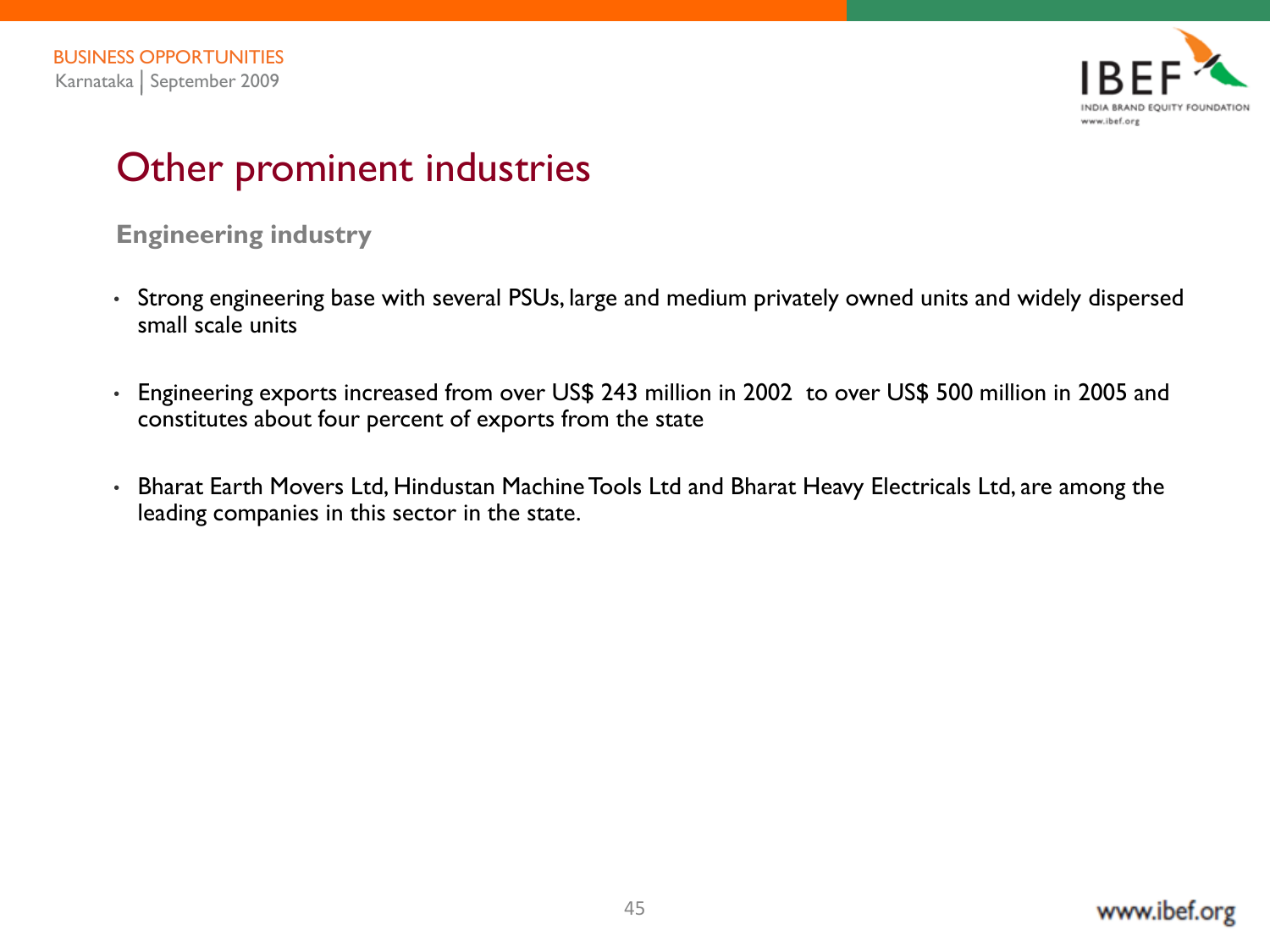

**Telecommunications and electronics industry**

- Leader among Indian states in the electronic and telecommunications industry, boasting of as many as 300 leading international companies
- Several public sector electronics companies and defence research institutions are based in Bengaluru
- Excellent telecom infrastructure with 140 out of 170 towns connected by OFC network,
- Hardware Technology park of 1,200 acres proposed at Devenhalli near international Airport and also one at Mysore.
- Hardware exports have increased by 40 percent to US\$ 605 million in 2005-2006 from US\$ 432 million a year ago.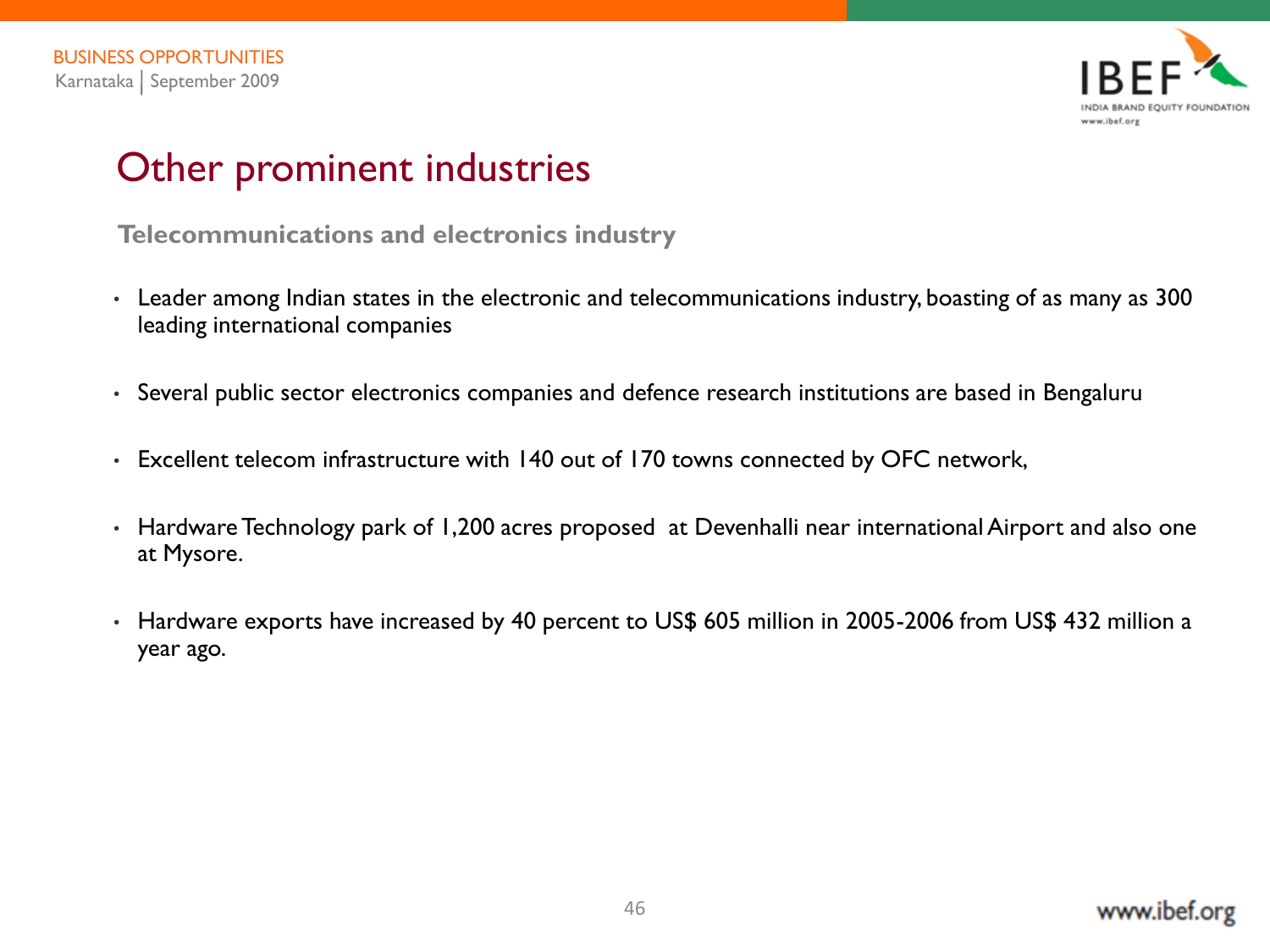

**Automobile and auto components industry**

- Vibrant auto industry with investments of over US\$ 713 million and annual turnover of US\$ 489 million
- Of the total 201 listed auto ancillary firms in India, 10 are based in Karnataka
- In 2003-04, revenues from the state's auto sector stood at about US\$ 604 million.
- State government has set up many Auto Parks at Bidadi, Bengaluru, Shimoga and Dharwar housing automobile ancillary and servicing units.
- General Motors has invested US\$ 21 million to set up a technical centre in Bengaluru.
- Toyota, Volvo, TVS Motors have set up vehicle manufacturing units in Karnataka , which has led to the growth of ancillary units involved in manufacturing tyres, bearings and other auto spare parts in the Bengaluru-Hosur region.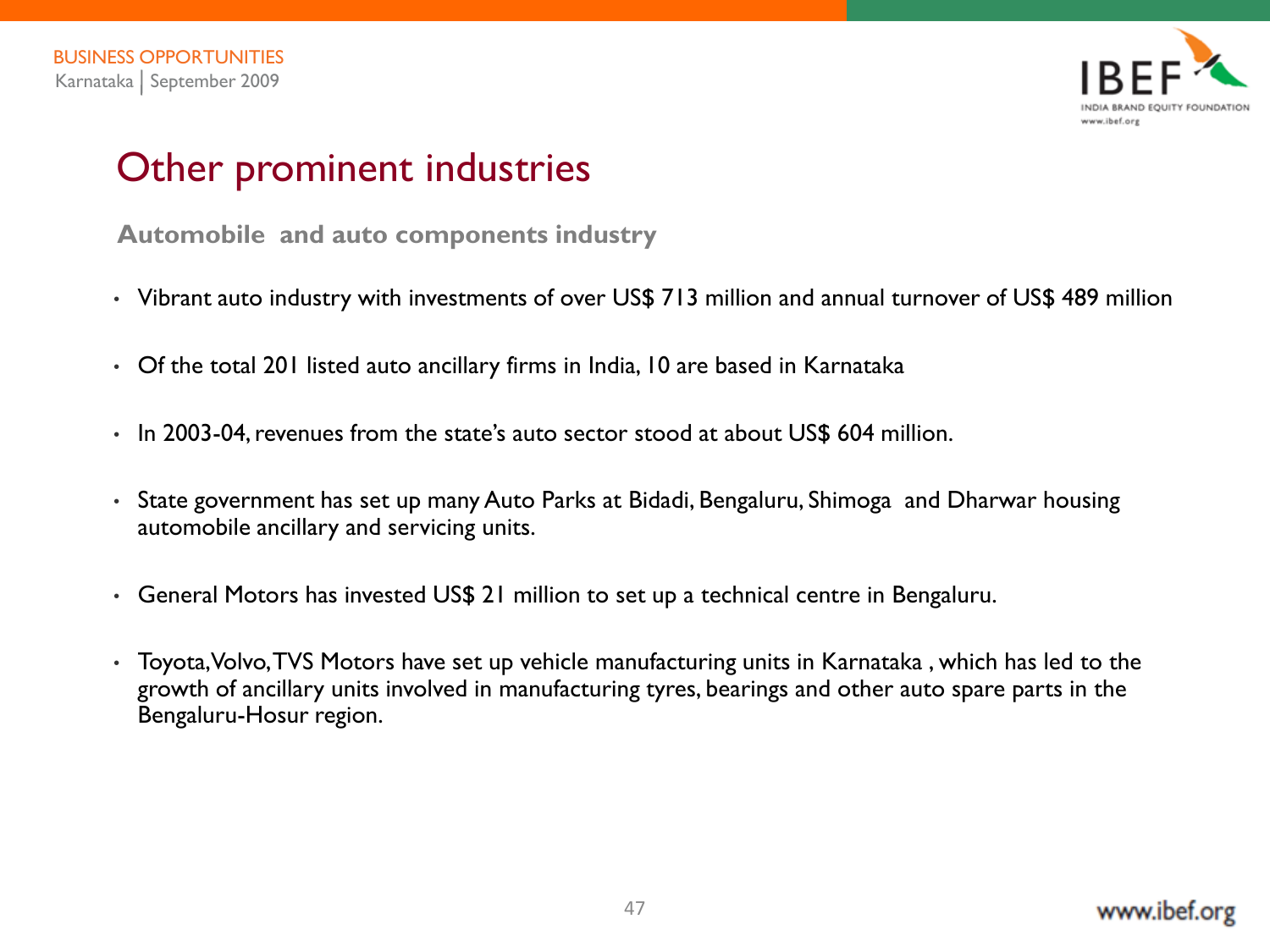

**Textile and apparel industry** 

- Producer of 70 percent of India's silk; major apparel sourcing destination for the global market
- Companies such as Gokaldas Exports (Bengaluru) supply apparel to major global fashion labels
- Promising future of the sector with the Apparel Park at Dodaballapur near Bengaluru and other mega Textile Parks in other parts of the state.
- Exports of over US\$ 860 million in 2003-04, making it the second largest garments exporter in India.
- There are about 1,800-2,000 textile and garment units in Bengaluru and nearby textile clusters.
- In July 2008, the Karnataka Government proposed to establish 11 textile parks to give a boost to the textile industry in the state.
- Bellary district with a proposed 175 acre apparel park specialising in denim based garments is an emerging centre for textiles in Karnataka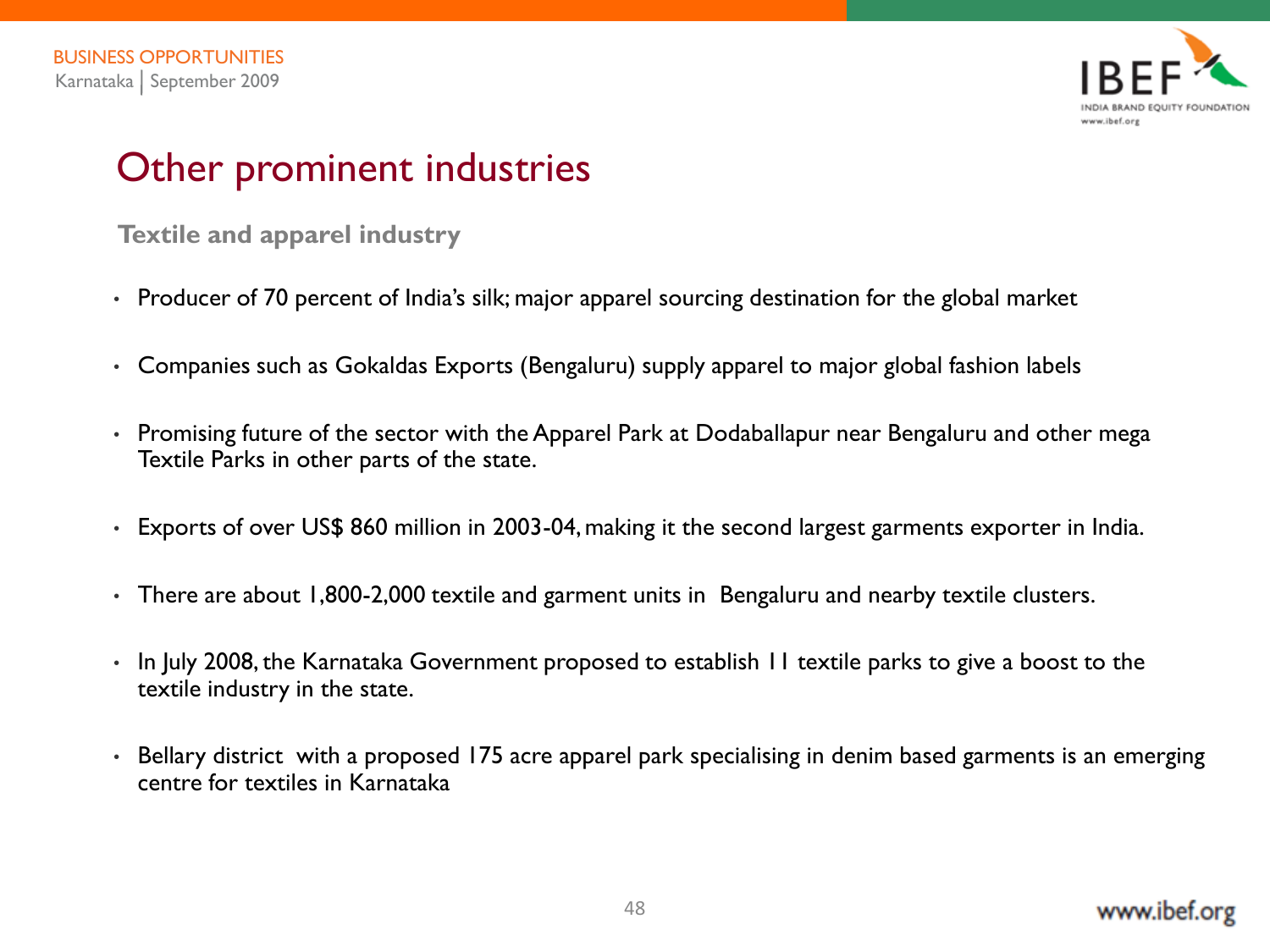

**Agro and food processing** 

- Several leading multinational food companies like Unilever, Britannia, ITC,Nestle, Nissin, Pepsi, Coco-Cola, Heinz, among others, have manufacturing facilities in the state.
- State accounts for 70 percent of the country's total coffee production ( 206 million tonnes in 2006-07).
- State ranks second in the production of flowers; also one of the leading producers of fruits and vegetables.
- Horticulture accounts for over 40 percent of the state's agricultural income and contributes 17 percent to GSDP.
- The state promoted an SPV, Food Karnataka Ltd (FKL) in 2004 to attract private investments in six proposed food parks across the state.
- In 2009-10, the state proposes setting up a Spice Park at Byadagi in Haveri district.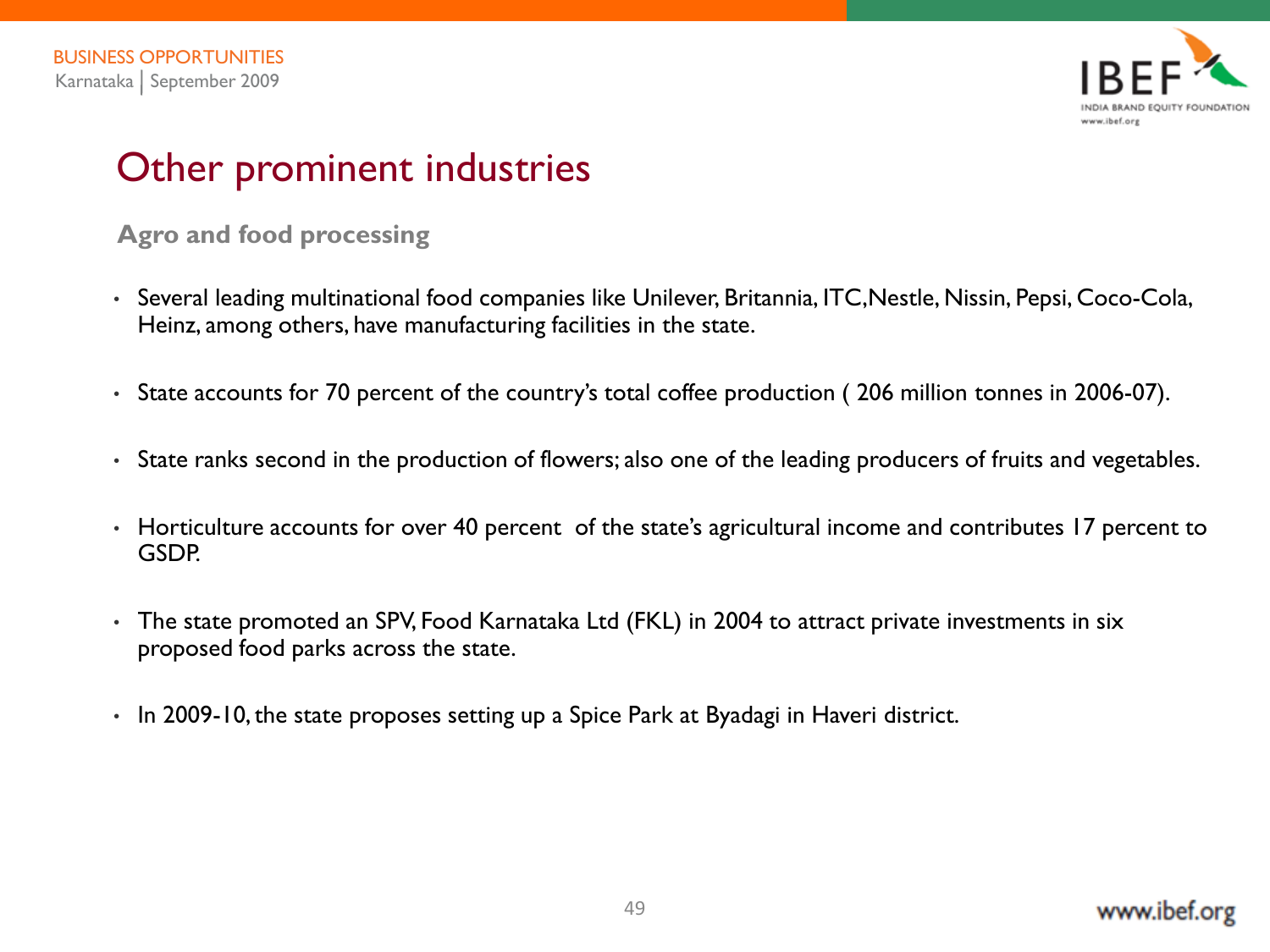

# Key players: IT/ITeS

|                                                                                                                                                                                                                                                                                                                                                                                                                                                                      |           |                                                                                                                                                                                                                                                                                                                                                                                                                                                               |                                                  | <b>GENPAC</b>                                                                                                                                                                                                                                                                                                                                                                                                                                                                                      |                        | accenture                                                                                                                                                                                                                                                                                                                                                                                                                                                 |
|----------------------------------------------------------------------------------------------------------------------------------------------------------------------------------------------------------------------------------------------------------------------------------------------------------------------------------------------------------------------------------------------------------------------------------------------------------------------|-----------|---------------------------------------------------------------------------------------------------------------------------------------------------------------------------------------------------------------------------------------------------------------------------------------------------------------------------------------------------------------------------------------------------------------------------------------------------------------|--------------------------------------------------|----------------------------------------------------------------------------------------------------------------------------------------------------------------------------------------------------------------------------------------------------------------------------------------------------------------------------------------------------------------------------------------------------------------------------------------------------------------------------------------------------|------------------------|-----------------------------------------------------------------------------------------------------------------------------------------------------------------------------------------------------------------------------------------------------------------------------------------------------------------------------------------------------------------------------------------------------------------------------------------------------------|
| <b>Infosys</b>                                                                                                                                                                                                                                                                                                                                                                                                                                                       |           | Wipro                                                                                                                                                                                                                                                                                                                                                                                                                                                         |                                                  | Genpact                                                                                                                                                                                                                                                                                                                                                                                                                                                                                            |                        | Accenture                                                                                                                                                                                                                                                                                                                                                                                                                                                 |
| Set up in 1981<br>Revenues of US\$ 4.7 billion<br>in 2008-09<br>Is present in areas of IT<br>consulting, modular global<br>sourcing, process re-<br>engineering, and BPO<br>services.<br>Has operations in Australia,<br>China and US.<br>Marketing and technological<br>alliances with FileNet, IBM,<br>Intel, Microsoft, Orcale etc.<br>Capacity of over 60,000<br>seats and is in the process<br>of adding another 30,000<br>seats.<br>Has operations at multiple | $\bullet$ | Established in 1945<br>Revenues of US\$ 5.6 billion<br>in 2008-09<br>Is present in areas of IT<br>services, product<br>engineering, technology<br>infrastructure services, BPO<br>and other consulting<br>solutions.<br>Provides services such as<br>application development,<br>deployment and<br>maintenance, business<br>intelligence, CRM.<br>Based out of Bengaluru, the<br>company has 54<br>development centres and 30<br>offices spread across India, | $\bullet$<br>$\bullet$<br>$\bullet$<br>$\bullet$ | Set up in 1997 in India<br>Formerly known as GE<br>Capital International<br>Services.<br>Genpact's revenues in 2008<br>stood at US\$ 1.04 billion.<br>Provides a wide range of<br>business process,<br>technology and knowledge<br>services, including finance<br>and accounting, collections<br>and customer relations,<br>insurance, procurement and<br>supply shain, analytics,<br>software, IT-infrastructure.<br>Presently the company<br>employs about 20,000<br>professional .The Bengaluru | $\bullet$<br>$\bullet$ | Set up in 1997 in India<br>Accenture India is the<br>wholly-owned subsidiary of<br>the \$16.65-billion global<br>management consulting and<br>outsourcing firm.<br>Total 35,000 employees;<br>10,000 in the BPO space<br>and the remaining 25,000<br>people in the business<br>consulting and systems<br>integration and technology<br>divisions to serve global<br>clients.<br>Bengaluru operations has<br>three centres with around<br>8,000 employees. |
| locations in Bengaluru and<br>Mysore in Karnataka.                                                                                                                                                                                                                                                                                                                                                                                                                   |           | N. America, Middle East and<br>Europe.                                                                                                                                                                                                                                                                                                                                                                                                                        |                                                  | centre has about 1500<br>employees.                                                                                                                                                                                                                                                                                                                                                                                                                                                                |                        |                                                                                                                                                                                                                                                                                                                                                                                                                                                           |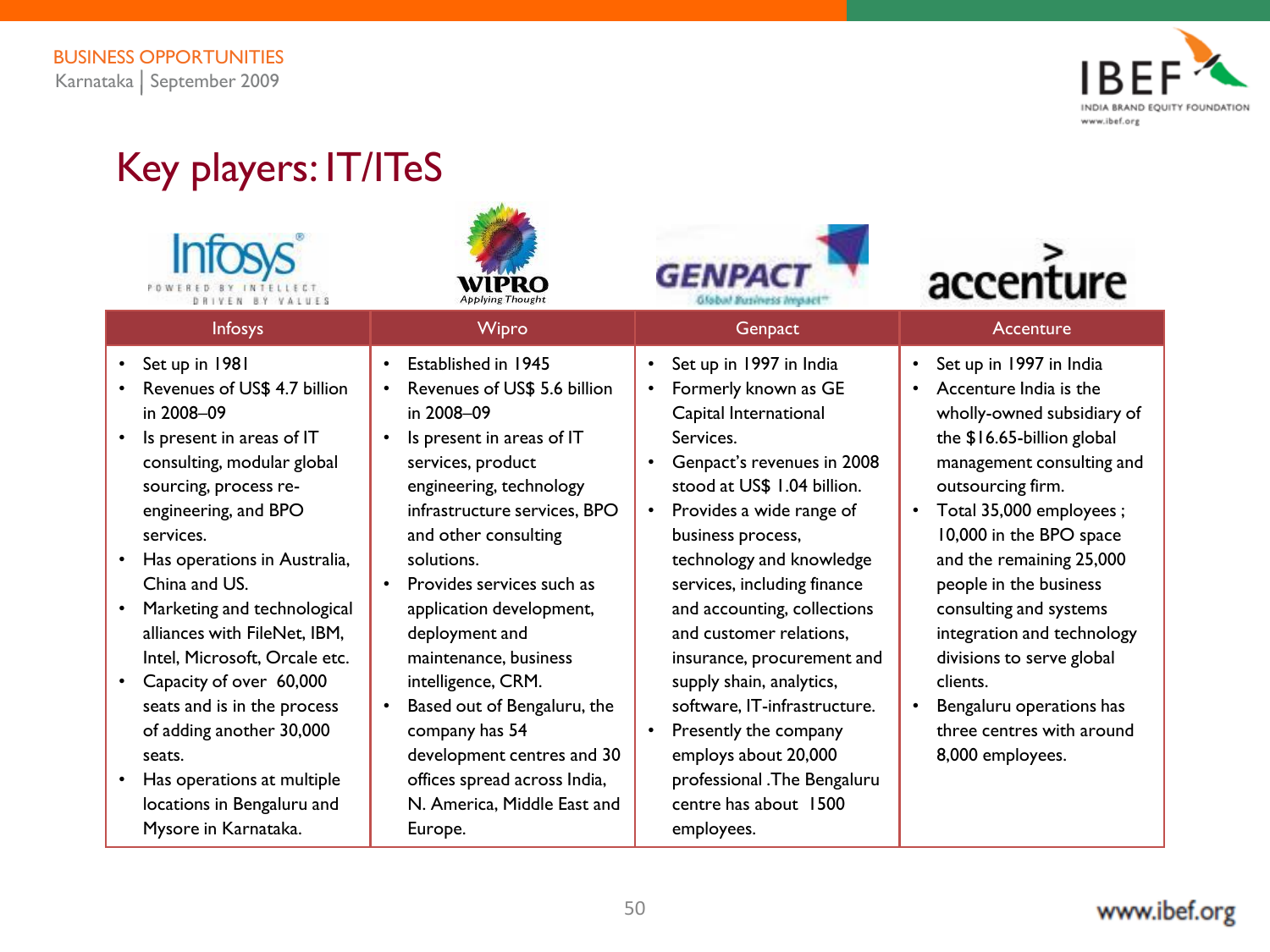

# Key players: Biotechnology/ Pharmaceuticals

|                                                                                                                                                                                                                                                                                                                                                                                                                                                                                                                                                                            | AstraZeneca                                                                                                                                                                                                                                                                                                                                                                                                                                                                                                                                                   |                                                                                                                                                                                                                                                                                                                                                                                                                                                                                                                                                                                                                                |                                                                                                                                                                                                                                                                                                                                                                                                                                            |
|----------------------------------------------------------------------------------------------------------------------------------------------------------------------------------------------------------------------------------------------------------------------------------------------------------------------------------------------------------------------------------------------------------------------------------------------------------------------------------------------------------------------------------------------------------------------------|---------------------------------------------------------------------------------------------------------------------------------------------------------------------------------------------------------------------------------------------------------------------------------------------------------------------------------------------------------------------------------------------------------------------------------------------------------------------------------------------------------------------------------------------------------------|--------------------------------------------------------------------------------------------------------------------------------------------------------------------------------------------------------------------------------------------------------------------------------------------------------------------------------------------------------------------------------------------------------------------------------------------------------------------------------------------------------------------------------------------------------------------------------------------------------------------------------|--------------------------------------------------------------------------------------------------------------------------------------------------------------------------------------------------------------------------------------------------------------------------------------------------------------------------------------------------------------------------------------------------------------------------------------------|
| <b>Biocon</b>                                                                                                                                                                                                                                                                                                                                                                                                                                                                                                                                                              | AstraZeneca                                                                                                                                                                                                                                                                                                                                                                                                                                                                                                                                                   | Himalaya Drug Company                                                                                                                                                                                                                                                                                                                                                                                                                                                                                                                                                                                                          | Avesthagen                                                                                                                                                                                                                                                                                                                                                                                                                                 |
| Incorporated in 1978<br>$\bullet$<br>Company's revenues were<br>about US\$ 341.01 million in<br>2009.<br>Among leaders in bio-<br>pharmaceuticals and bio-<br>services.<br>Manufactures API and<br>branded formulations under<br>biologics like Insulin and<br>non-biologics segment like<br>Acarbose.<br>Involved in production of<br>industrial enzymes and has a<br>healthy pipeline of R&D in<br>biogenrics and proprietary<br>molecules.<br>Company has an integrated<br>biotech hub - Biocon Park<br>and is proposing to set up a<br>SEZ at Annekal in<br>Bengaluru. | Established in 1979<br>Revenues from Indian<br>operations for the year<br>ending Dec 2008 were<br>about US\$ 84.6 million.<br>Involved in the areas of<br>manufacturing bulk drug<br>chemicals, liquid<br>formulations, tablets and<br>capsules, injectibles and<br>ointments for various<br>disease segments such as<br>cardiovascular, respiratory,<br>maternal healthcare etc.<br>Manufacturing plant over a<br>70 acre plot located at<br>Yelhanka in Bengaluru.<br>R&D centre on an area of<br>$\bullet$<br>about I million square feet<br>in Bengaluru. | Founded in 1930<br>$\bullet$<br>Set up a manufacturing plant<br>$\bullet$<br>in 1975 at Makali at<br>Bengaluru, which is the<br>present corporate<br>headquarters.<br>Turnover of the company<br>$\bullet$<br>was about US\$ 35 million in<br>2006-2007.<br>Its health and personal care<br>$\bullet$<br>products are available in 60<br>countries.<br>First ayurvedic facility to get<br>$\bullet$<br><b>Good Manufacturing</b><br>Practices (GMP)<br>certification in the country.<br>The company is eyeing<br>$\bullet$<br>contract farming in<br>Karnataka for sourcing<br>herbs, the core ingredients<br>in herbal drugs. | Established in 1998<br>$\bullet$<br>Discovery based life<br>$\bullet$<br>sciences company focussing<br>on achieving convergence<br>between food, pharmacy<br>and population genetics<br>leading to preventive<br>personalized medicine.<br>Established world class,<br>$\bullet$<br>state-of-the-art laboratory<br>facilities at the International<br>Tech Park in Bengaluru.<br>Around 200 employees in<br>$\bullet$<br>Bengaluru centre. |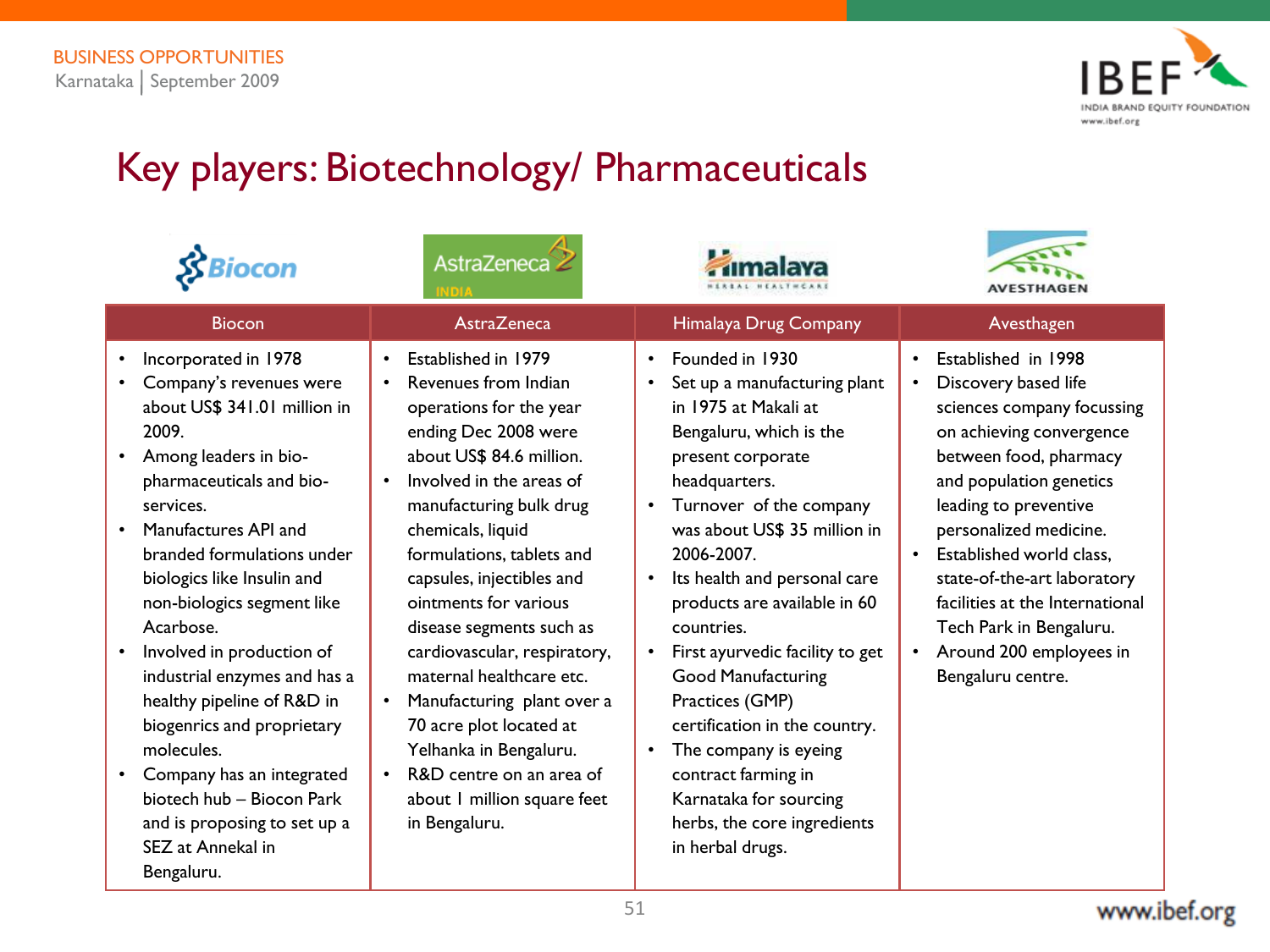

# Key players: Electronics/ Telecom / Software

| <b>SIEMENS</b>                                                                                                                                                                                                                                                                                                                                                                                                                                                                                                                                                                               | <b>PHILIPS</b><br>sense and simplicity                                                                                                                                                                                                                                                                                                                                                                                                                                                                     | <b>EXAS</b><br><b>INSTRUMENTS</b>                                                                                                                                                                                                                                                                                                                              |                                                                                                                                                                                                                                                                                                                                                                                                               |
|----------------------------------------------------------------------------------------------------------------------------------------------------------------------------------------------------------------------------------------------------------------------------------------------------------------------------------------------------------------------------------------------------------------------------------------------------------------------------------------------------------------------------------------------------------------------------------------------|------------------------------------------------------------------------------------------------------------------------------------------------------------------------------------------------------------------------------------------------------------------------------------------------------------------------------------------------------------------------------------------------------------------------------------------------------------------------------------------------------------|----------------------------------------------------------------------------------------------------------------------------------------------------------------------------------------------------------------------------------------------------------------------------------------------------------------------------------------------------------------|---------------------------------------------------------------------------------------------------------------------------------------------------------------------------------------------------------------------------------------------------------------------------------------------------------------------------------------------------------------------------------------------------------------|
| Siemens India                                                                                                                                                                                                                                                                                                                                                                                                                                                                                                                                                                                | <b>Philips Software</b>                                                                                                                                                                                                                                                                                                                                                                                                                                                                                    | <b>Texas Instruments</b>                                                                                                                                                                                                                                                                                                                                       | <b>IBM</b>                                                                                                                                                                                                                                                                                                                                                                                                    |
| Incorporated in 1957 in India<br>In India, Siemens is involved in<br>electrical and electronics<br>engineering.<br>Some of the products<br>manufactured are switch gears,<br>electric motors, generators,<br>control boards, X-ray<br>equipments etc.<br>Revenues from Indian<br>operations were over US\$<br>2.36 billion during the year<br>2008.<br>Based out of Mumbai, the<br>company has plants in<br>Auragngabad, Nasik, Kalwa,<br>Vadodra and Goa.<br>Unit for switch gear items and<br>a company, Siemens<br>Information Systems Limited<br>for system integration at<br>Bengaluru. | Philips Software, wholly<br>owned subsidiary of<br>Philips Electronics N.V.,<br>termed as Philips<br>Innovation Campus was<br>set up at Bengaluru in<br>1996.<br>Involved in various<br>capacity augmentation<br>programmes of other<br>Philips group companies<br>in Singapore, Austria,<br>Belgium, Holland etc.<br>Involved in software<br>development related to<br>consumer electronics,<br>medical systems,<br>intellectual property,<br>applied technology and<br>business application<br>services. | • A subsidiary of Texas<br>Instruments, USA, it set up<br>its office in India in 1985.<br>First MNC to set up R& D<br>facility in India.<br>Around 1,200 employees<br>$\bullet$<br>and a turnover of over US<br>\$100 million,<br>TI has the highest number<br>$\bullet$<br>of patents.<br>System - on chip Centre of<br>$\bullet$<br>Excellence at Bengaluru. | Initially set up in India in<br>1939 and re-entered India<br>in 1992.<br>Provides integrated<br>$\bullet$<br>hardware, software,<br>business consulting and IT<br>solutions,<br><b>IBM's total revenues</b><br>amounted to US\$ 103.6<br>billion by the end of 2008.<br>Around 50,000 employees<br>across various centres in<br>India.<br>15,000 employees are<br>working across five centres<br>in Bengaluru |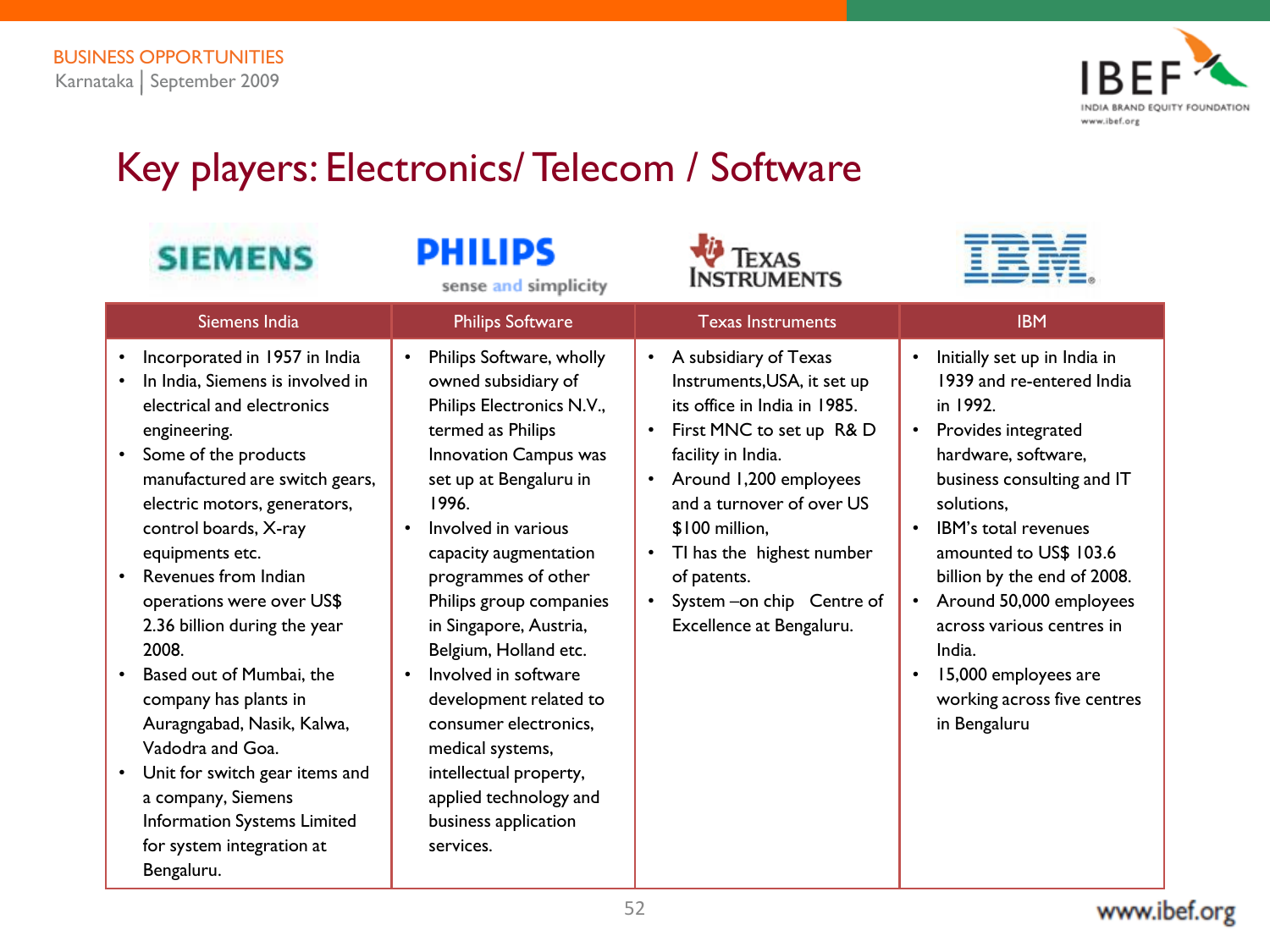

 $d$ *v*  $f$ *v* $n$ 

# Key players: public sector undertakings

|                                                                                                                                                                                                                                                                                                                                                                                                                                                                                                                                                                                                                | А Питрів                                                                                                                                                                                                                                                                                                                        |                                                                                                                                                                                                                                                                                                                                                                                                                       |                                                                                                                                                                                                                                                                                                                                                                                                                                                                                                                                          |
|----------------------------------------------------------------------------------------------------------------------------------------------------------------------------------------------------------------------------------------------------------------------------------------------------------------------------------------------------------------------------------------------------------------------------------------------------------------------------------------------------------------------------------------------------------------------------------------------------------------|---------------------------------------------------------------------------------------------------------------------------------------------------------------------------------------------------------------------------------------------------------------------------------------------------------------------------------|-----------------------------------------------------------------------------------------------------------------------------------------------------------------------------------------------------------------------------------------------------------------------------------------------------------------------------------------------------------------------------------------------------------------------|------------------------------------------------------------------------------------------------------------------------------------------------------------------------------------------------------------------------------------------------------------------------------------------------------------------------------------------------------------------------------------------------------------------------------------------------------------------------------------------------------------------------------------------|
| <b>Bharat Electronics</b>                                                                                                                                                                                                                                                                                                                                                                                                                                                                                                                                                                                      | <b>Hindustan Machine Tools</b>                                                                                                                                                                                                                                                                                                  | <b>Bharat Earth Movers</b>                                                                                                                                                                                                                                                                                                                                                                                            | <b>BHEL</b>                                                                                                                                                                                                                                                                                                                                                                                                                                                                                                                              |
| Bharat Electronics Limited, a<br>multi-product, multi-unit,<br>multi-technology company was<br>incorporated in 1954.<br>Government holds more than<br>75 percent stake in the<br>company,<br>Revenue of about US\$ 1.03<br>billion (March 2009)<br>Products manufactured by the<br>$\bullet$<br>BEL mainly categorized as<br>defence and non-defence<br>products.<br>Registered office is at<br>Bengaluru. Plants are located in<br>different parts of Karnataka<br>and other industrialized states.<br>Units of BEL in Karnataka are<br>primarily focussed on<br>professional grade electronics<br>equipment. | Established in 1953.<br>$\bullet$<br>Manufactures various<br>types of machine tools<br>including bearings,<br>watches, tractors, food<br>processing machines,<br>heavy machine tools etc.<br>HMT has plants in<br>$\bullet$<br>Karnataka, Punjab and<br>Haryana.<br>Net sales of US\$ 79.9<br>$\bullet$<br>million (March 2009) | Set up in 1954, BEML<br>$\bullet$<br>manufactures a wide range<br>of products such as earth<br>moving equipment.<br>Revenues of about US\$<br>$\bullet$<br>608.2 million (March 2009)<br>BEML's registered office is<br>$\bullet$<br>at Bengaluru in Karnataka.<br>and units are at Kolar Gold<br>Fields, Mysore and<br>Bengaluru.<br>BEML exports machines to<br>countries in Europe, Africa<br>and the Middle East. | Incorporated in 1964,<br><b>Bharat Heavy Electricals</b><br>Limited (BHEL) is a Central<br>Government undertaking,<br>Largest engineering and<br>manufacturing enterprise in<br>India in the power and<br>industrial machinery<br>segment,<br>Revenue of around US\$<br>6.08 billion in (March 2009)<br><b>BHEL</b> manufactures electric<br>meters and power devices<br>at Bengaluru.<br>It has 14 manufacturing<br>$\bullet$<br>divisions, four power sector<br>regional centres, eight<br>service centres and 18<br>regional offices. |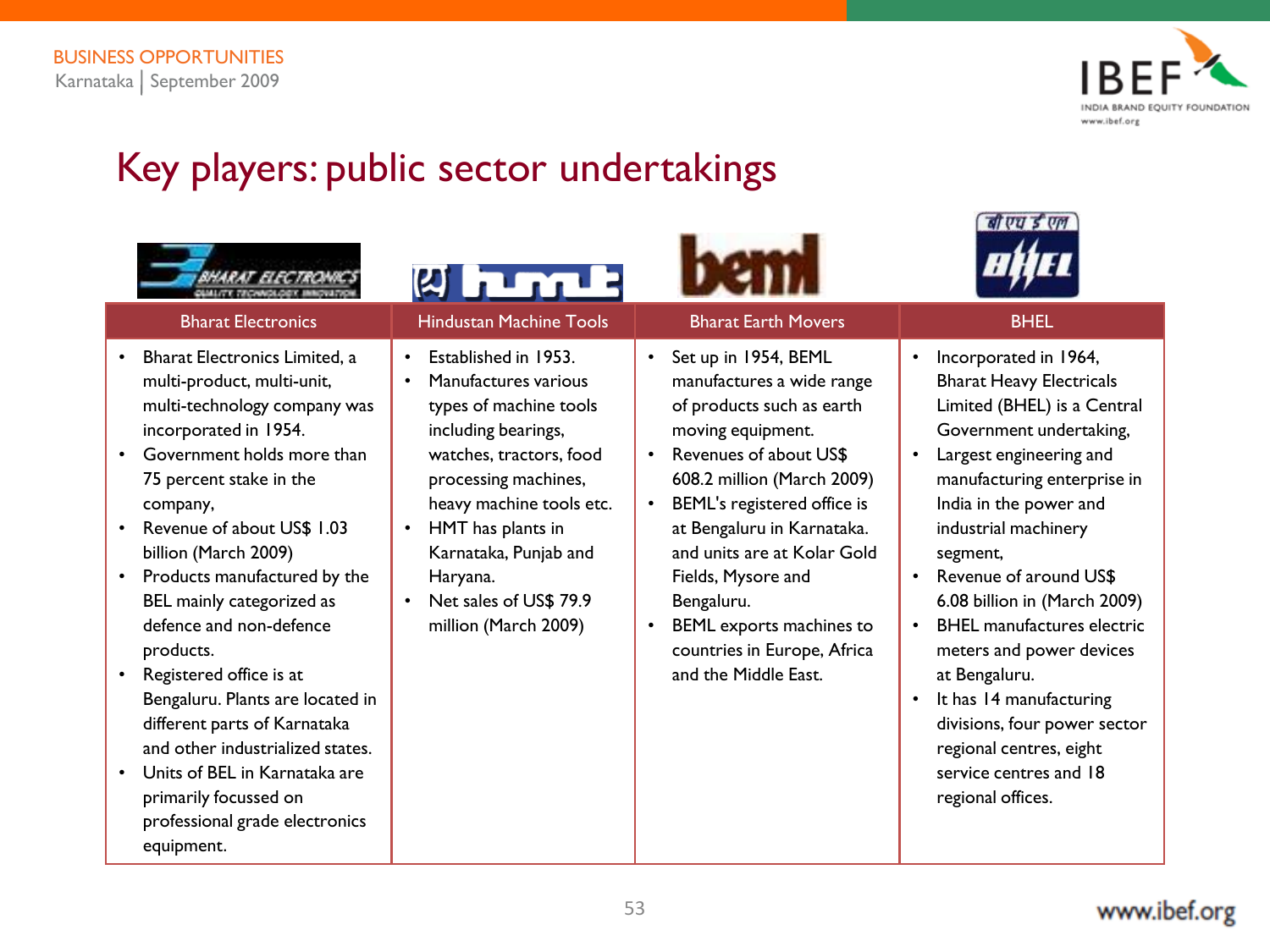

 $\mathbf{r}$ 

# Key players: manufacturing/processing

|                                                                                                                                                                                                                                                                                                                                                                                                                                                                                        |                                                                                                                                                                                                                                                                                                                                                                                                                                                                                                                                                                                                           | lowskiet likke<br>ongc                                                                                                                                                                                                                                                                                                                                                                                                                                                                                                                                                                     |                                                                                                                                                                                                                                                                                                                                                                                                                                                                                                                                                                                                                                           |
|----------------------------------------------------------------------------------------------------------------------------------------------------------------------------------------------------------------------------------------------------------------------------------------------------------------------------------------------------------------------------------------------------------------------------------------------------------------------------------------|-----------------------------------------------------------------------------------------------------------------------------------------------------------------------------------------------------------------------------------------------------------------------------------------------------------------------------------------------------------------------------------------------------------------------------------------------------------------------------------------------------------------------------------------------------------------------------------------------------------|--------------------------------------------------------------------------------------------------------------------------------------------------------------------------------------------------------------------------------------------------------------------------------------------------------------------------------------------------------------------------------------------------------------------------------------------------------------------------------------------------------------------------------------------------------------------------------------------|-------------------------------------------------------------------------------------------------------------------------------------------------------------------------------------------------------------------------------------------------------------------------------------------------------------------------------------------------------------------------------------------------------------------------------------------------------------------------------------------------------------------------------------------------------------------------------------------------------------------------------------------|
| Asea Brown Boveri                                                                                                                                                                                                                                                                                                                                                                                                                                                                      | <b>JSW Steel</b>                                                                                                                                                                                                                                                                                                                                                                                                                                                                                                                                                                                          | Mangalore Refineries and<br><b>Petrochemicals</b>                                                                                                                                                                                                                                                                                                                                                                                                                                                                                                                                          | <b>United Breweries</b>                                                                                                                                                                                                                                                                                                                                                                                                                                                                                                                                                                                                                   |
| Incorporated in 1949<br>Offers a wide range of<br>products and services within<br>power and automation<br>technologies including Control<br>Systems<br>Revenues about US\$ 1.601<br>billion (December 2008)<br>Registered office of ABB is at<br>Bengaluru in Karnataka and its<br>plants are located at Bengaluru,<br>Faridabad, Mumbai, Nashik,<br>and Vadodara,<br>• At Bengaluru, ABB<br>manufactures switchgears,<br>turbochargers, motors, PLCC<br>equipments, transformers etc. | Incorporated in<br>$\bullet$<br>1994, JSW Steel is today a<br>fully integrated steel plant<br>producing pellets to<br>colour coated steel.<br>Based in the rich iron ore<br>belt of Bellary-Hospet in<br>Karnataka, it is engaged<br>in the manufacture of<br>galvanized steel products.<br>Revenue of JSW steel<br>$\bullet$<br>was about US\$ 3.52<br>billion (March 2009)<br>JSW Steel has plants<br>$\bullet$<br>located at Toranagallu in<br>Karnatakaas well as<br>Vasind and Tarapur in<br>Maharashtra.<br>The Karnataka plant has<br>$\bullet$<br>a capacity of over 2.5<br>million tonnes of hot | Set up in 1988; acquired by<br>$\bullet$<br>ONGC during 2003-04,<br>Engaged in oil refining and<br>$\bullet$<br>manufacturing of petroleum<br>products like furnace oil, air<br>turbine fuel, motor spirit,<br>naphtha, LPG, etc.<br>Fifth largest refinery<br>$\bullet$<br>company in India, MRPL<br>generated a turnover of<br>US\$ 9.28 billion in 2008-<br>2009<br>Commenced its commercial<br>$\bullet$<br>operations at its refinery<br>located in Mangalore with a<br>capacity of three MTA.<br>Today, MRPL has a capacity<br>of 9.7 MTA and plans to<br>expand capacity to 15 MTA, | Based in Bengaluru, India's<br>$\bullet$<br>largest brewer and the<br>second largest in the world.<br>Company has recorded a<br>$\bullet$<br>turnover of US\$ 394.9<br>million (March 2008).<br>The Group has around 2000<br>$\bullet$<br>employees.<br>Manufactures primarily<br>$\bullet$<br>under the brands Kingfisher,<br>London Pilsner, and UB<br>Premium Ice,<br>UB has a distillery with a<br>$\bullet$<br>capacity of 235 million liters.<br>Group is also into the<br>$\bullet$<br>aviation sector and owns<br>the Kingfisher Airlines.<br>The Mangalore Chemicals<br>and Fertilizer Limited also<br>forms a part of the group |
|                                                                                                                                                                                                                                                                                                                                                                                                                                                                                        | rolled coils.                                                                                                                                                                                                                                                                                                                                                                                                                                                                                                                                                                                             |                                                                                                                                                                                                                                                                                                                                                                                                                                                                                                                                                                                            |                                                                                                                                                                                                                                                                                                                                                                                                                                                                                                                                                                                                                                           |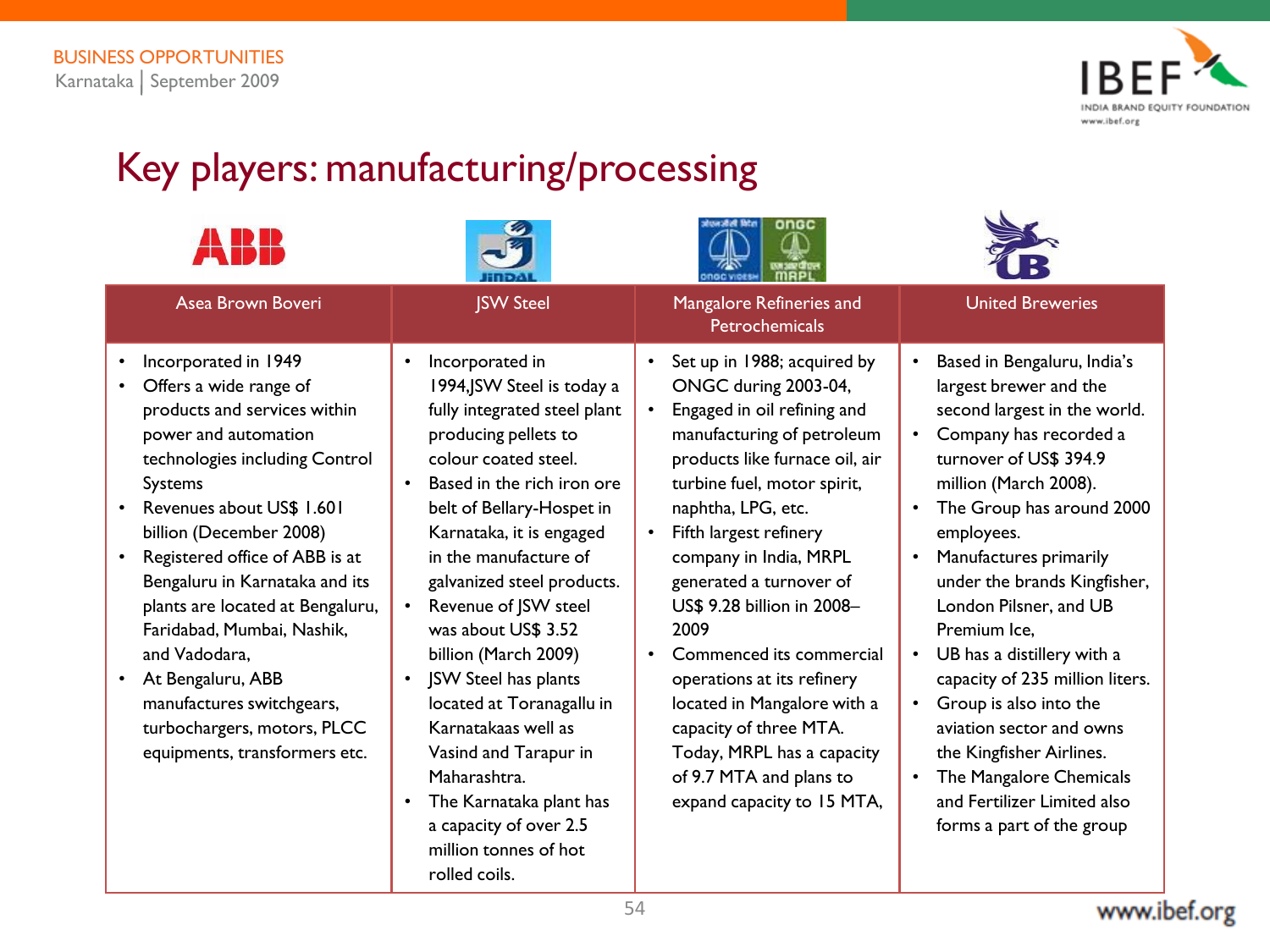

## Investments in Karnataka

**Overall Investments and implementation ratios**

- The state is one of the major investment destinations for industrial and infrastructure projects
- Major investments primarily in IT/ITES, steel, petrochemicals, engineering, electronics, textiles and apparels, transport and urban infrastructure
- Karnataka's electronics industry witnessed positive growth during April-September 2008, with five to seven percent increase in production and seven percent increase in sales
- About 148 mega projects with investments of US\$ 28 billion approved by the state government during 2001-2006
- 66,092 small and medium projects (upto US\$ 12 million of investment per project) with investments of about US\$ 5 billion approved during 2001-2006
- US\$ 365.7 million investment in steel in 2008
- Ranked fourth in terms of total projects investment in India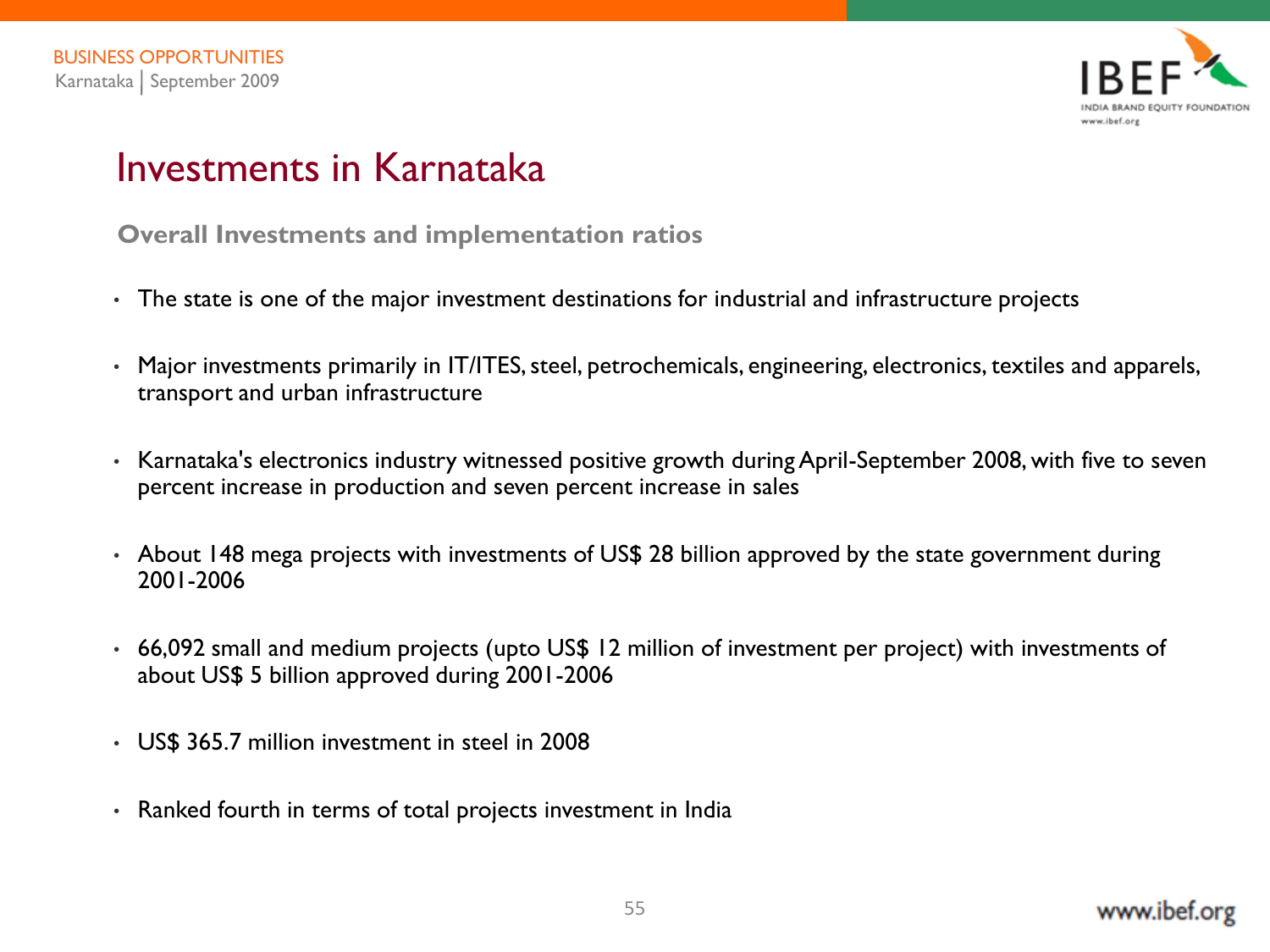

## Investments in Karnataka

**Overall Investments and implementation ratios**

- Towards the end of 2006, the state had outstanding investment of US\$ 38.52 billion in 1,308 projects under various stages of planning and implementation
- Implementation ratio of 43.3 percent, comparable to national average of 44.0 percent.

#### **Foreign Direct Investments (FDI)**

- Healthy Foreign Direct Investment (FDI) inflow over the years primarily in sectors related to IT/ITES, automobile and auto-components, engineering and electronics.
- FDI inflows from April 2000 to July 2009 amounted to US\$ 6.2 billion
- Karnataka ranked fourth in terms of the number of foreign technology collaborations approved, which amounted to 525 (6.51 percent of the total collaborations approved)
- 2,726 proposals (8.7 percent of all FDIs) with investments of over US\$ 6.2 billion estimated to be approved by the state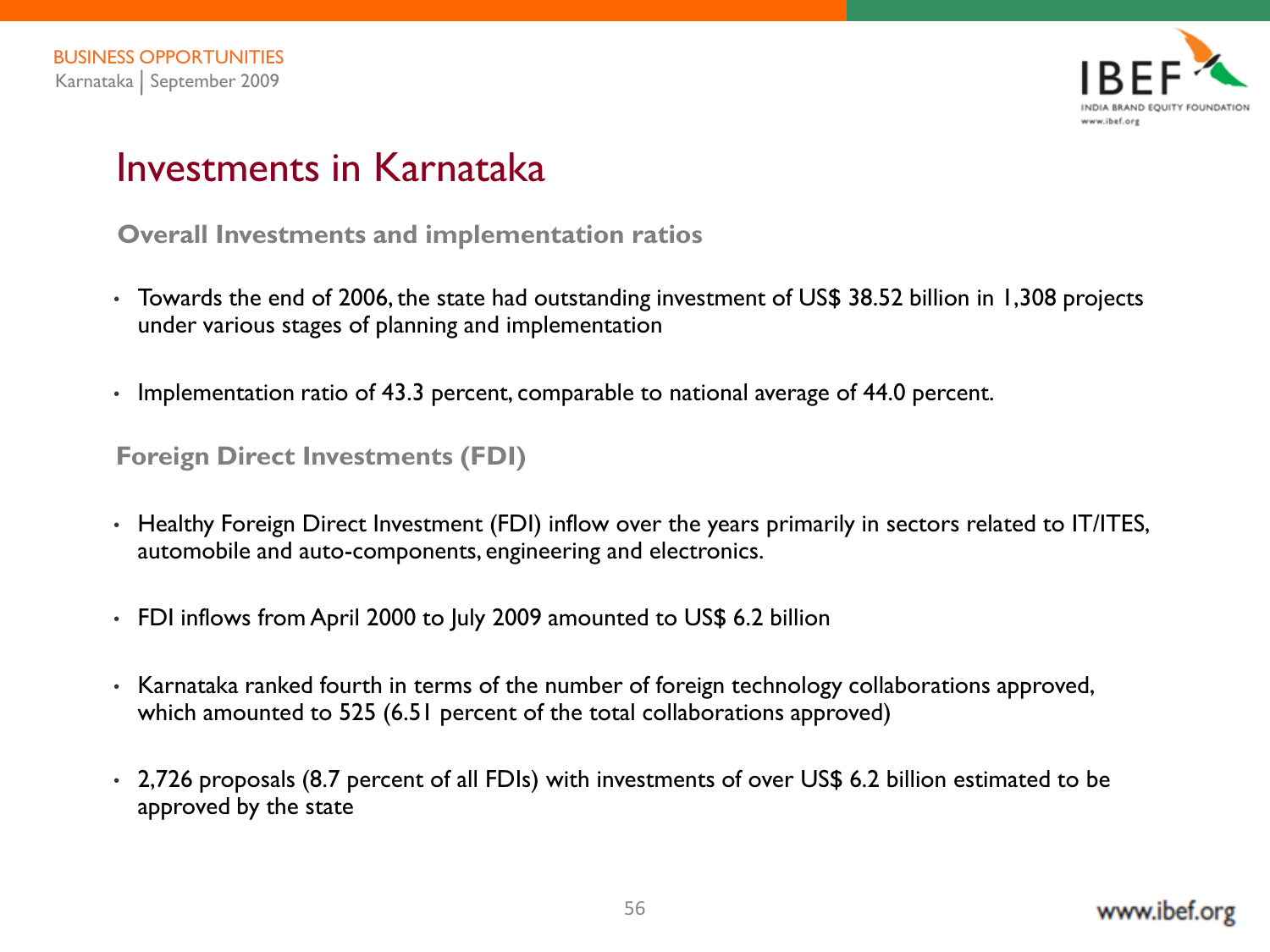

## Investments in Karnataka

**Jawaharlal Nehru National Urban Renewal Mission (JNNURM)**

- 16 projects worth US\$ 346 million approved during 2006-07 for development of urban and tourism infrastructure.
- US\$ 1.2 billion earmarked for 2007-08 to be approved, based on merits of proposals from the state government.

*Source:* Karnataka Urban Infrastructure Development & Finance Corporation (KUIDFC)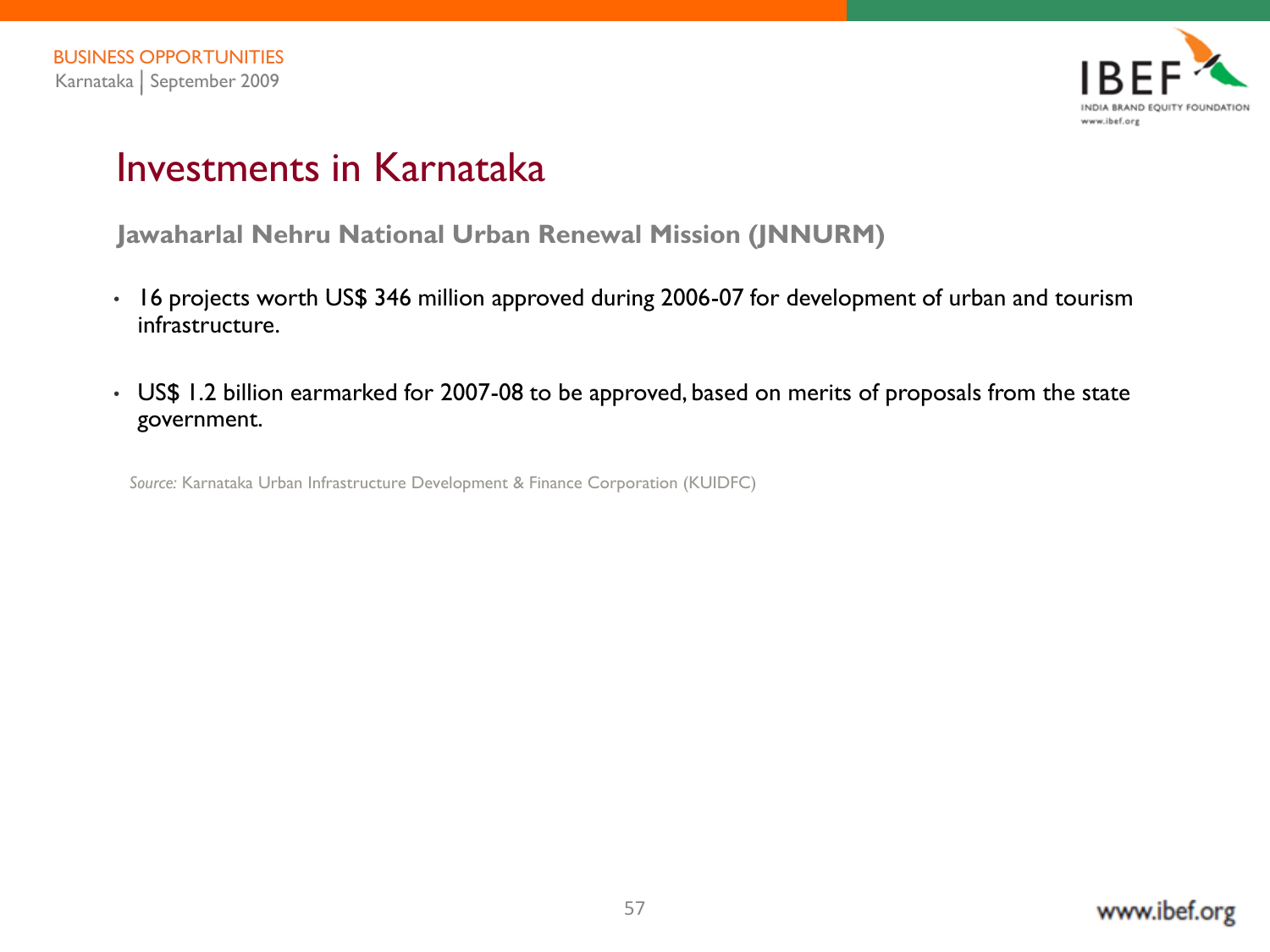

# Key investments

| Promoter                                | Project                                         | Industry                                        |
|-----------------------------------------|-------------------------------------------------|-------------------------------------------------|
| Mangalore Refinery & Petrochemicals Ltd | Mangalore refinery - expansion                  | Petroleum products [refinery]                   |
| Krishna Bhagya Jala Nigam Ltd           | Upper Krishna irrigation                        | <i><u><b>Irrigation</b></u></i>                 |
| Bangalore Metro Rail Corp. Ltd          | Bangalore metro rail - phase I                  | Railways                                        |
| Government of Karnataka                 | SEZ for IT hardware                             | Sez/epz                                         |
| Nagarjuna Power Corp. Ltd               | Mangalore power                                 | Coal/lignite-based power                        |
| Karnataka Power Corp. Ltd               | Bidadi power                                    | Gas-based power                                 |
| Government of Karnataka                 | Hemavathi irrigation                            | Irrigation                                      |
| Bangalore Water Supply & Sewerage Board | Cauvery water supply scheme stage IV phase<br>Ш | Water and sewerage pipeline and<br>distribution |
| Bangalore Water Supply & Sewerage Board | Water supply scheme (Bengaluru)                 | Water and sewerage pipeline and<br>distribution |
| Nuclear Power Corporation of India Ltd  | Kaiga atomic power stage II                     | Nuclear-based power                             |
| <b>Bidadi</b>                           | 9000 acres integrated satellite township        | Real estate                                     |
| New International Airport- Devenhalli   | International airport                           | Aviation                                        |
| Mineral Enterprise Limited              | Steel plant                                     | Mining                                          |
| <b>Hothur Steels</b>                    | Steel plant                                     | Mining                                          |

*Source :*www.Projectstoday.com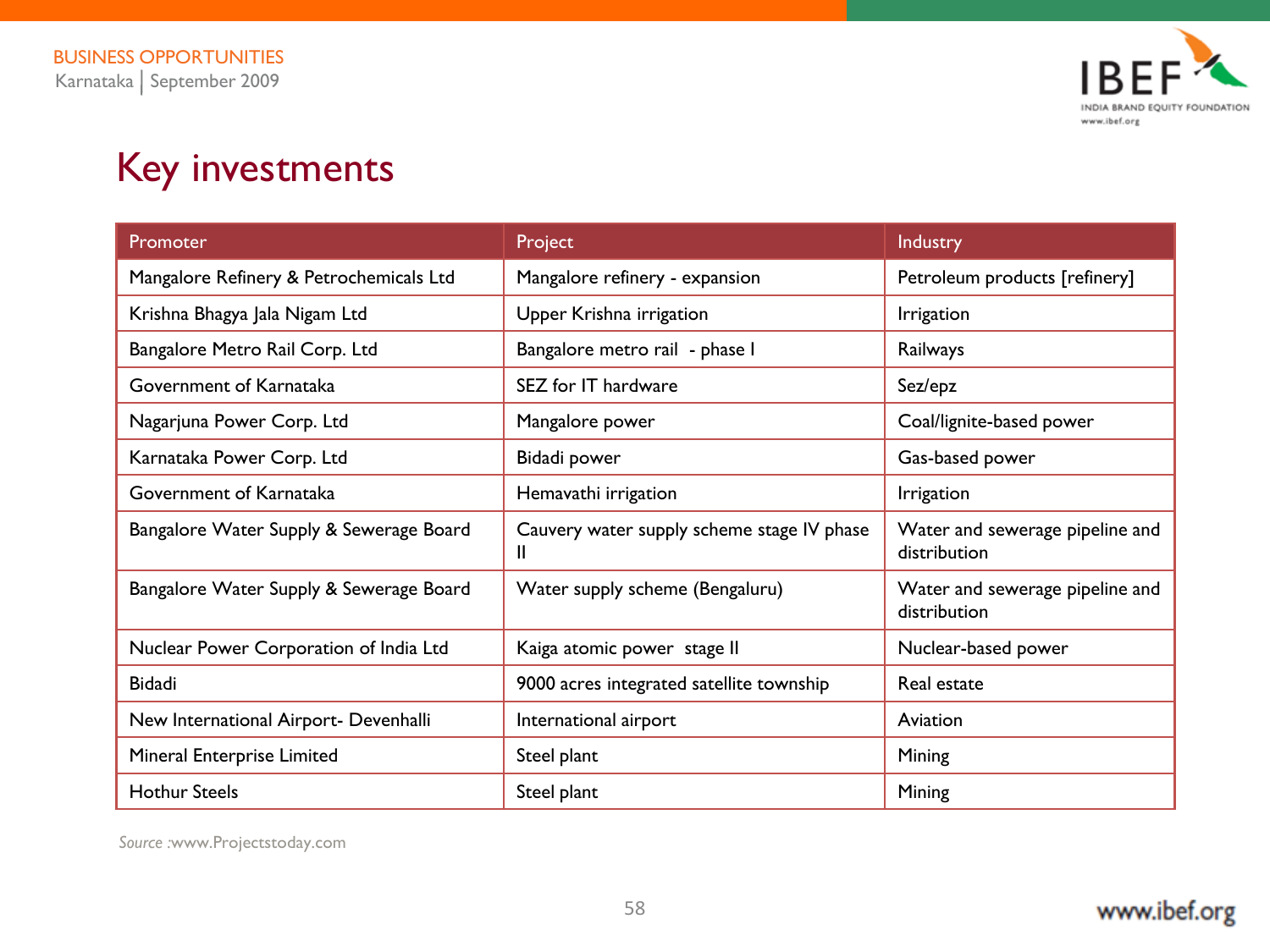

# Investment approvals (2007)

- Infrastructure and industrial projects approved by Government of Karnataka US\$ 15.51 billion
- Other projects cleared by state high-level committee on investments
	- 10 IT/ITeS (it-enabled services) SEZs
	- 16 IT/BT (biotech) parks
	- 7 sugar mills
	- 5 steel projects
	- 4 tourism projects
	- 1 electronics hardware SEZ
- Proposed investments in textiles, aviation, cement sectors and co-generation of power
- 59 industrial and infrastructure projects are expected to create employment for about one million skilled and semi-skilled youth
- Jupiter Aviation to set up aviation training academy and inland container depot at Hassan investment of US\$ 150 million
- Arihant Ispat Ltd to set up a 100,000-tonne steel plant in Bellary district at a cost of US\$ 60 million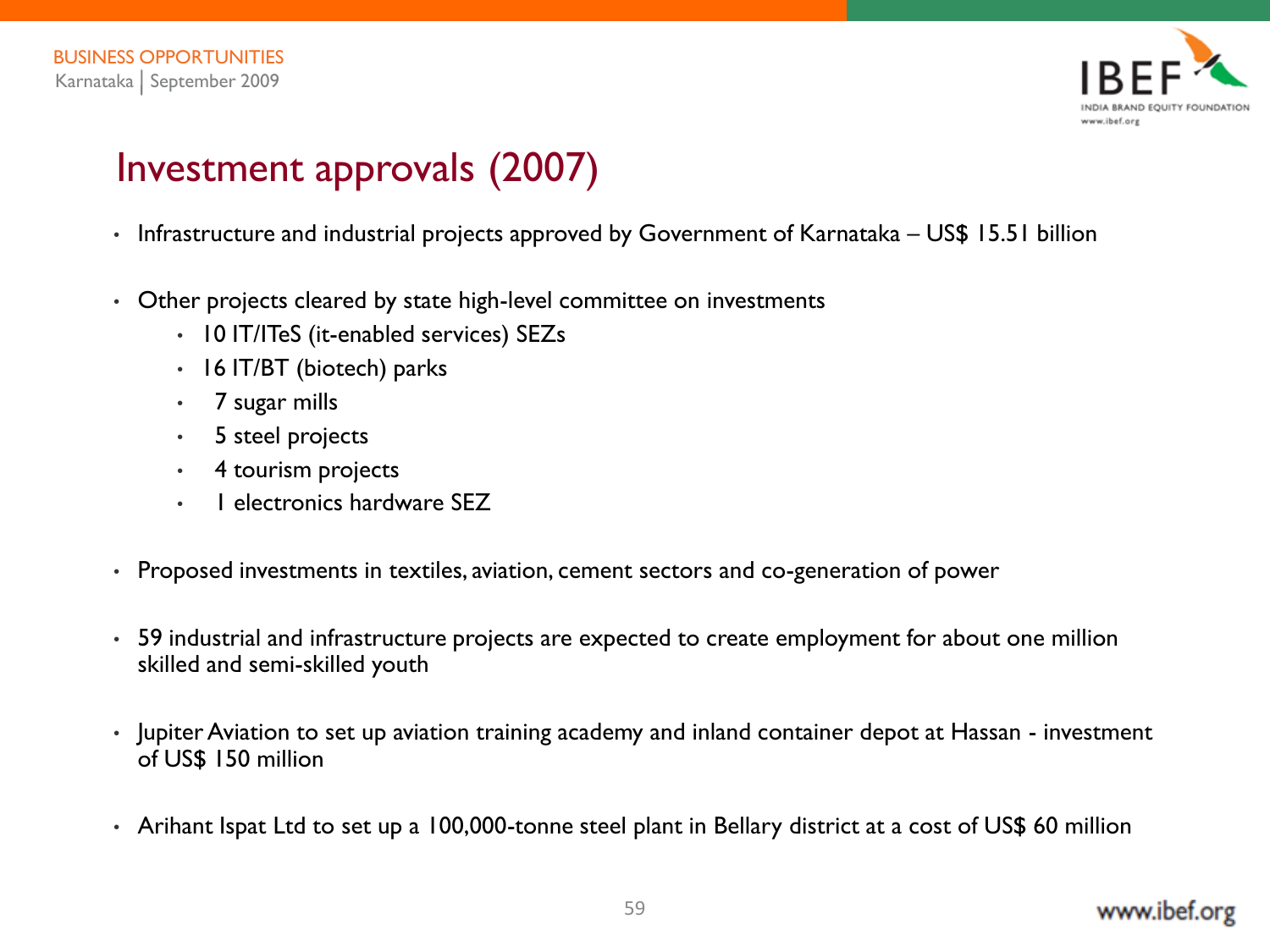

# Investment approvals (2007)

- Srirama Steel Holdings to invest US\$ 110 million on a sponge iron plant in Bellary district
- Dhruvadesh Metal Steels Ltd to set up a mini steel plant in Koppal district with an investment of US\$ 40 million

**Surge in real estate/ large integrated townships in Karnataka**

- US\$ 6.1 billion investment in 11 integrated townships for IT, BT and ITES sectors- in progress in Bengaluru
- Green signal to 11 local, national and international developers to set up mega townships
- IT-related real estate proposals spread over 100 and 200 acres each, to be set up at Sarjapur Road, Whitefield, Magadi and Bidadi, with estimated spend of US\$ 490 – 730 billion cleared by state high-level committees

News Reports: September 2007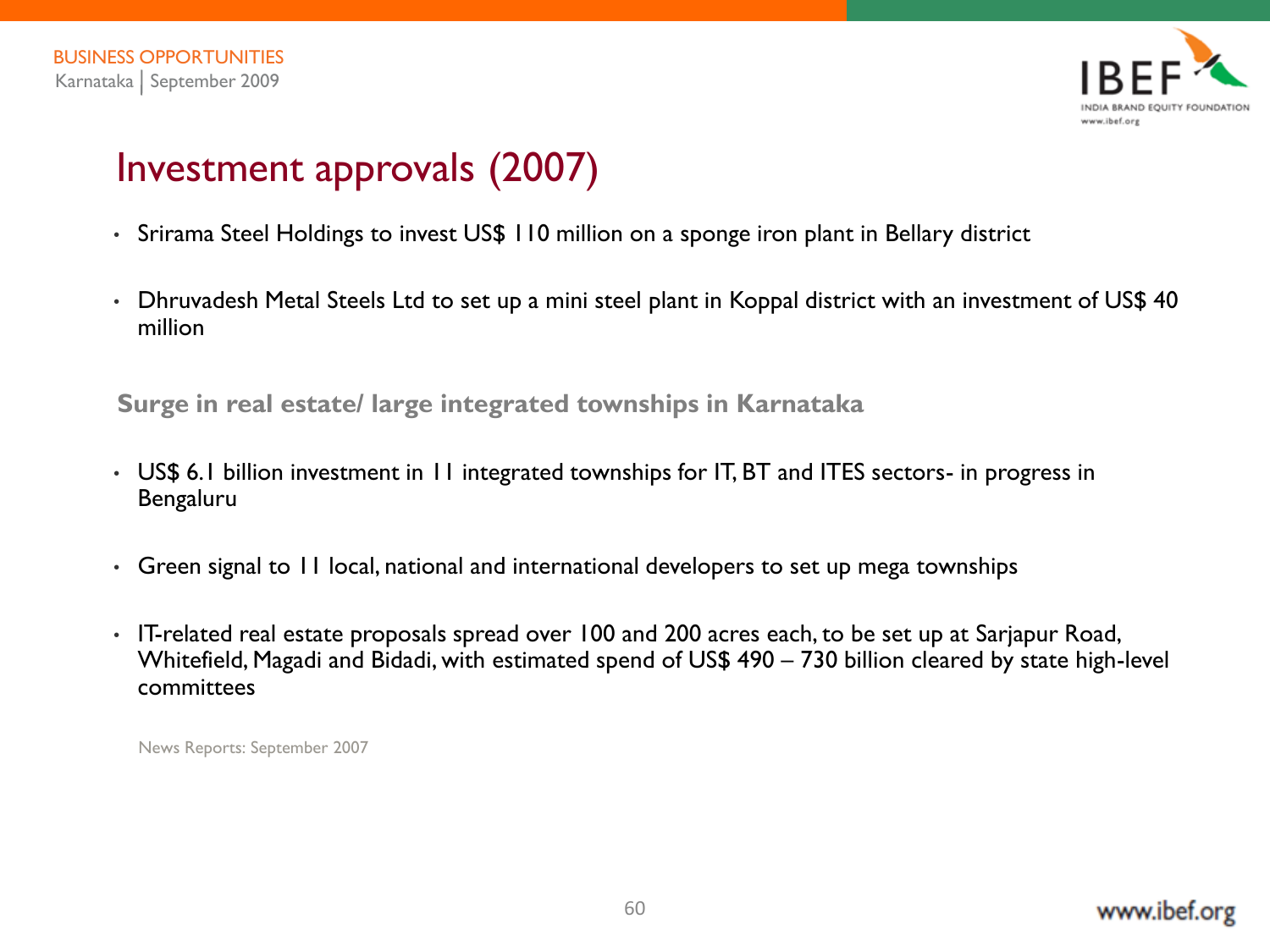

# Proposed investments (2008 and 2009)

- Karnataka government has given the go- ahead to 25 industrial projects worth US\$ 7.5 billion.
- Steel plant project of US\$ 1.5 billion to be completed by Bharat Mines and Minerals Ispat Ltd (BMMIL) in **Bellary**
- Indian Strategic Petroleum Research Project of US\$ 304 million will be set up by the Oil Industry Development Board (OIDB) of Union petroleum ministry. It would be set up in 160 acres of land in Mangalore.
- Clearance to SEZ proposal near Bengaluru by Gulf Oil Corporation,
- Biotech SEZ to be setup by Gopalan Enterprises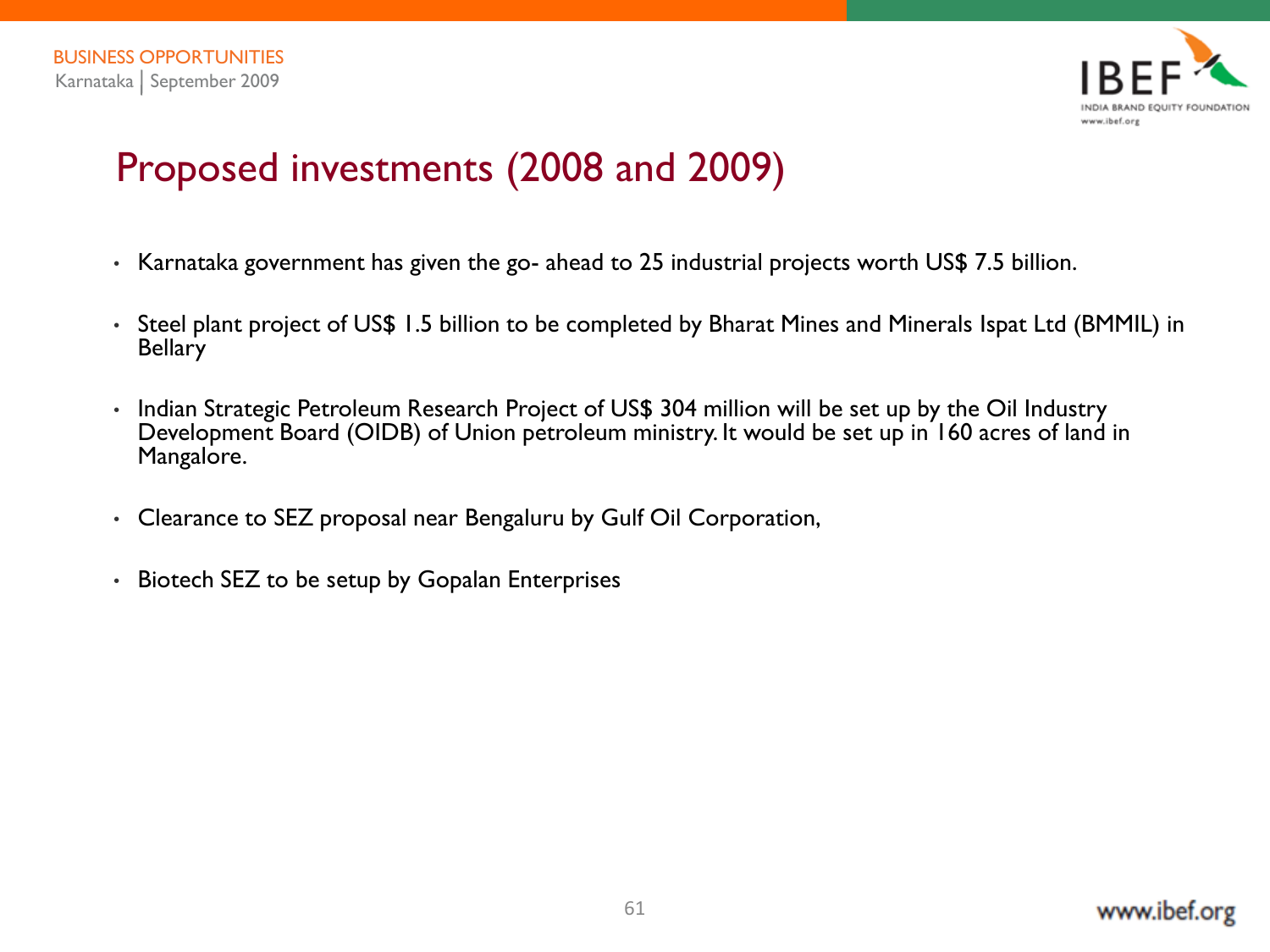

# Proposed investments (2008 and 2009)

- A special hi-tech hospital to come up near Bengaluru, by Narayana Hrudhayala (Bengaluru-based health major),
- Sri Renuka Sugars doubling of sugarcane crushing capacity at its Belgaum plant
- Delta Power Group Proposal to set up a 500 MW thermal power plant at Kudigi in Bijapur district
- Bosch Ltd manufacturing facility for automotive components
- Premium Farm Fresh Ltd terminal market chain of fresh fruits and vegetables in Belgaum, Hassan, Hoskote and Mysore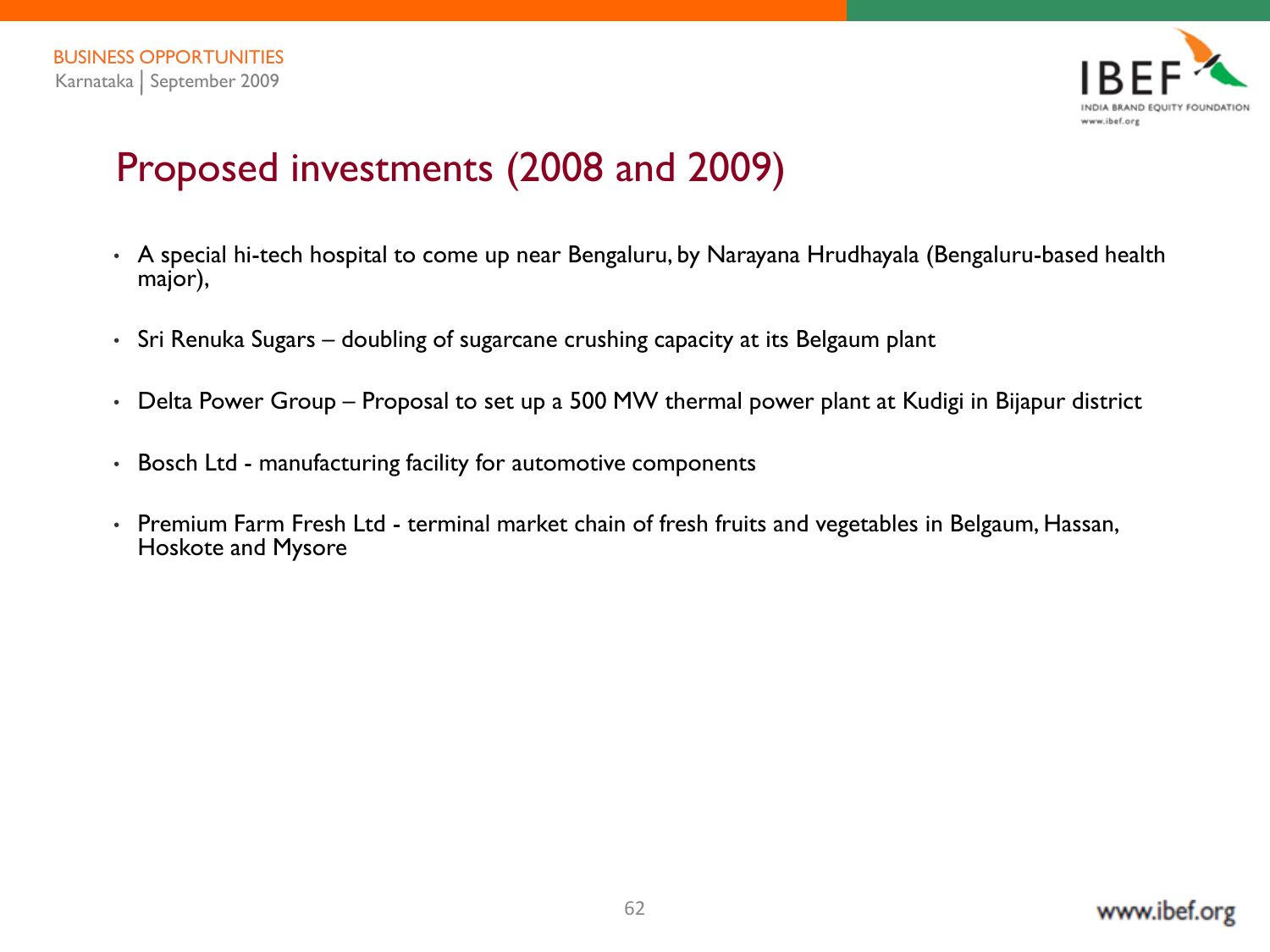

# Proposed investments (2008 and 2009)

| Infrastructure projects in the pipeline |                              |                                                                             |  |  |
|-----------------------------------------|------------------------------|-----------------------------------------------------------------------------|--|--|
| Type of project                         | Location                     | Sector                                                                      |  |  |
| <b>SEZ</b>                              | <b>Bidar</b>                 | <b>Chemical industries</b>                                                  |  |  |
| <b>Industrial Park</b>                  | Jewargi (Gulbarga)           | Food processing                                                             |  |  |
| SEZ / Park                              | <b>Bijapur</b>               | Air cargo facility and township                                             |  |  |
| Growth centre                           | Raichur                      | $\blacksquare$                                                              |  |  |
| <b>Industrial Parks</b>                 | Belgaum                      | Textiles, food processing, Life sciences                                    |  |  |
| <b>SEZ &amp; Industrial Park</b>        | Dharwad-Hubli                | IT, Life Sciences                                                           |  |  |
| <b>Industrial Park</b>                  | <b>Bellary</b>               | Apparel                                                                     |  |  |
|                                         | Karwar                       | Tourism village                                                             |  |  |
| <b>SEZ</b>                              | Shimoga                      | Auto components                                                             |  |  |
| <b>Industrial Park</b>                  | Sidlipura                    | <b>Textiles</b>                                                             |  |  |
| <b>SEZs</b>                             | Hassan                       | Pharma & Biotechnology, Food processing and agro-based industries, Textiles |  |  |
| Plant                                   | Mangalore                    | Automobile manufacturing                                                    |  |  |
| Warehousing                             | Kolar-Mulbagal-<br>Bangarpet | Warehousing and reverse logistics                                           |  |  |
| <b>SEZ</b>                              | <b>Bagepalli</b>             |                                                                             |  |  |
| <b>Industrial Park</b>                  | Bengaluru                    | Auto components, tourism project like Disneyland, life sciences             |  |  |
| <b>Industrial Parks</b>                 | Mysore                       | Fab city, life sciences                                                     |  |  |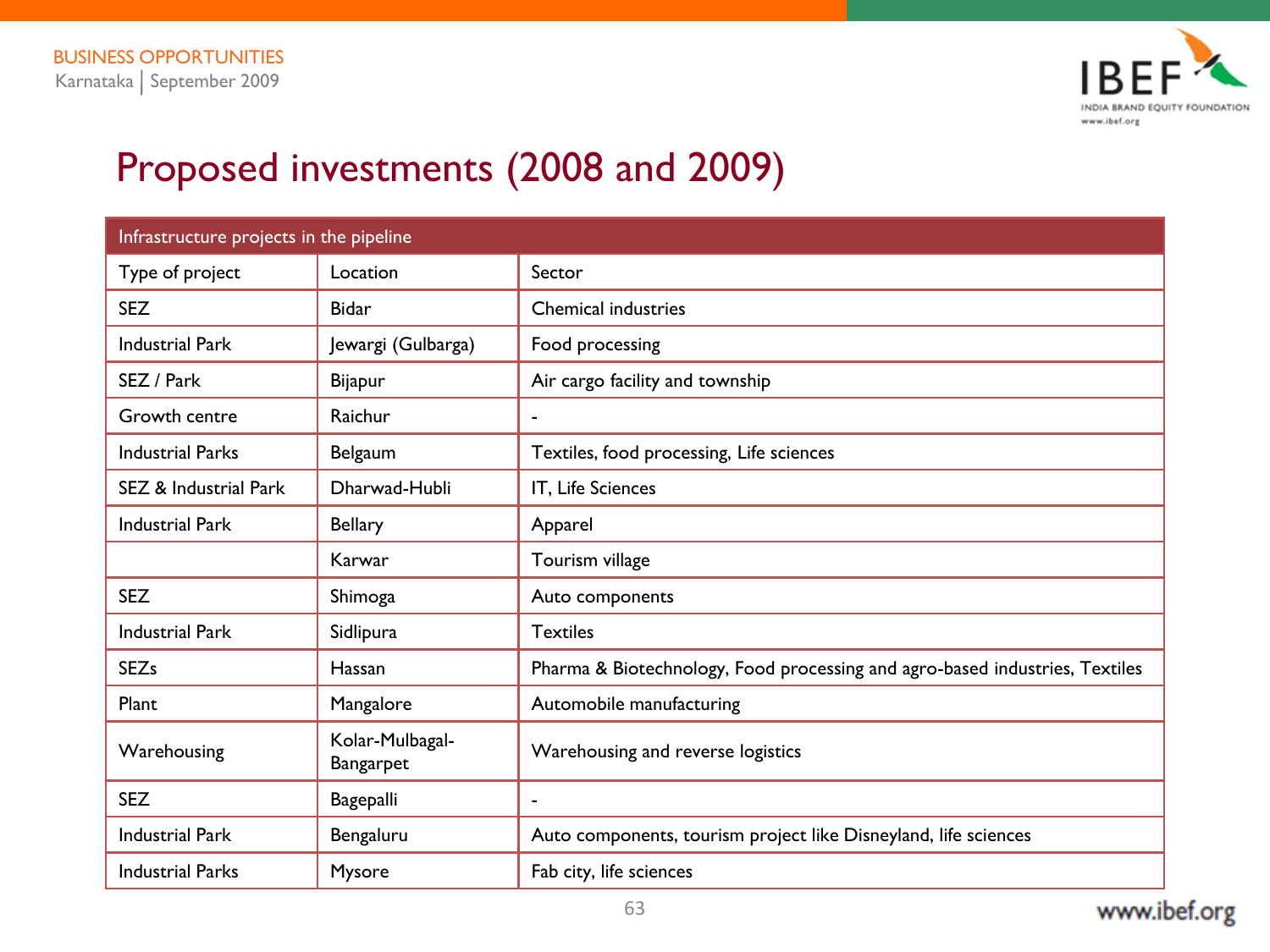

# Exports profile

**Karnataka IT/ ITeS exports: 2006-2007**

- Karnataka's exports have touched US\$ 23.4 billion with the information technology and biotechnology sectors at the forefront of exports.
- Three major commodities that registered high export growth in 2006–07 were electronics and computer software (US\$ 12.48 billion), petroleum and petroleum products (US\$ 2.56 billion) and gems and jewellery (US\$ 1.72 billion)



**Electronics & Computer Software** 10% Petroleum & Petroleum products 5% 53% Gems and lewellery 7% In Iron Ore and Minerals (incl granites) 7% Readymade Garments 7% Engineering **Others** 11% (chemicals, coffee, silk, plastic, processed

Typical export segments (2006–07)

*Sources* :Economic Survey of Karnataka 2008–2009, Directorate of Economics and Statistics, Chapter 3,

―Exports from Karnataka‖, Karnataka Udyog Mitra, www.kumbangalore.com, accessed 29 September 2009

food, spices, leather, marine etc.)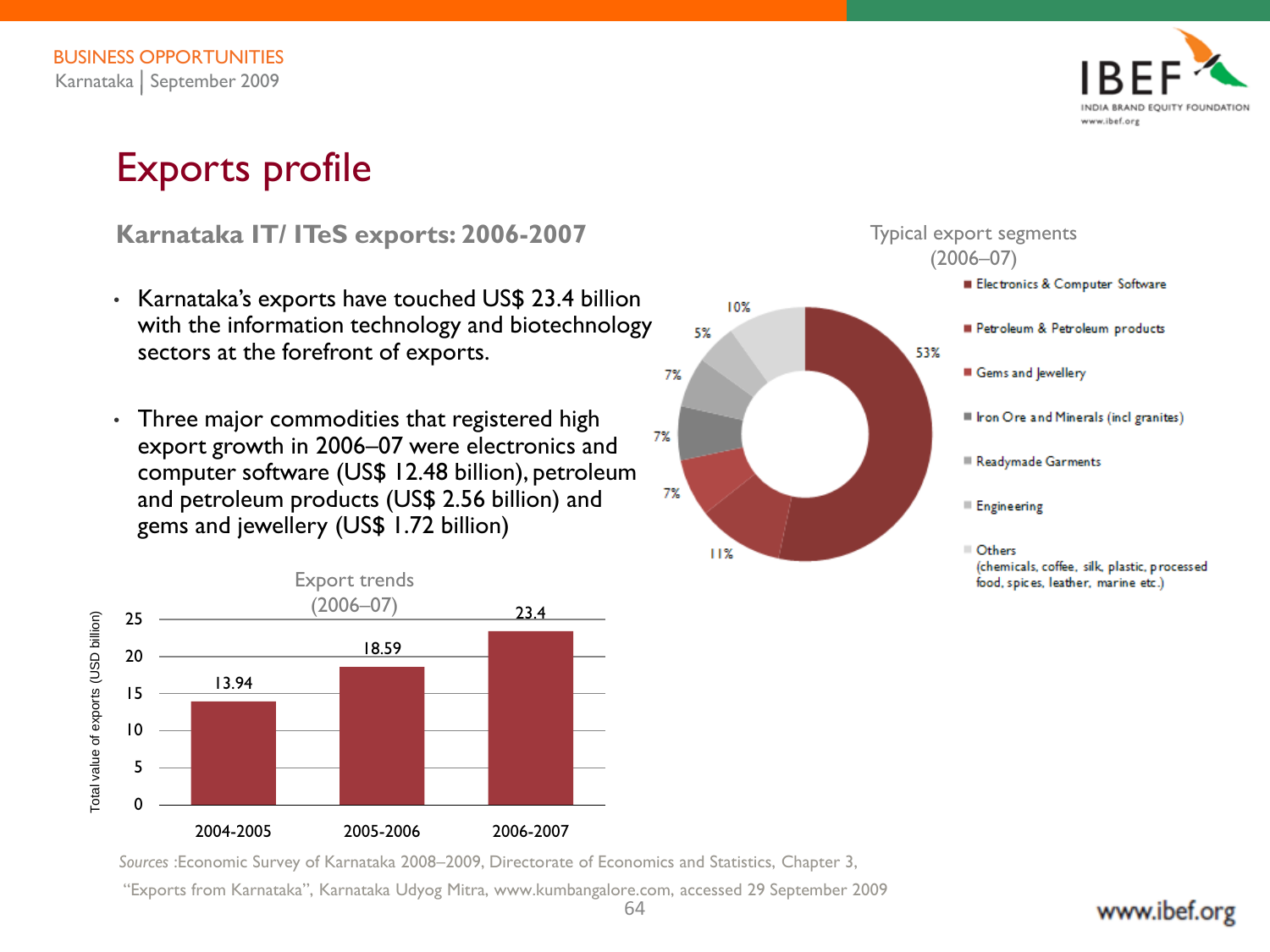

# The focus of this presentation is to discuss…

- State economy and socio-economic profile
- $\div$  Infrastructure status
- **❖** State policy and incentives
- ❖ Business opportunities
- Doing business in Karnataka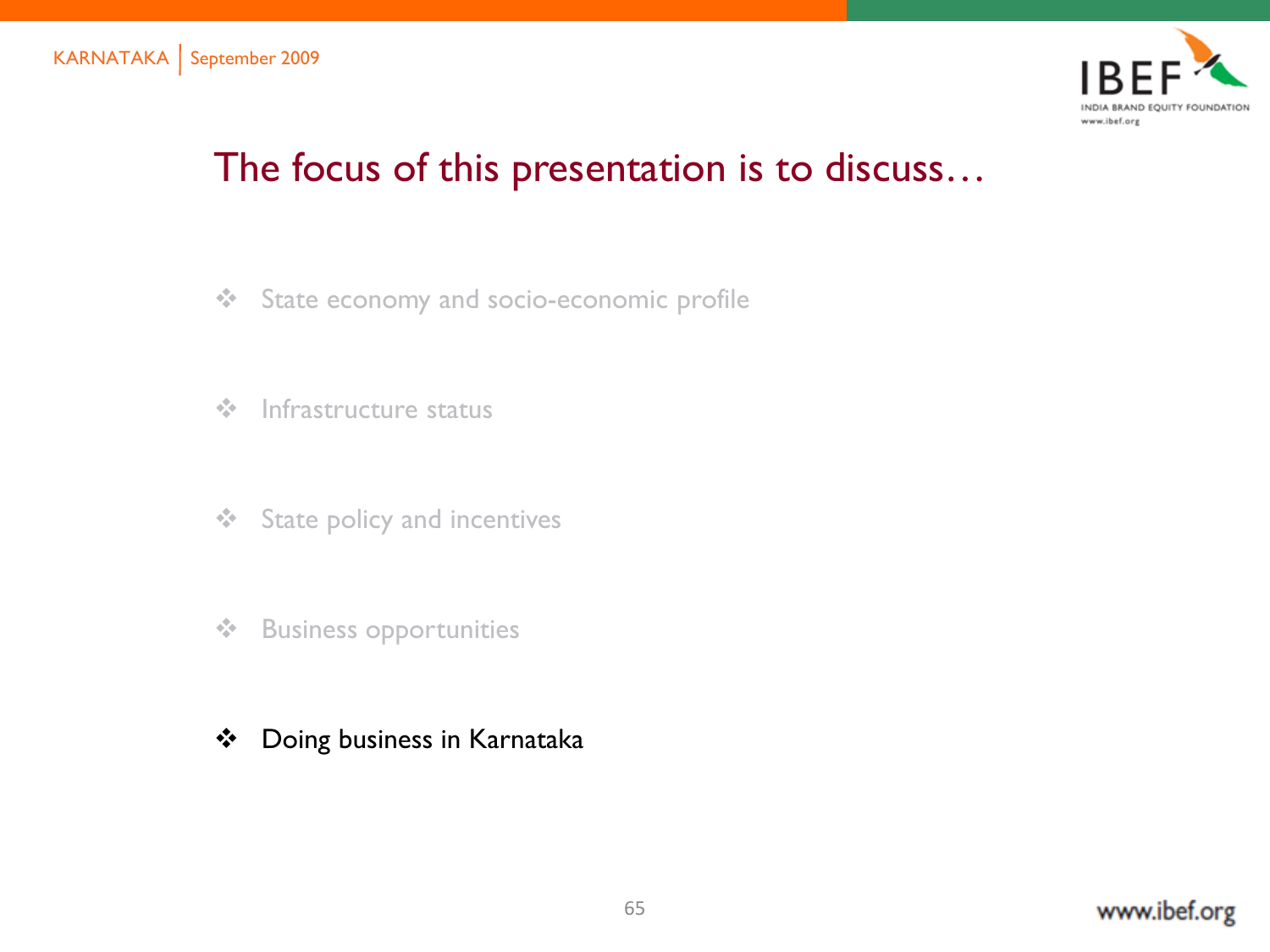

# Approval Authorities

| Department of Industries and Commerce (DIC)                                                                                                                                                                                                           | <b>District Industries Centres</b>                                                                                                                                                             |  |  |  |
|-------------------------------------------------------------------------------------------------------------------------------------------------------------------------------------------------------------------------------------------------------|------------------------------------------------------------------------------------------------------------------------------------------------------------------------------------------------|--|--|--|
| Anchor department for development/ establishment of<br>$\bullet$<br>industries in Karnataka<br>Responsible for formulating and implementing industrial<br>policies in the state.                                                                      | Nodal agencies for approval of projects at district level<br>$\bullet$<br>Jurisdiction for approval includes projects with expected<br>$\bullet$<br>project value less than US\$ 0.73 million. |  |  |  |
| Other departments                                                                                                                                                                                                                                     | District Level Single Window Clearance Committee<br>(DLSWCC)                                                                                                                                   |  |  |  |
| There are various sector-specific departments such as<br>$\bullet$<br>Department of Tourism, Department of Information<br>Technology and Biotechnology, Department of Food<br>Processing, Department of Textiles, Department of Mines<br>and Geology. | Functions under chairmanship of respective Deputy<br>$\bullet$<br>Commissioners for industrial projects for investments less<br>than US\$ 0.73 million.                                        |  |  |  |
| State High Level Clearance Committee (SHLCC)                                                                                                                                                                                                          | State Level Single Window Clearance Committee (SLSWCS)                                                                                                                                         |  |  |  |
| Functions under the chairmanship of the Chief Minister with<br>$\bullet$<br>representations from ministers and officers of all concerned<br>departments for projects involving investment of more than<br>US\$ 12.2 million.                          | Functions under chairmanship of Principal Secretary (DIC)<br>$\bullet$<br>with representations from key departments for investments<br>that range between US\$ 0.73-12.20 million.             |  |  |  |
| Karnataka Udyog Mitra (KUM)                                                                                                                                                                                                                           |                                                                                                                                                                                                |  |  |  |
| It is the single contact point for investors in the state.<br>$\bullet$<br>Considers/ forwards proposals to concerned agencies and communicates status to investors<br>$\bullet$<br>Monitors implementation of approved projects<br>$\bullet$         |                                                                                                                                                                                                |  |  |  |

• Single point contact for information on various aspects including land availability, statutory approvals and coordination.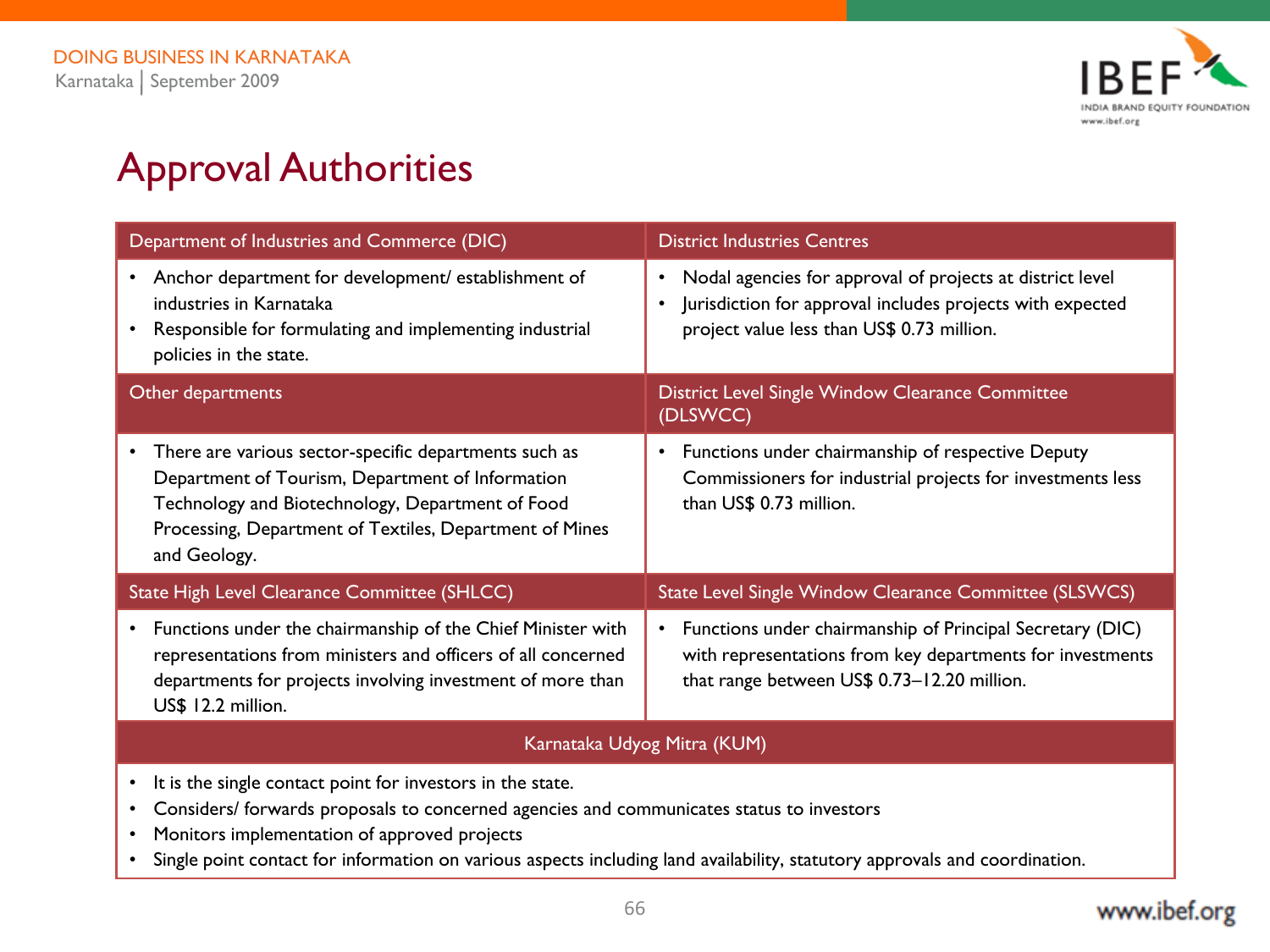

www.ibef.org

# Approval process

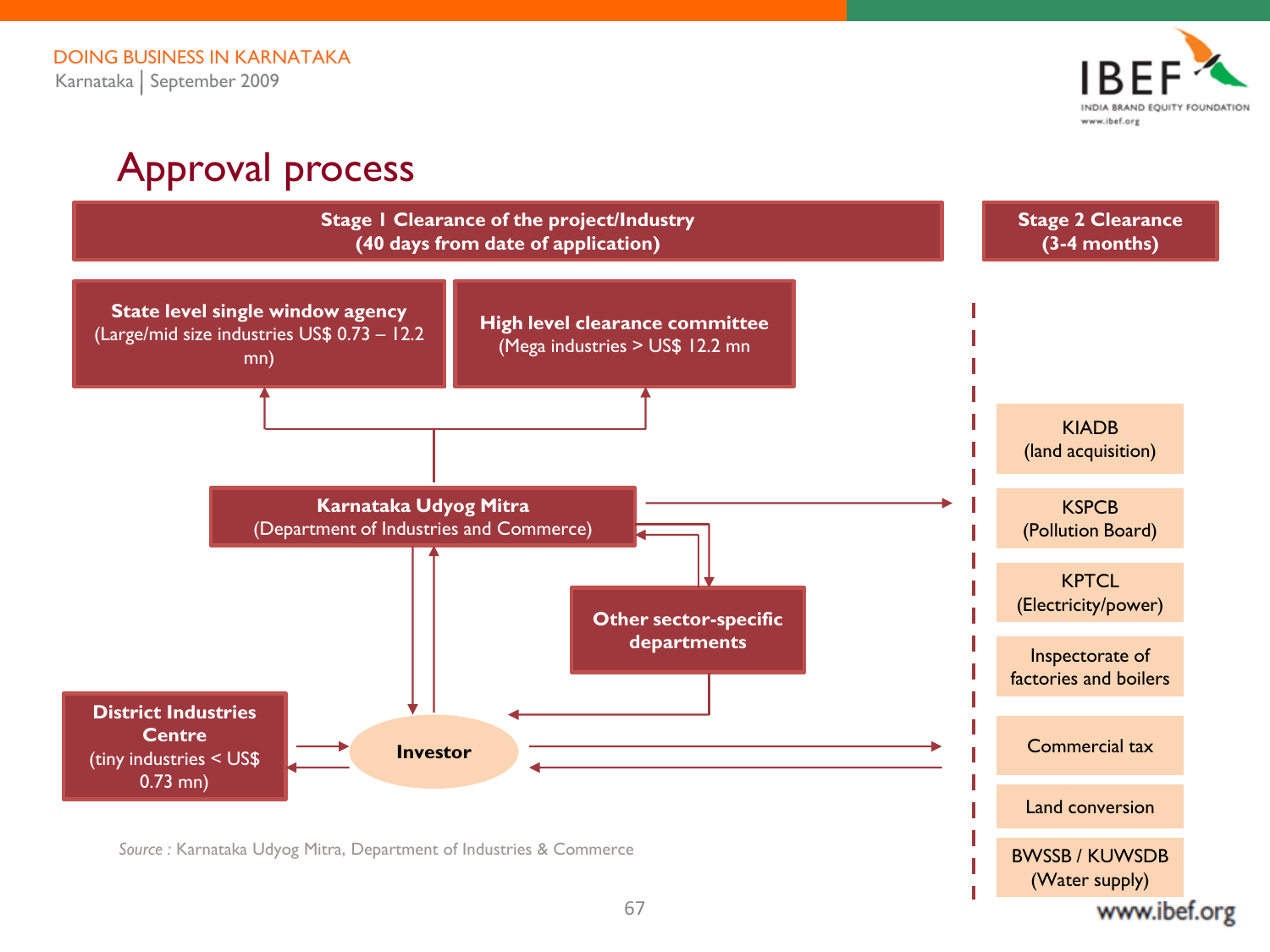

# Key approvals required

| List of approvals and clearances required            | Departments to be consulted                                                                           |
|------------------------------------------------------|-------------------------------------------------------------------------------------------------------|
| Prior to setting up the unit                         |                                                                                                       |
| Registration                                         | Department of Industries and Commerce department, Karnataka Udyog<br>Mitra (single window agency)     |
| Allotment of land/ shed                              | Karnataka Industrial Areas Development Board                                                          |
| Permission for land use                              | District authorities                                                                                  |
| No objection certificate under Water and Air act     | Karnataka State Pollution Control Board                                                               |
| Approval for construction activity and building plan | Development authority/urban local body                                                                |
| No objection certificate                             | Fire department and directorate of factories and boilers                                              |
| Provisional Trade Tax registrations                  | Central and state excise departments                                                                  |
| Registration under Central Sales Tax act             | Central and state excise departments                                                                  |
| Before commencement of production                    |                                                                                                       |
| No objection certificate under of Water and Air act  | <b>State Pollution Control Board</b>                                                                  |
| No objection certificate                             | Fire department and directorate of factories and boiler                                               |
| Permanent trade tax registration                     | Central and state excise departments                                                                  |
| Registration under Central Sales Tax Act 1956        | Central and state excise departments                                                                  |
| After commencement of production /activity           |                                                                                                       |
| Registration                                         | Department of Industries and Commerce and respective sector<br>departments such as IT/BT/Tourism etc. |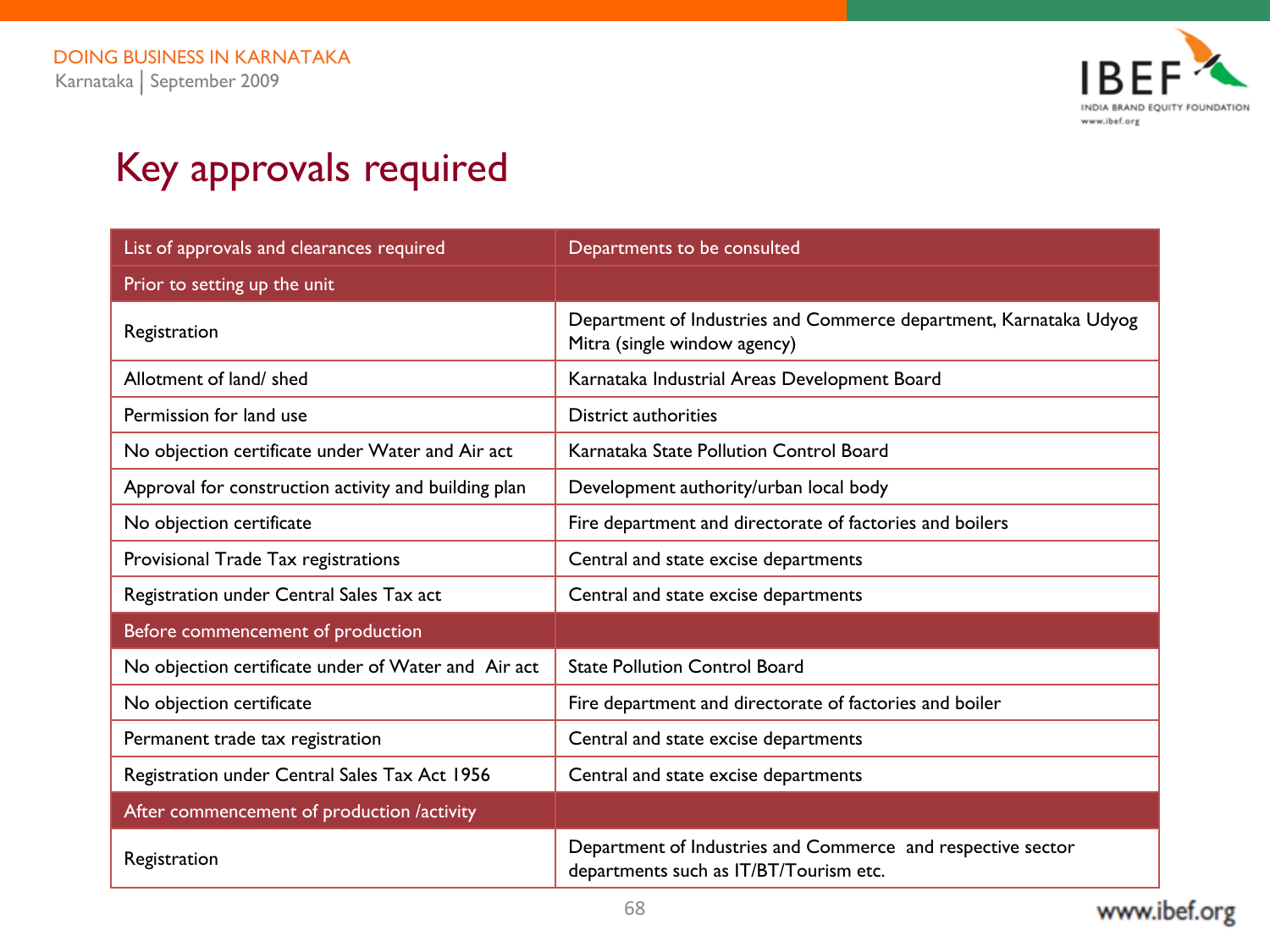

## Business climate

#### **Proven track record**

- The state has among the highest FDI inflows, overall investments and conversion ratios
- Proactive sector polices
- Optimal mix of opportunities in various sectors such as services, manufacture, mining, agriculture etc.

**Presence of vibrant eco-system for industry**

- Has skilled workforce for knowledge-based industries and other processing sectors
- Has a large number of technical/ medical institutes in the country
- Strong backbone of research institutions across sectors with efficient industry interface
- Investor-friendly government and favorable policies
- Pleasant and salubrious weather and ample tourism opportunities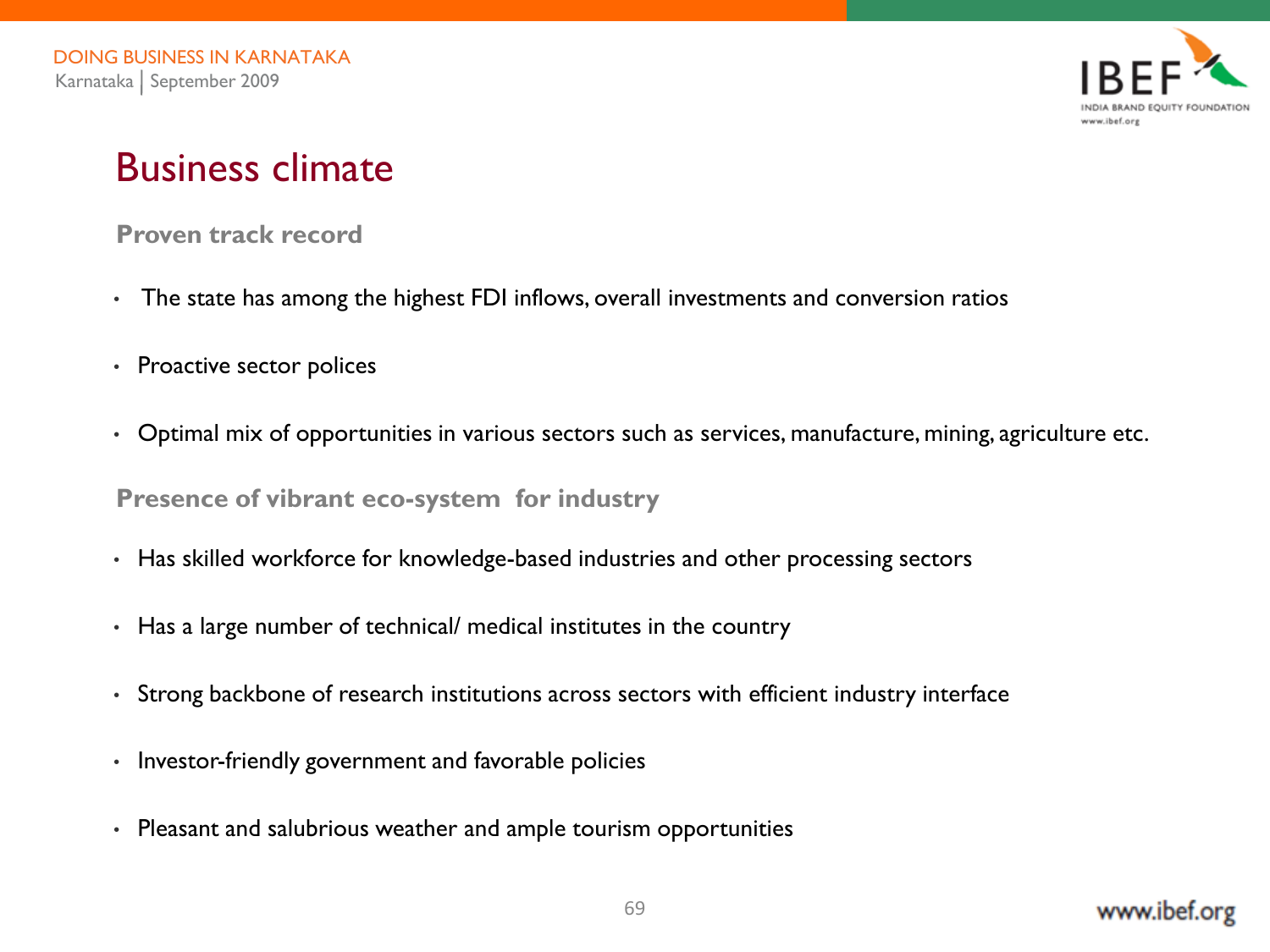

## Business climate

#### **Continuously expanding industrial and urban infrastructure**

- Industrial estates / SEZs and sector based parks
- Commuter infrastructure and basic urban infrastructure

**New opportunities**

- Large-scale integrated townships
- Various infrastructure and industrial projects under public private partnership framework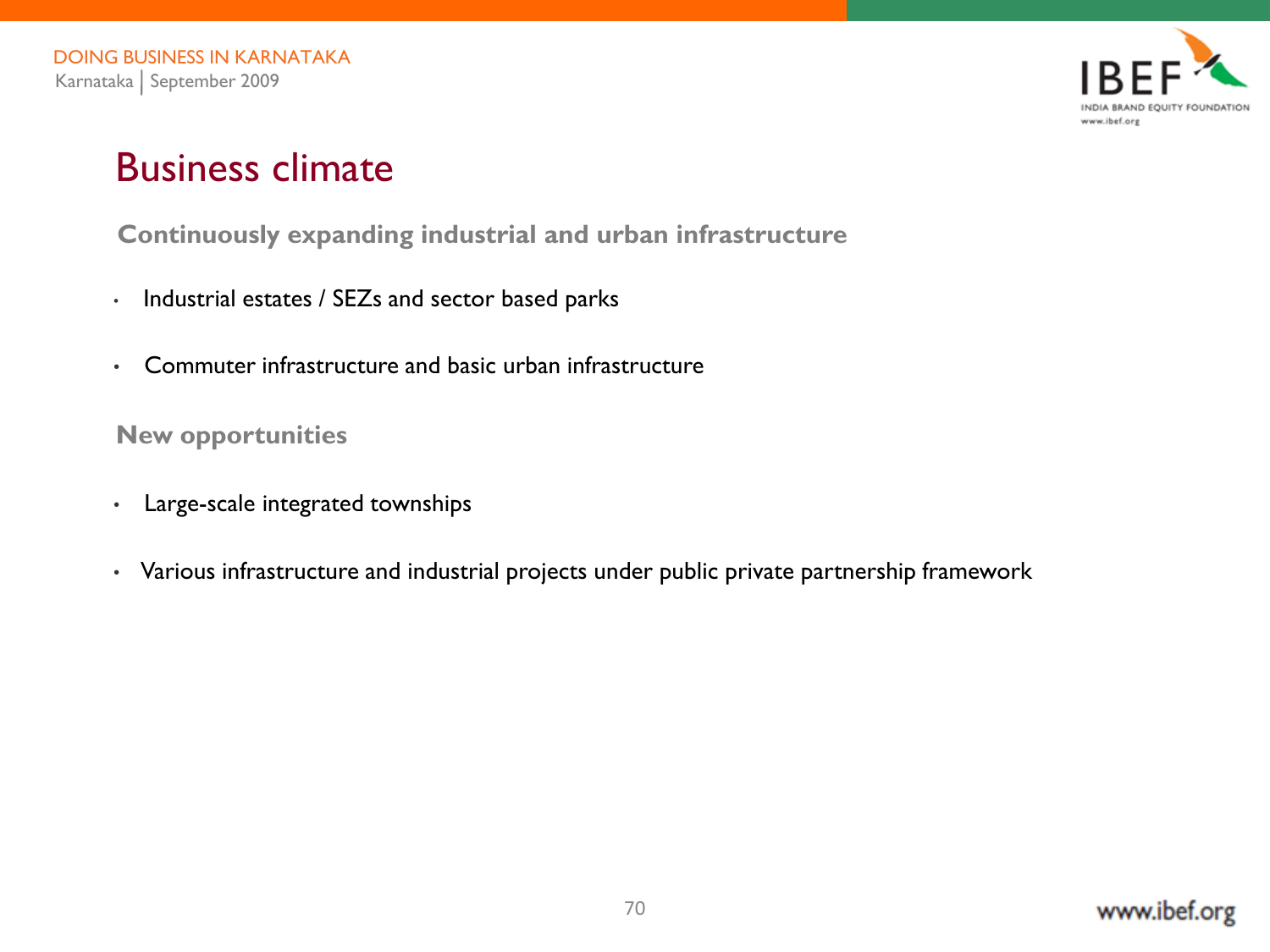

# Advantage Karnataka

- Leads in the IT industry with IT and ITeS exports of over US\$ 12.6 billion in 2006–07
- It is the science capital of India with more than 100 R&D centres.
- Produces largest number of doctors, engineers and medical technicians in the country
- Preferred destination for multinational corporations with more than 150 companies
- The state's contribution to the country's GDP is 5.5 percent
- Accounts for 70 percent of coffee production and 70 percent of silk production in India
- Produces over 20 percent of India's electronic hardware,
- Major apparel sourcing centre with exports worth US\$ 714.28 million
- Accounts for 50 percent of the seed production of the country
- Leads the Indian biotechnology industry

*Source :*Directorate of Economics, Government of Karnataka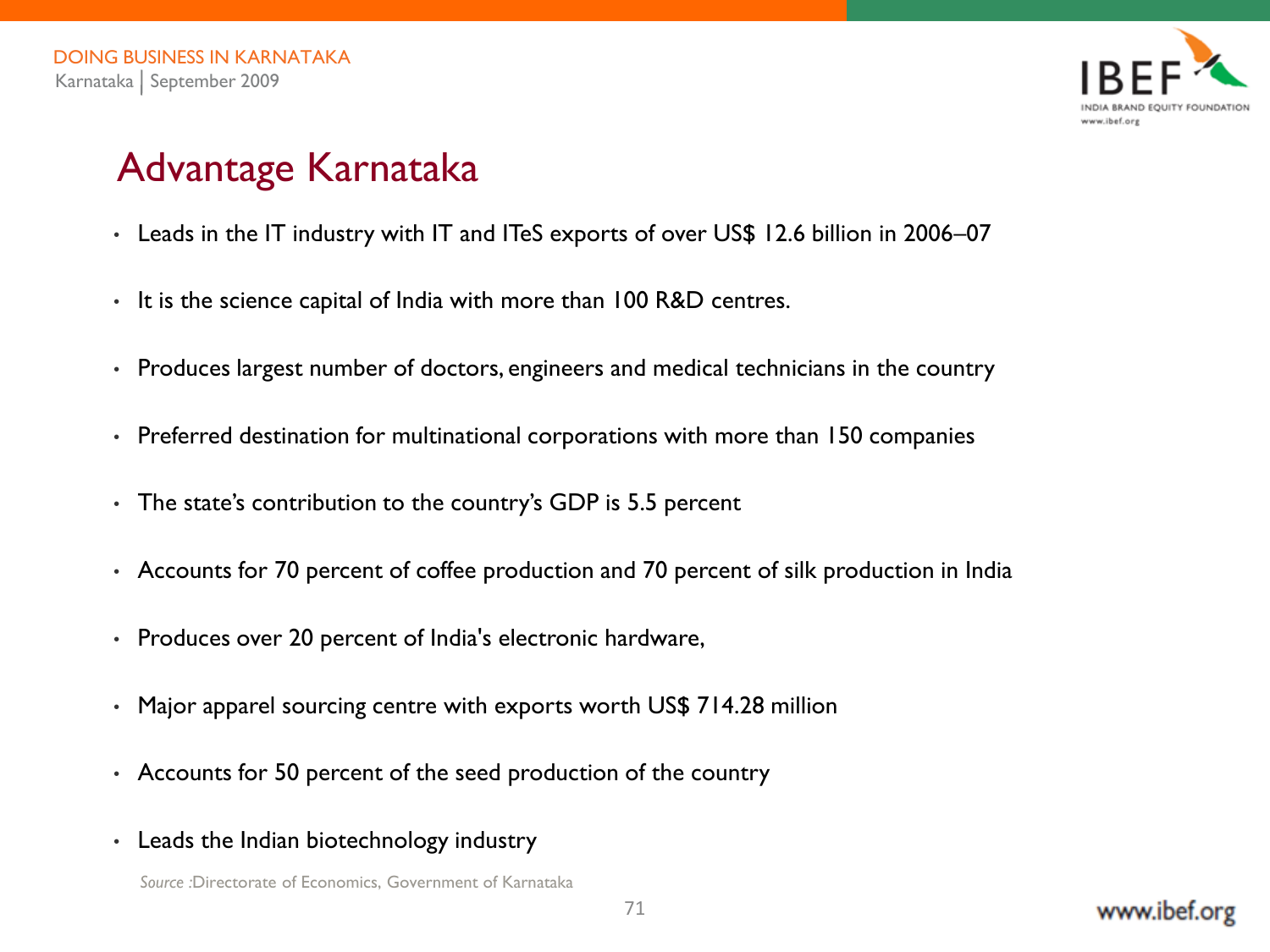

# Overall competitiveness of the state

| Parameter                       | Karnataka |
|---------------------------------|-----------|
| Opportunities in industries     |           |
| Tourism                         |           |
| IT-based industries             |           |
| Food processing industry        |           |
| Pharmaceuticals and bio-tech    |           |
| Agro-based industry             |           |
| Mineral-based industry          |           |
| Engineering industry            |           |
| Chemicals industry              |           |
| Textiles and apparels           |           |
| Handloom and handicrafts sector |           |
|                                 |           |

High (b) Medium (b) Low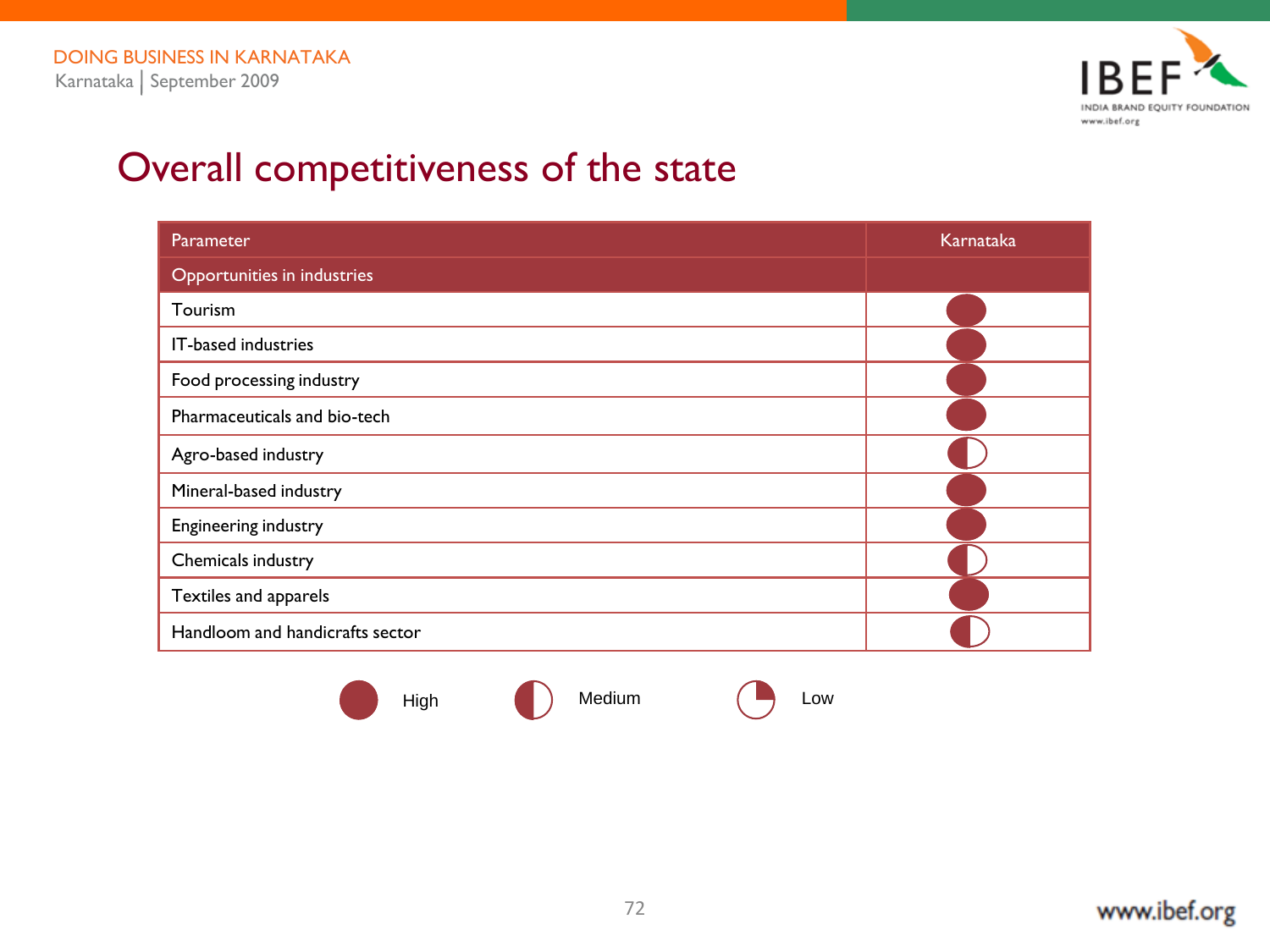

## Overall competitiveness of the state

| Parameter                                       | Karnataka |
|-------------------------------------------------|-----------|
| <b>Policy incentives</b>                        |           |
| Fiscal and non-fiscal incentives                |           |
| Cost of doing business                          |           |
| Availability of labour                          |           |
| Setting up and carrying out business            |           |
| Industrial infrastructure-existing and proposed |           |
| Power                                           |           |
| Connectivity                                    |           |
| Industrial estates/areas                        |           |
| STP/IT parks                                    |           |
| <b>EPIP</b>                                     |           |